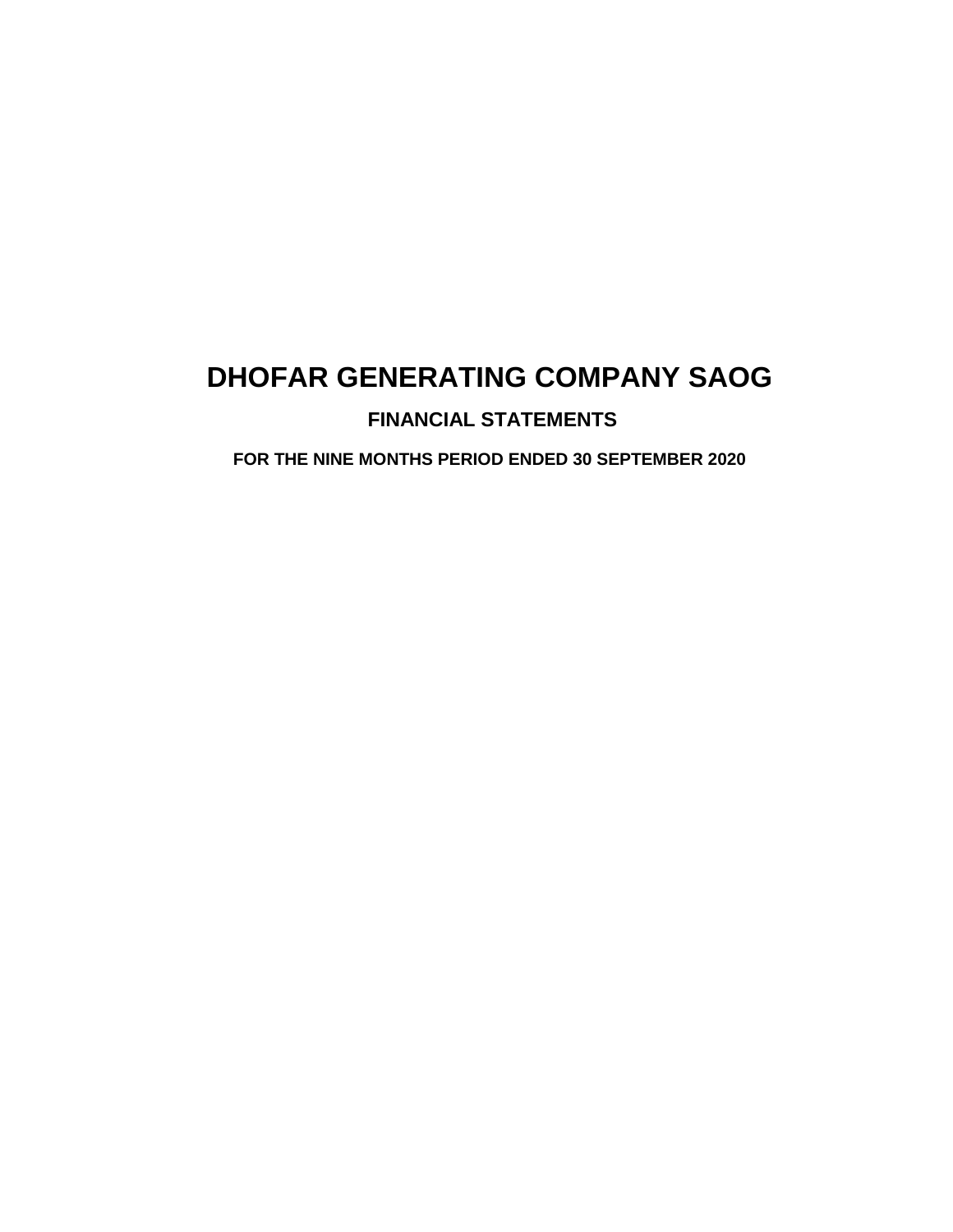### FINANCIAL STATEMENTS

For the period ended 30 September 2020

| <b>Contents</b>                   | Page     |
|-----------------------------------|----------|
| Statement of comprehensive income | 1        |
| Statement of financial position   | 2        |
| Statement of cash flows           | 3        |
| Statement of changes in equity    | 4        |
| Notes to the financial statements | $5 - 38$ |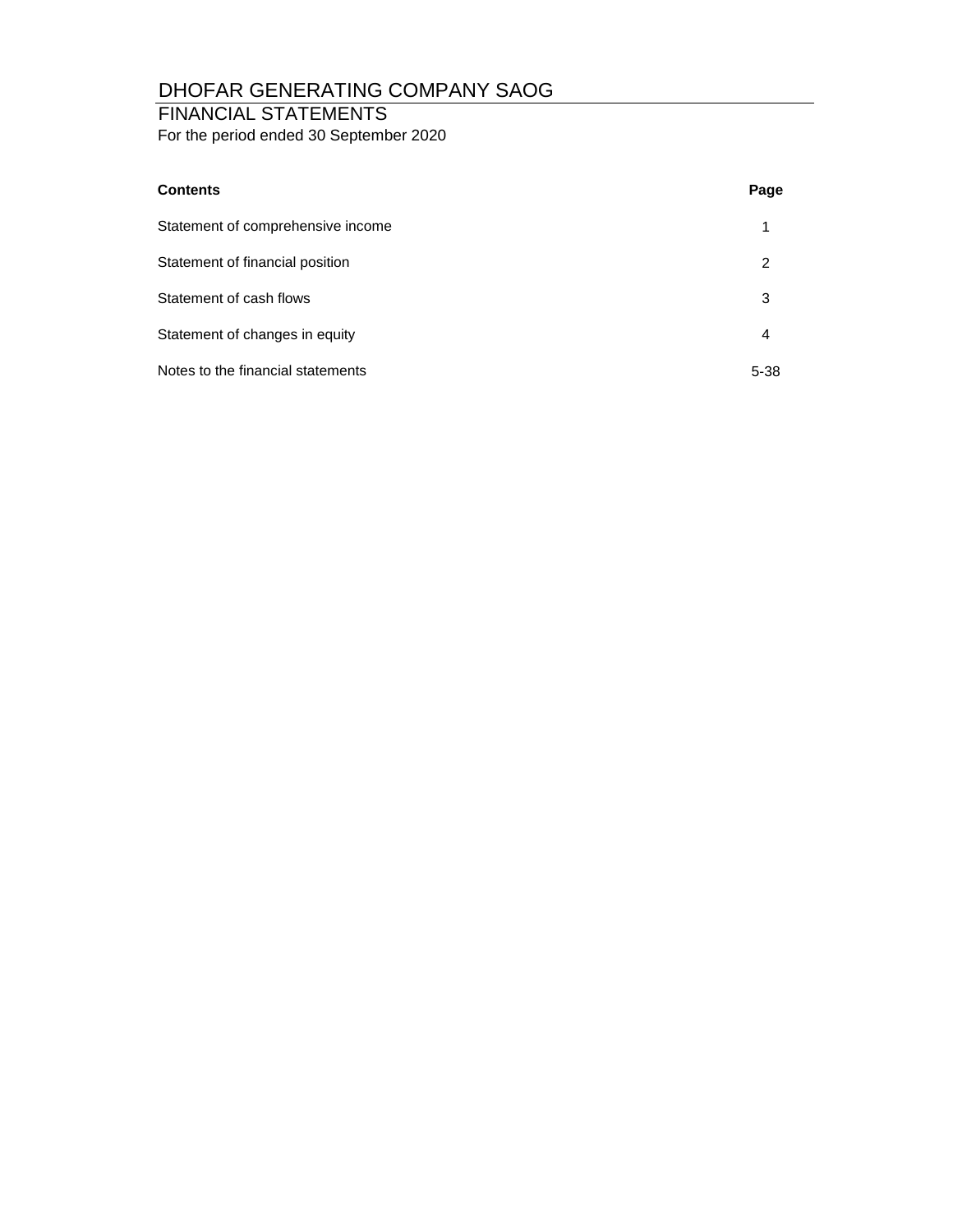### STATEMENT OF COMPREHENSIVE INCOME

For the period ended 30 September 2020

|                                                                                                                        |              | Quarter<br>ended<br>30-Sep-20 | 9 Months<br>ended<br>30-Sep-20 | Quarter<br>ended<br>30-Sep-19 | 9 Months<br>ended<br>30-Sep-19 |
|------------------------------------------------------------------------------------------------------------------------|--------------|-------------------------------|--------------------------------|-------------------------------|--------------------------------|
|                                                                                                                        | <b>Notes</b> | <b>Notes</b>                  | <b>Notes</b>                   | RO                            | RO.                            |
| Revenue                                                                                                                | 20           | 10,329,589                    | 31,752,864                     | 9,890,922                     | 30,500,188                     |
| Operating costs                                                                                                        | 21           | (7,782,909)                   | (22, 794, 366)                 | (7, 114, 588)                 | (21, 445, 432)                 |
| <b>GROSS PROFIT</b>                                                                                                    |              | 2,546,680                     | 8,958,498                      | 2,776,334                     | 9,054,756                      |
| General and administrative expenses                                                                                    | 22           | (241, 589)                    | (743, 562)                     | (139, 531)                    | (533,073)                      |
| Finance costs                                                                                                          | 24           | (1,865,950)                   | (5,458,037)                    | (1,837,172)                   | (5,495,854)                    |
| <b>PROFIT BEFORE TAX</b>                                                                                               |              | 439,141                       | 2,756,899                      | 799,631                       | 3,025,829                      |
| Income tax expense                                                                                                     | 19           | (83, 250)                     | (986, 124)                     | (524, 544)                    | (1,644,833)                    |
| Net profit for the period                                                                                              |              | 355,891                       | 1,770,775                      | 275,087                       | 1,380,996                      |
| Other comprehensive income / (loss) ('OCI')                                                                            |              |                               |                                |                               |                                |
| Items that may be reclassified subsequently to profit or loss<br>Fair value (loss) / gain arising during the period on |              |                               |                                |                               |                                |
| cash flow hedge - net of tax                                                                                           | 12           | 2,730,594                     | (5, 157, 673)                  | (3,619,328)                   | (5,291,090)                    |
| TOTAL COMPREHENSIVE (EXPENSE) / INCOME FOR THE<br><b>PERIOD</b>                                                        |              | 3,086,485                     | (3,386,898)                    | (3,344,241)                   | (3,910,094)                    |
| Basic and diluted earnings per share                                                                                   | 25           | 0.002                         | 0.008                          | 0.001                         | 0.006                          |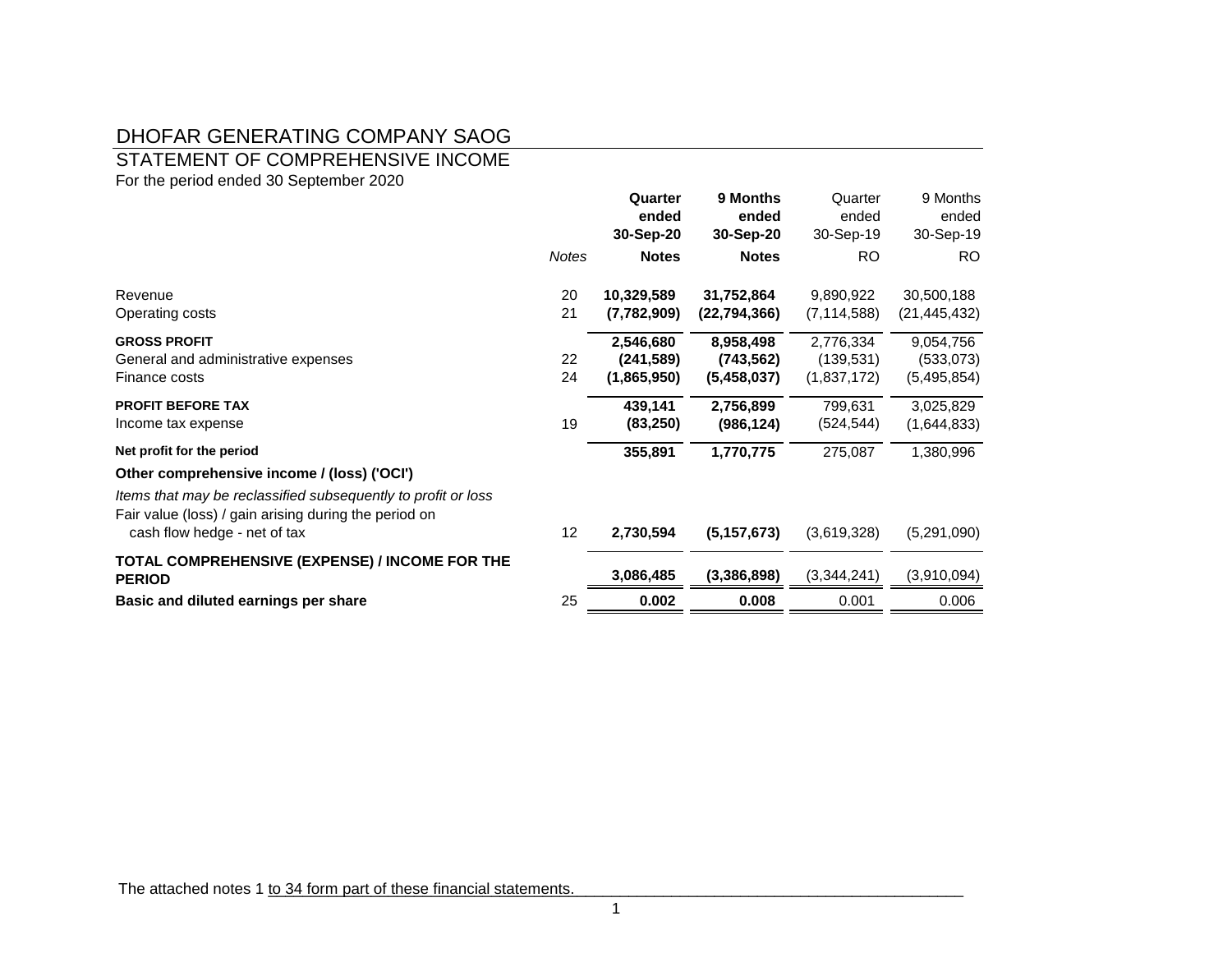### STATEMENT OF FINANCIAL POSITION

AS AT 30 September 2020

|                                               |              | 30-Sep-20             | 31-Dec-19                 |
|-----------------------------------------------|--------------|-----------------------|---------------------------|
| <b>ASSETS</b>                                 | <b>Notes</b> | <b>RO</b>             | RO.                       |
| <b>Non-current assets</b>                     |              |                       |                           |
| Plant, equipment and capital work in progress | 4            | 150,521,183           | 153,454,538               |
| Finance lease receivable                      | 5            | 50,077,488            | 52,056,576                |
| Right-of-use assets                           | 18           | 3,709,909             | 3,894,724                 |
|                                               |              |                       |                           |
|                                               |              | 204,308,580           | 209,405,838               |
| <b>Current assets</b>                         |              |                       |                           |
| Inventories                                   | 6            | 5,619,355             | 5,742,701                 |
| Finance lease receivable                      | 5            | 2,612,388             | 2,457,689                 |
| Trade and other receivables                   | 7            | 25,499,903            | 11,168,792                |
| Advances and prepayments                      | 8            | 212,573               | 269,600                   |
| Cash and cash equivalents                     | 9            | 1,927,294             | 6,279,412                 |
|                                               |              | 35,871,513            | 25,918,194                |
| <b>TOTAL ASSETS</b>                           |              | 240,180,093           | 235,324,032               |
|                                               |              |                       |                           |
| <b>EQUITY AND LIABILITIES</b>                 |              |                       |                           |
| <b>EQUITY</b>                                 |              |                       |                           |
| Share capital                                 | 10           | 22,224,000            | 22,224,000                |
| Legal reserve                                 | 11           | 267,715<br>24,360,093 | 267,715                   |
| Retained earnings<br>Cash flow hedge reserve  | 12           | (10, 531, 737)        | 26,589,638<br>(5,374,064) |
|                                               |              |                       |                           |
| <b>Total equity</b>                           |              | 36,320,071            | 43,707,289                |
| <b>Non-current liabilities</b>                |              |                       |                           |
| Long term loan                                | 16           | 138,578,204           | 145,446,509               |
| Fair value of the cash flow hedge             | 13           | 10,283,930            | 5,675,397                 |
| Provision for decommissioning costs           | 14           | 4,323,795             | 4,211,502                 |
| Provision for major maintenance               | 15           | 3,548,402             | 3,713,809                 |
| End of service benefits payable               |              | 54,721                | 40,364                    |
| Lease liabilities                             | 18           | 3,864,107             | 3,912,485                 |
| Deferred tax liability - net                  | 19           | 7,865,327             | 7,447,350                 |
|                                               |              | 168,518,486           | 170,447,416               |
| <b>Current liabilities</b>                    |              |                       |                           |
| Long term loan                                | 16           | 6,912,887             | 7,257,204                 |
| Fair value of the cash flow hedge             | 13           | 2,106,347             | 647,030                   |
| Lease liabilities                             | 18           | 360,271               | 424,674                   |
| Trade and other payables                      | 17           | 25,921,641            | 12,456,981                |
| Income tax payable                            | 19           | 40,390                | 383,438                   |
|                                               |              | 35,341,536            | 21,169,327                |
| <b>Total liabilities</b>                      |              | 203,860,022           | 191,616,743               |
| <b>TOTAL EQUITY AND LIABILITIES</b>           |              | 240,180,093           | 235,324,032               |
| Net assets per share                          | 32           | 0.163                 | 0.197                     |

The financial statements were approved by a resolution of the Board of Directors on 25 October 2020.

Chairman Chairman Chief Executive Officer

The attached notes 1 to 34 form part of these financial statements.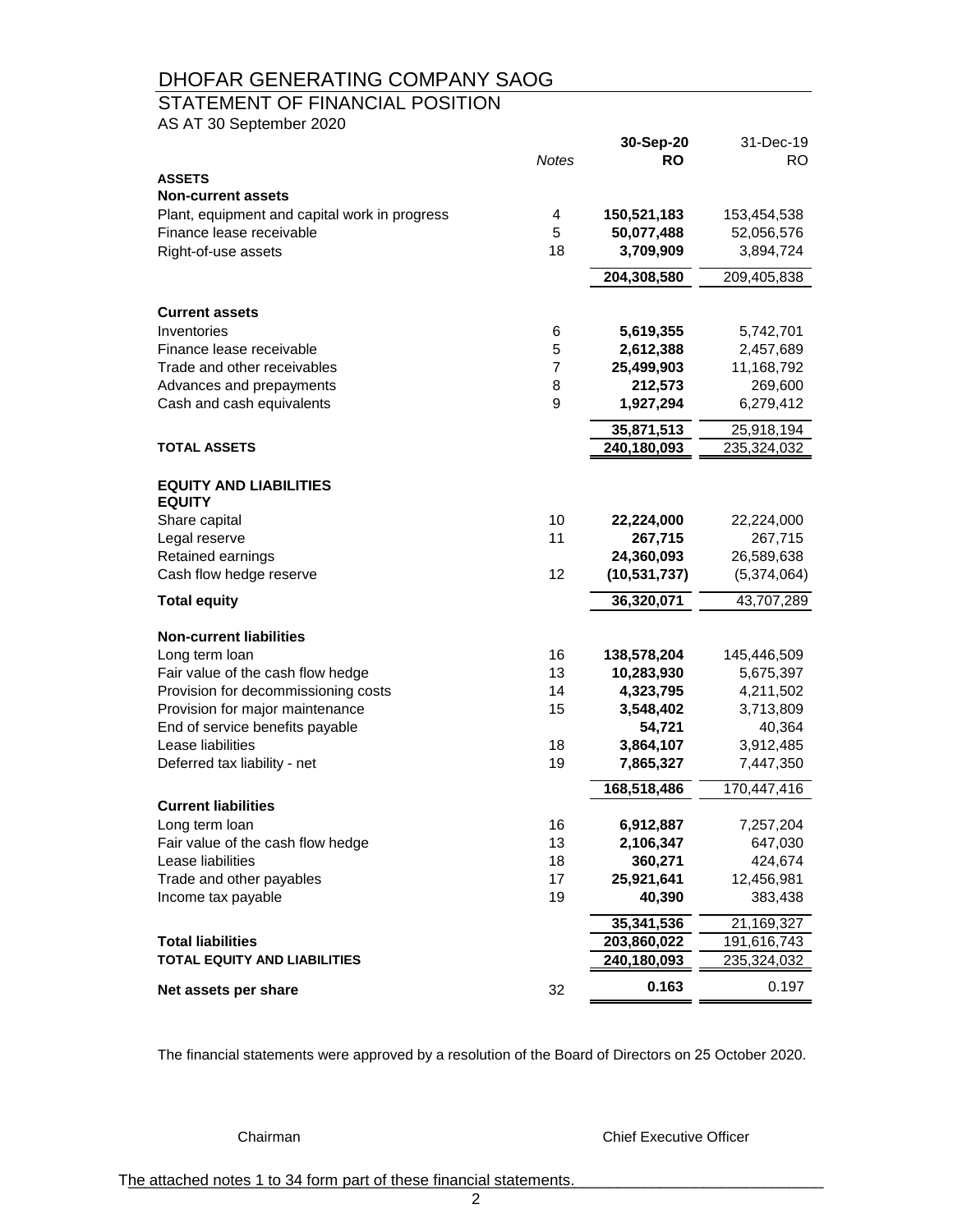### STATEMENT OF CASH FLOWS

For the period ended 30 September 2020

|                                                                |              | 9 Months<br>ended | 9 Months<br>ended |
|----------------------------------------------------------------|--------------|-------------------|-------------------|
|                                                                |              | 30-Sep-20         | 30-Sep-19         |
|                                                                | <b>Notes</b> | <b>RO</b>         | RO.               |
| <b>OPERATING ACTIVITIES</b>                                    |              |                   |                   |
| Profit before tax for the period                               |              | 3,098,929         | 3,025,829         |
| Adjustments for:                                               |              |                   |                   |
| Depreciation of plant and equipment                            | 4            | 2,970,000         | 2,967,273         |
| Depreciation of right of use asset                             | 21           | 184,815           | 221,922           |
| Finance costs                                                  | 24           | 5,458,037         | 5,495,854         |
| Interest income on finance lease                               | 20           | (3,289,945)       | (3,432,552)       |
| Provision for expected credit losses                           | 22           | 116,765           |                   |
| Provision for end of service benefit                           |              | 14,357            | 12,797            |
|                                                                |              | 8,552,958         | 8,291,123         |
| Working capital changes:                                       |              |                   |                   |
| Inventories                                                    |              | 123,346           | (49, 179)         |
| Trade and other receivables                                    |              | (14, 447, 875)    | (7, 497, 038)     |
| Trade and other payables                                       |              | 13,321,784        | 2,971,033         |
| Advances and prepayments                                       |              | 57,027            | (19,998)          |
| Cash generated from operations                                 |              | 7,607,240         | 3,695,941         |
| Income tax paid                                                |              | (343, 048)        |                   |
| Finance lease instalments (power capacity payments) received   |              | 5,114,333         | 5,114,334         |
| Net cash flows generated from operating activities             |              | 12,378,525        | 8,810,275         |
| <b>INVESTING ACTIVITIES</b>                                    |              |                   |                   |
| Major maintenance - payment                                    | 15           | (265, 310)        | (171, 863)        |
| Additions to equipment and capital work-in-progress            | 4            | (36, 645)         | (166, 355)        |
| Net cash flows used in investing activities                    |              | (301, 955)        | (338, 218)        |
| <b>FINANCING ACTIVITIES</b>                                    |              |                   |                   |
| Finance cost paid                                              |              | (4,783,365)       | (5,091,240)       |
| Payment of lease liabilities                                   | 18           | (296, 546)        | (397, 342)        |
| Repayment of long term loan                                    | 16           | (7, 348, 457)     | (7,089,986)       |
| Proceeds of short term facilities                              |              |                   | 3,000,000         |
| Dividend payment                                               | 34           | (4,000,320)       | (4,000,320)       |
| Net cash flows (used in) / generated from financing activities |              | (16, 428, 688)    | (13,578,888)      |
| (DECREASE) / INCREASE IN CASH AND CASH EQUIVALENTS             |              | (4,352,118)       | (5, 106, 831)     |
| Cash and cash equivalents at beginning of the period           |              | 6,279,412         | 10,106,712        |
| CASH AND CASH EQUIVALENTS AT END OF THE PERIOD                 | 9            | 1,927,294         | 4,999,881         |

The attached notes 1 to 34 form part of these financial statements.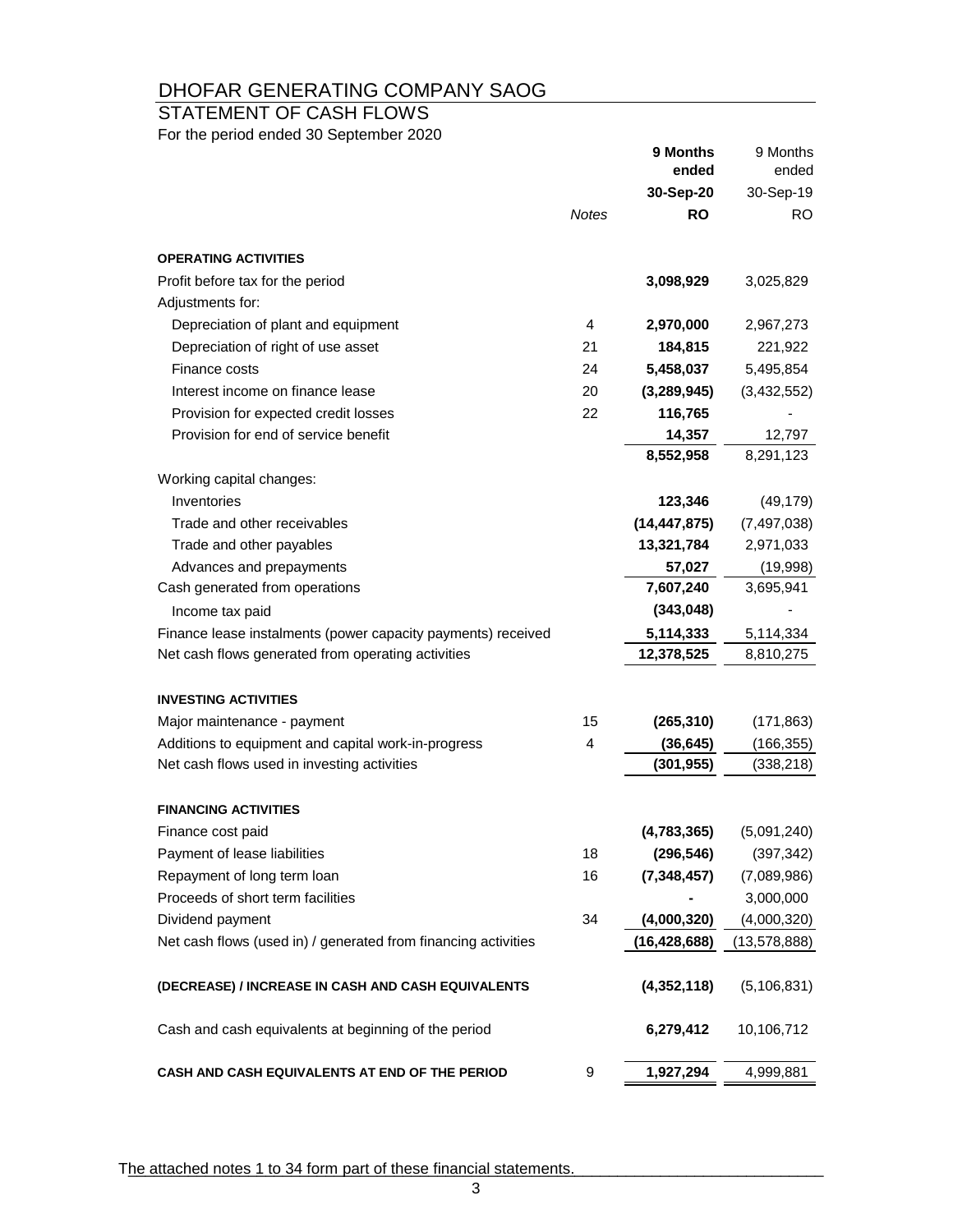## STATEMENT OF CHANGES IN EQUITY

For the period ended 30 September 2020

|                                            | <b>Share</b><br>capital | Legal<br>reserve | <b>Retained</b><br>earnings | <b>Cash flow</b><br>hedge<br>reserve | <b>Total</b>  |
|--------------------------------------------|-------------------------|------------------|-----------------------------|--------------------------------------|---------------|
|                                            | <b>RO</b>               | <b>RO</b>        | <b>RO</b>                   | <b>RO</b>                            | <b>RO</b>     |
| Balance at 1 January 2019                  | 22,224,000              | 202,595          | 30,250,353                  | (1,222,955)                          | 51,453,993    |
| Effect of adoption IFRS 16                 |                         |                  | (246, 478)                  |                                      | (246, 478)    |
| Balance at 1 January 2019 (adjusted)       | 22,224,000              | 202,595          | 30,003,875                  | (1,222,955)                          | 51,207,515    |
| Profit for the year                        |                         |                  | 651,203                     |                                      | 651,203       |
| Other comprehensive loss for the year      |                         |                  |                             | (4, 151, 109)                        | (4, 151, 109) |
| Total comprehensive income for the year    |                         |                  | 651,203                     | (4, 151, 109)                        | (3,499,906)   |
| Transfer to legal reserve                  |                         | 65,120           | (65, 120)                   |                                      |               |
| Dividend paid (note 34)                    |                         |                  | (4,000,320)                 |                                      | (4,000,320)   |
| Balance at 31 December 2019                | 22,224,000              | 267,715          | 26,589,638                  | (5,374,064)                          | 43,707,289    |
| Profit for the period                      |                         |                  | 1,770,775                   |                                      | 1,770,775     |
| Other comprehensive loss for the period    |                         |                  |                             | (5, 157, 673)                        | (5, 157, 673) |
| Total comprehensive expense for the period |                         |                  | 1,770,775                   | (5, 157, 673)                        | (3,386,898)   |
| Transfer to legal reserve                  |                         |                  |                             |                                      |               |
| Dividend paid (note 34)                    |                         |                  | (4,000,320)                 |                                      | (4,000,320)   |
| <b>Balance at 30 September 2020</b>        | 22,224,000              | 267,715          | 24,360,093                  | (10, 531, 737)                       | 36,320,071    |

The attached notes 1 to 34 form part of these financial statements.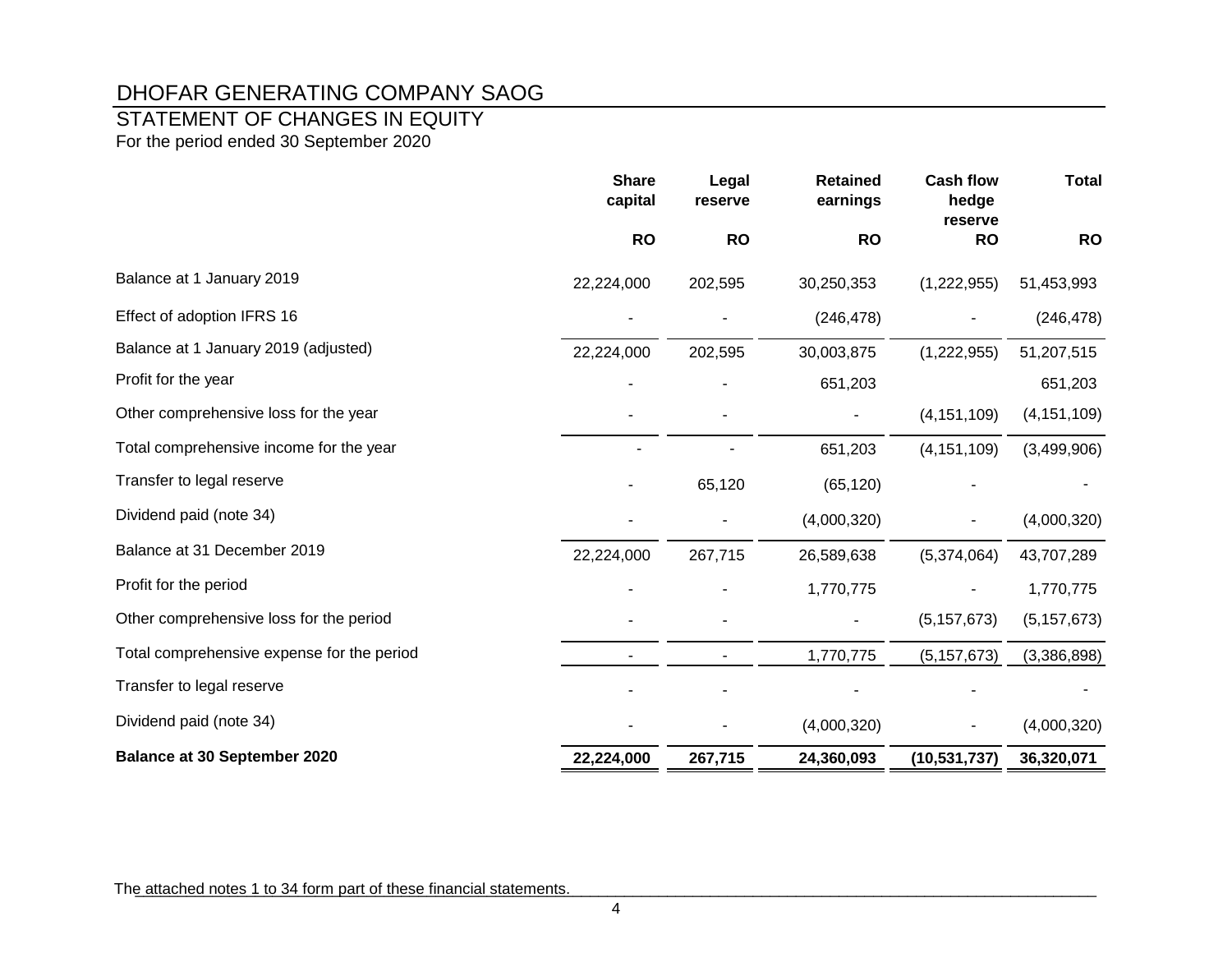#### NOTES TO THE FINANCIAL STATEMENTS For the period ended 30 September 2020

#### **1 ACTIVITIES**

Dhofar Generating Company (the "Company" or "DGC") was registered as a closely held joint stock company ('SAOC') in the Sultanate of Oman on 28 February 2001 under the Commercial Companies Law in Oman. Subsequently, the Company was converted to a Public Joint Stock Company ("SAOG") and was listed on the Muscat Securities Market on 5 September 2018.

The ultimate investors include International Company for Water and Power Projects ("ACWA Power"), Mitsui & Co., Ltd., and Dhofar International Development & Investment Holding Company S.A.O.G ("DIDIC"). The registered address of ACWA Power is 22616, King Abdul Aziz Road, Riyadh, Kingdom of Saudi Arabia. The registered address of Mitsui & Co., Ltd. Marunouchi l-chime, Chiyoda—ku, Tokyo 100- 8631, Japan Nippon Life Marunouchi Garden Tower. The registered address of DIDIC is P.O.Box: 2163 Salalah, Postal Code: 211, Sultanate of Oman.

The operations of the Company are governed by the provisions of "the Law for the Regulation and Privatization of the Electricity and Related Water Sector" (the Sector Law) promulgated by Royal Decree 78/2004. The principal activity of the Company is electricity generation under a license issued by the Authority for Electricity Regulation, Oman (AER).

#### **Agreements**

The Concession Agreement, to which DGC was a party, was terminated effective 1 January 2014. Accordingly, from 1 January 2014, the Company has been granted a generation license by the AER for the electricity generation business. The Company has entered into a Power Purchase Agreement ('PPA') on 31 December 2013 with Oman Power and Water Procurement Company SAOC ('OPWP') to sell the available capacity of Electricity. The PPA was subsequently amended on 1 January 2014.

A second amendment agreement to the PPA was signed on 19 April 2015 which became effective on 22 June 2015 after completion of all requirements under the terms of the agreement. This amendment agreement envisions the construction of a new 445MW power plant and sets the PPA term of the existing 273MW power plant and new plant for a year of 15 years from the scheduled commercial operation date ('SCOD') of the new plant. The SCOD was achieved on 1 January 2018 as per the plan.

The Company entered into an Engineering, Procurement and Construction ('EPC') contract with SEPCO III Electric Power Construction Corporation for the construction of a new 445MW facility. The Company also entered into a long term loan agreement on 8 July 2015 with a consortium of local and international banks including Bank Muscat SAOG, Bank Dhofar SAOG, Mizuho Bank LTD, Standard Chartered Bank, KfW IPEX-Bank GmbH, Sumitomo Mitsui Trust Bank Limited and Sumitomo Mitsui Bank Corporation.

The Company has signed an Operations and Maintenance Agreement with Dhofar O&M Company LLC effective 4 June 2015 for all operations and maintenance of the plants.

### **2 SIGNIFICANT ACCOUNTING POLICIES**

#### **2.1 Basis of preparation**

These financial statements have been prepared in accordance with International Financial Reporting Standard (IFRS) and the requirements of the Commercial Companies Law of the Sultanate of Oman, as amended and the Capital Market Authority.

The new Commercial Companies Law promulgated by the Royal Decree No. 18/2019 (the Commercial Companies Law of the Sultanate of Oman) was issued on 13 February 2019 which has replaced the Commercial Companies Law of 1974. As per the articles of the Royal Decree No. 18/2019, the new Commercial Companies Law has come into force on 17 April 2019 and the companies should comply with the new law within 1 year from 17 April 2019.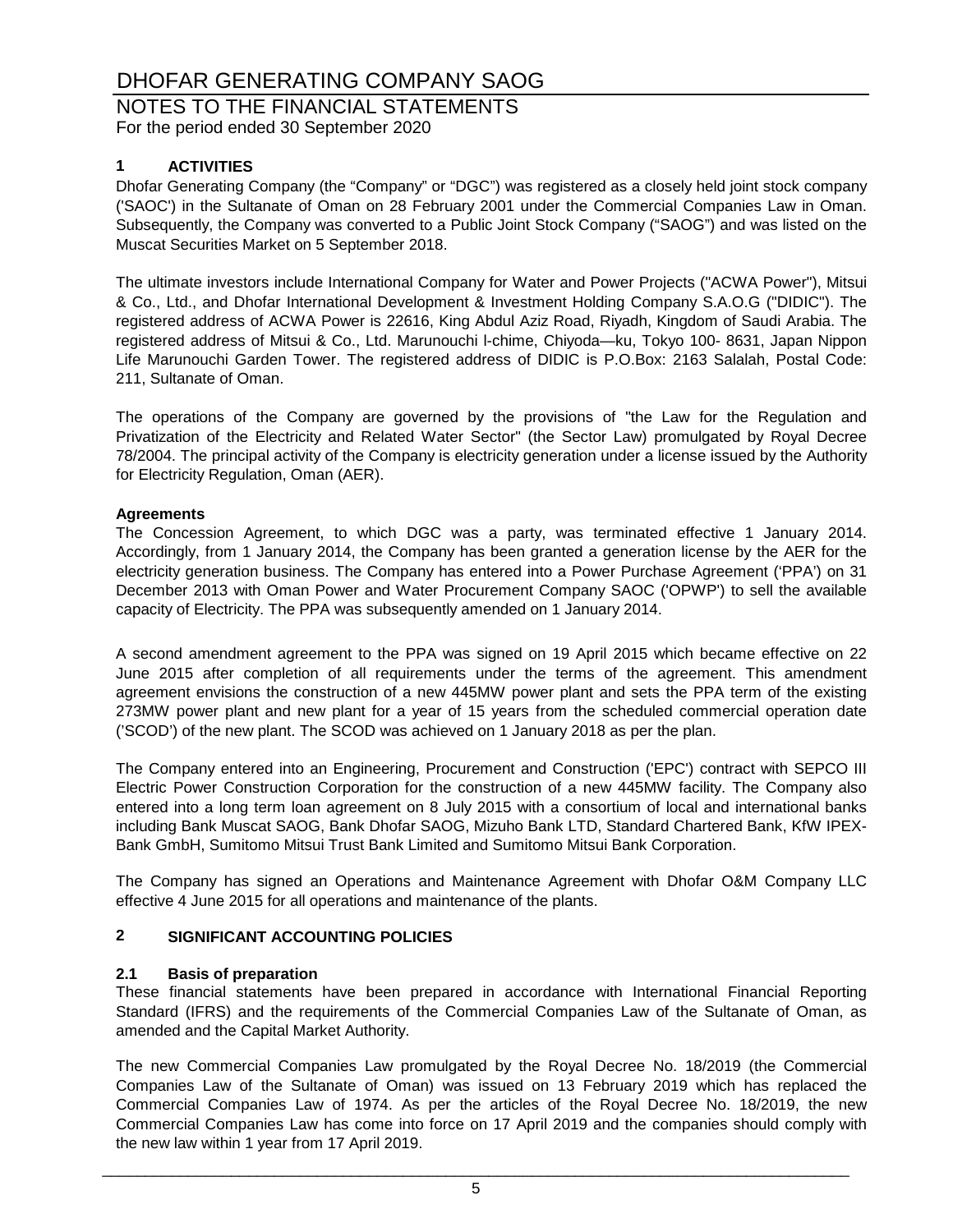#### NOTES TO THE FINANCIAL STATEMENTS For the period ended 30 September 2020

#### **2 SIGNIFICANT ACCOUNTING POLICIES (continued)**

#### **2.1 Basis of preparation (continued)**

The financial statements have been prepared on a historical cost basis, except for derivative financial instruments carried at fair value.

The financial statements have been presented in Rial Omani which is the functional and reporting currency for these financial statements.

#### **2.2 Changes in accounting policies**

The accounting policies are consistent with those in the previous years except as following;

#### **2.2.1 Adoption of new and revised international financial reporting standards (IFRSs)**

For the period ended 30 September 2020, the Company has adopted all of the new and revised standards and interpretations issued by the International Accounting Standards Board (IASB) and the International Financial Reporting Interpretations Committee (IFRIC) of the IASB that are relevant to its operations and effective for years beginning on or after 1 January 2020.

#### **2.2.2 Standard issued but not yet effective**

The new and amended standards and interpretations that are issued, but not yet effective, up to the date of issuance of the Company's financial statements are disclosed below. The Company intends to adopt these new and amended standards and interpretations, if applicable, when they become effective.

- IFRS 17 Insurance Contracts

- Amendments to IAS 1 : Classification of Liabilities as Current or Non-Current

#### **2.2.3 Interest Rate Benchmark Reform**

Phase 1 Interest Rate Benchmark Reform (IBOR) Amendments to IFRS 9, IAS 39 and IFRS 7 were published by the IASB in September 2019, which includes a number of reliefs, which apply to all hedging relationships that are directly affected by interest rate benchmark reform. The Company is assessing the impact of Phase 1 IBOR amendments which are effective for annual periods beginning on or after 1 January 2020.

#### **2.3 Summary of significant accounting policies**

Following are the significant accounting policies adopted by the Company;

#### **2.3.1 Current versus non-current classification**

The Company presents assets and liabilities in the statement of financial position based on current / noncurrent classification. An asset is current when it is:

- Expected to be realised or intended to be sold or consumed in the normal operating cycle
- Expected to be realised within twelve months after the reporting year, or
- Cash or cash equivalent unless restricted from being exchanged or used to settle a liability for at least twelve months after the reporting year
- Held primarily for the purpose of trading

All other assets are classified as non-current.

A liability is current when:

- It is expected to be settled in the normal operating cycle
- It is held primarily for the purpose of trading
- It is due to be settled within twelve months after the reporting year, or
- There is no unconditional right to defer the settlement of the liability for at least twelve months after the reporting year

The Company classifies all other liabilities as non-current.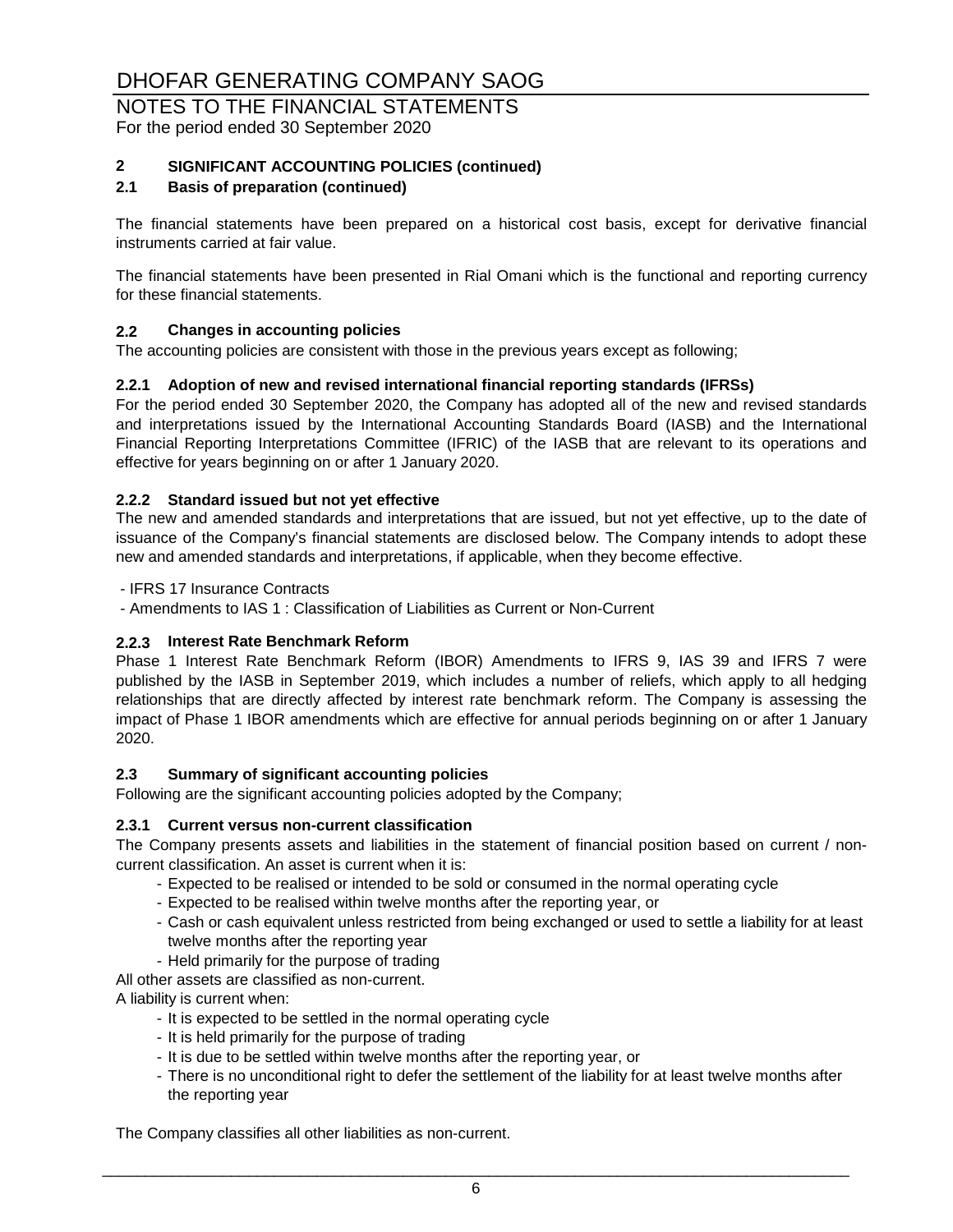#### NOTES TO THE FINANCIAL STATEMENTS For the period ended 30 September 2020

# **2 SIGNIFICANT ACCOUNTING POLICIES (continued)**

#### **2.2 Changes in accounting policies (continued)**

#### **2.3.2 Fair value measurement**

The Company measures financial instruments such as derivatives at fair value at each reporting date.

Fair value is the price that would be received to sell an asset or paid to transfer a liability in an orderly transaction between market participants at the measurement date. The fair value measurement is based on the presumption that the transaction to sell the asset or transfer the liability takes place either:

- In the principal market for the asset or liability, or
- In the absence of a principal market, in the most advantageous market for the asset or liability. The principal or the most advantages market must be accessible by the company.

The fair value of an asset or a liability is measured using the assumptions that market participants would use when pricing the asset or liability, assuming that market participants act in their economic best interest.

A fair value measurement of a non-financial asset takes into account a market participant's ability to generate economic benefits by using the asset in its highest and best use or by selling it to another market participant that would use the asset in its highest and best use.

The Company uses valuation techniques that are appropriate in the circumstances and for which sufficient data are available to measure fair value, maximizing the use of relevant observable inputs and minimizing the use of unobservable inputs.

All assets and liabilities for which fair value is measured or disclosed in the financial statements are categorized within the fair value hierarchy, described as follows, based on the lowest level input that is significant to the fair value measurement as a whole:

- Level 1 Quoted (unadjusted) market prices in active markets for identical assets or liabilities
- Level 2 Valuation techniques for which the lowest level input that is significant to the fair value measurement is directly or indirectly observable
- Level 3 Valuation techniques for which the lowest level input that is significant to the fair value measurement is unobservable

For assets and liabilities that are recognised in the financial statements at fair value on a recurring basis, the Company determines whether transfers have occurred between levels in the hierarchy by re-assessing categorization (based on the lowest level input that is significant to the fair value measurement as a whole) at the end of each reporting year.

#### **2.3.3 Revenue recognition**

The Company's business is to generate and supply electricity to its sole customer OPWP under long term PPA. Revenue from OPWP comprises of the following:

- Capacity charge covering the investment charge and fixed operation and maintenance charge; and
- Output charge covering the fuel charge and variable operation and maintenance charge.

The PPA of the Company is finance lease arrangement for the existing 273 MW power plant and operating lease arrangement for the new 445MW power plant.

#### i) Revenue from lease contracts

The treatment for 273 MW plant is a finance lease arrangement and lease interest income is recognised in the statement of comprehensive income. Capacity charge covering the investment charge receiving under the PPA is finance lease payments and accounted based on IFRS 16.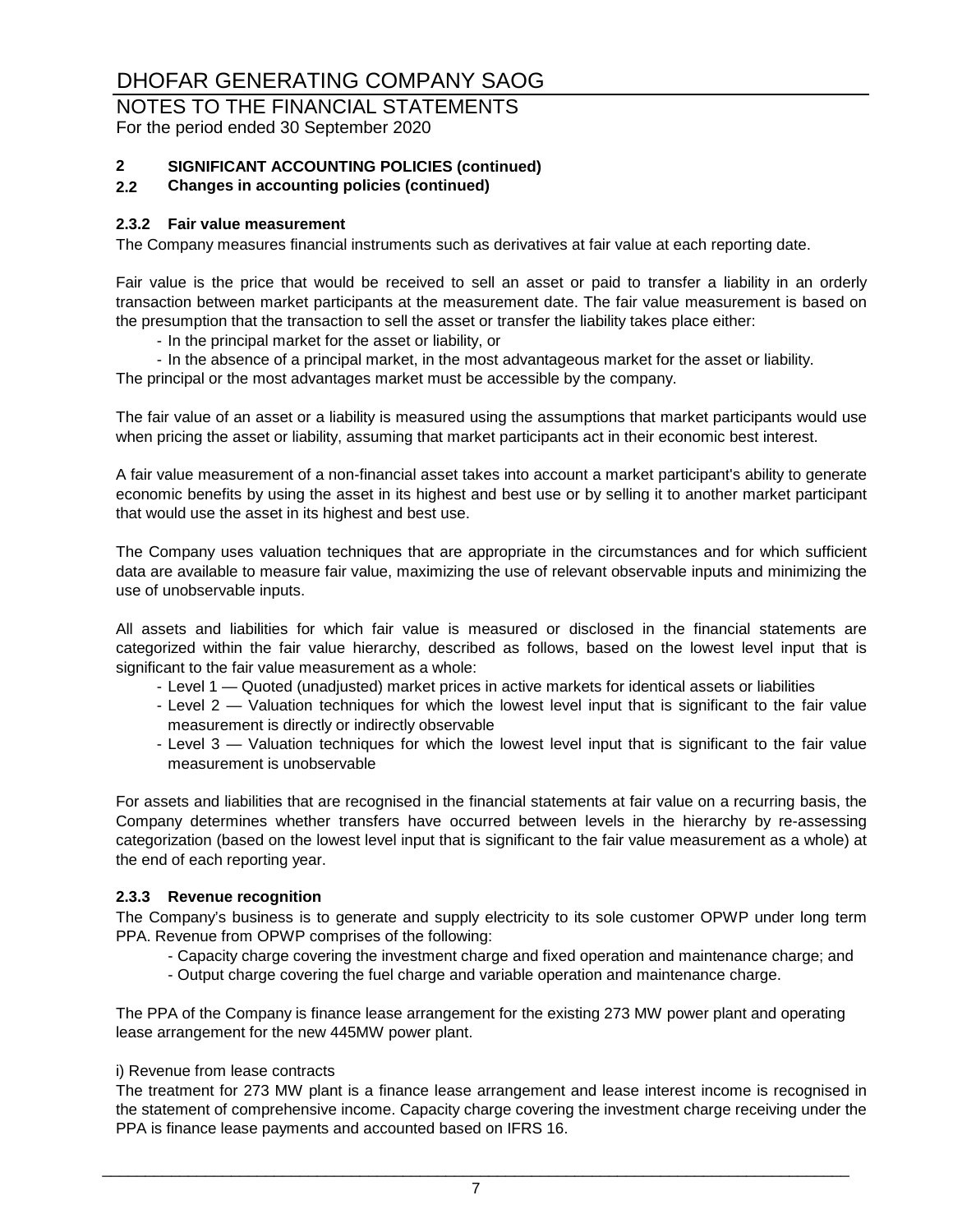NOTES TO THE FINANCIAL STATEMENTS For the period ended 30 September 2020

# **2 SIGNIFICANT ACCOUNTING POLICIES (continued)**

**2.3 Summary of significant accounting policies (continued)**

#### **2.3.3 Revenue recognition (continued)**

#### i) Revenue from lease contracts (continued)

The investment charge of 445 MW plant has been treated as containing a lease which conveys the right to use the underlying assets in exchange of consideration. This component of revenue is recognised on straight line basis over the lease term to the extent that capacity has been made available based on contractual terms of PPA and accounted based on IFRS 16.

#### ii) Revenue from contracts with customers

Fixed operation and maintenance charges are recognised as revenue when the capacity is made available by performing required planned and unplanned maintenance on timely basis so that the plant is in a position to run and generate required output and accrue to the business over time. Output charges are recognised as revenue upon delivery of electricity to the national grid which accrue over time when the customer accepts deliveries and there is no unfulfilled performance obligation that could affect the customer's acceptance of the project. Amounts received in relation to electricity energy charges are contingent rental receipts. Revenue from contracts with customers is accounted based on IFRS 15.

The Company has long term agreements with OPWP which determine performance obligation, transaction price and allocates the transaction price to each of the separate performance obligations. Accumulated experience is used to estimate and provide for the discounts, using the expected value method, and revenue is only recognised to the extent that it is highly probable that a significant reversal will not occur.

There is no significant financing component attached to the receivable from customer. Goods and services are provided on agreed credit terms of the contract and payment occurs within 25 days from the submission of invoice. Company submits invoices on monthly basis in arrears and generally are submitted on or before the 5th day of the subsequent month.

#### **2.3.4 Taxes**

#### *Current income tax*

Taxation is provided in accordance with Omani fiscal regulations.

Income tax is recognised in the statement of comprehensive income except to the extent that it relates to items recognised in the statement of comprehensive income or directly in equity, in which case it is recognised in the statement of comprehensive income or directly in equity, respectively. Current tax is the expected tax payable on the taxable income for the period or relating to previous years as a result of tax assessment, using tax rates enacted or substantially enacted at the reporting date, and any adjustment to tax payable in respect of previous years.

#### *Deferred tax*

Deferred income tax is provided using the liability method on temporary differences at the reporting date between the tax bases of assets and liabilities and their carrying amounts.

Deferred income tax assets and liabilities are measured at the tax rates that are expected to apply in the year when the asset is realised or the liability is settled, based on tax laws that have been enacted at the reporting date.

Deferred income tax assets are recognised for all deductible temporary differences, carry-forward of unused tax credits and unused tax losses, to the extent that it is probable that taxable profit will be available, against which the deductible temporary differences and the carry-forward of unused tax credits and unused tax losses can be utilised except when the deferred tax asset relating to the deductible temporary difference arises from the initial recognition of an asset or liability in a transaction that is not a business combination and, at the time of the transaction, affects neither the accounting profit nor taxable profit or loss.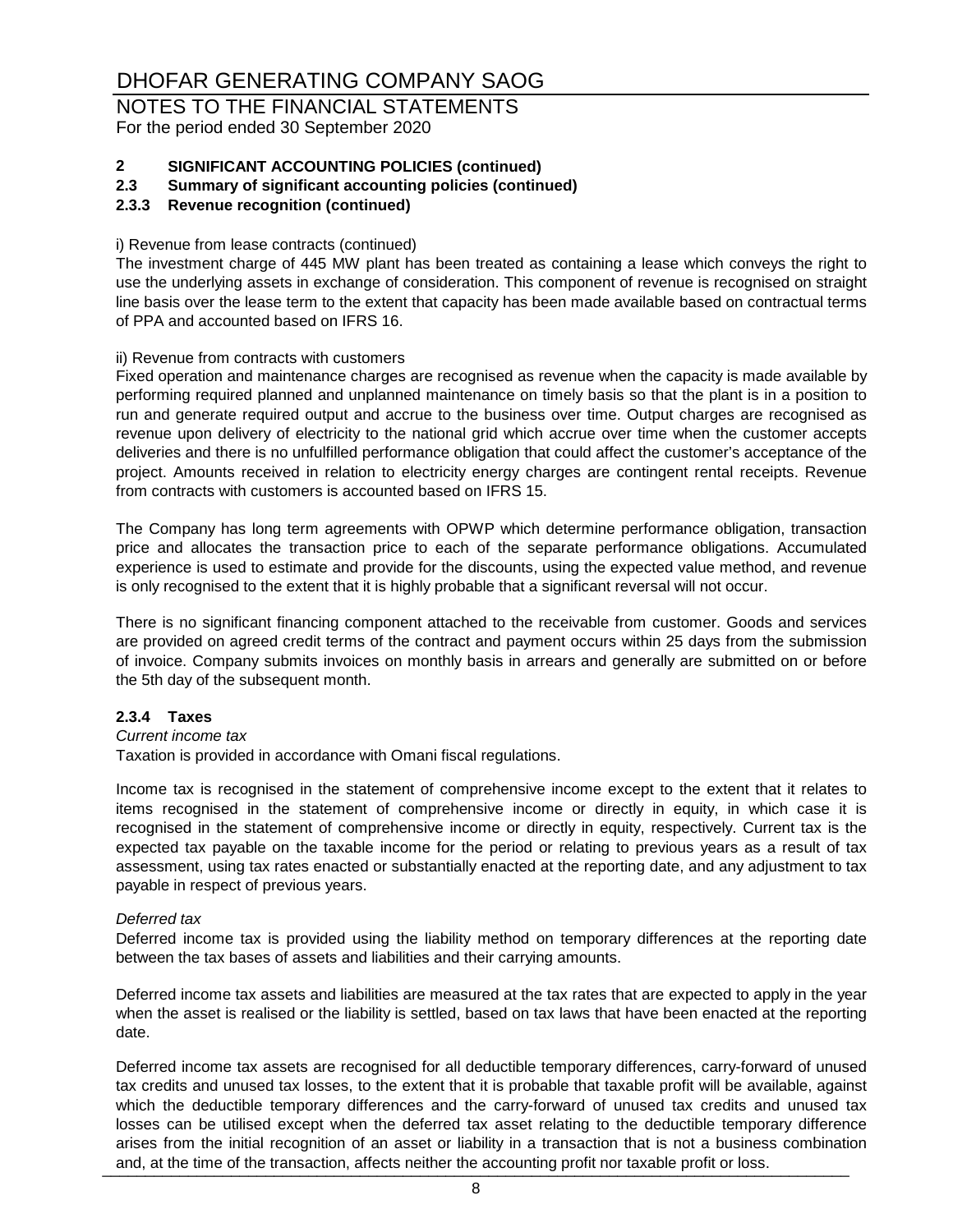NOTES TO THE FINANCIAL STATEMENTS For the period ended 30 September 2020

# **2 SIGNIFICANT ACCOUNTING POLICIES (continued)**

#### **2.3 Summary of significant accounting policies (continued)**

#### **2.3.4 Taxes (continued)**

The carrying amount of deferred income tax assets are reviewed at each reporting date and reduced to the extent that it is no longer probable that sufficient taxable profit will be available to allow all or part of the deferred income tax asset to be utilised. Unrecognised deferred tax assets are re-assessed at each reporting date and are recognised to the extent that it has become probable that future taxable profits will allow the deferred tax asset to be recovered.

Deferred tax assets and liabilities are offset as there is a legally enforcement to offset these in Oman.

#### **2.3.5 Foreign currencies**

The Company's financial statements are presented in Omani Rials, which is also the company's functional currency. Transactions in foreign currencies are initially recorded by the Company at its functional currency spot rates at the date the transaction first qualifies for recognition. Monetary assets and liabilities denominated in foreign currencies are translated at the functional currency spot rates of exchange at the reporting date.

Non-monetary items that are measured in terms of historical cost in a foreign currency are translated using the exchange rates at the dates of the initial transactions. Non-monetary items measured at fair value in a foreign currency are translated using the exchange rates at the date when the fair value is determined.

The gain or loss arising on translation of non-monetary items measured at fair value is treated in line with the recognition of the gain or loss on the change in fair value of the item (i.e., translation differences on items whose fair value gain or loss is recognised in OCI or profit or loss are also recognised in OCI or profit or loss, respectively).

#### **2.3.6 Plant and equipment**

Capital work in progress is stated at cost, net of accumulated impairment losses, if any.

Depreciation of capital work in progress commences when the assets are ready for the intended use.

Plant and equipment is stated at cost, net of accumulated depreciation and accumulated impairment losses, if any. Such cost includes the cost of replacing part of the plant and equipment and borrowing costs for longterm construction projects if the recognition criteria are met. When significant parts of plant and equipment are required to be replaced at intervals, the Company depreciates them separately based on their specific useful lives. Likewise, when a major inspection is performed, its cost is recognised in the carrying amount of the plant and equipment as a replacement if the recognition criteria are satisfied. All other repair and maintenance costs are recognised in statement of comprehensive income as incurred. The present value of the expected cost for the decommissioning of an asset after its use is included in the cost of the respective asset if the recognition criteria for a provision are met.

Depreciation is calculated on a straight line basis over the estimated useful lives of assets as follows:

|                                              | Years |  |
|----------------------------------------------|-------|--|
| Plant, machinery, civil and structural works | 40    |  |
| Decommissioning assets                       | 40    |  |
| Plant capital spares and other equipment     | 18    |  |
| Computer and equipment                       | 5     |  |
| Motor vehicle                                | 5     |  |
| <b>Furniture and fixtures</b>                | 5     |  |
| Computer software                            | 5     |  |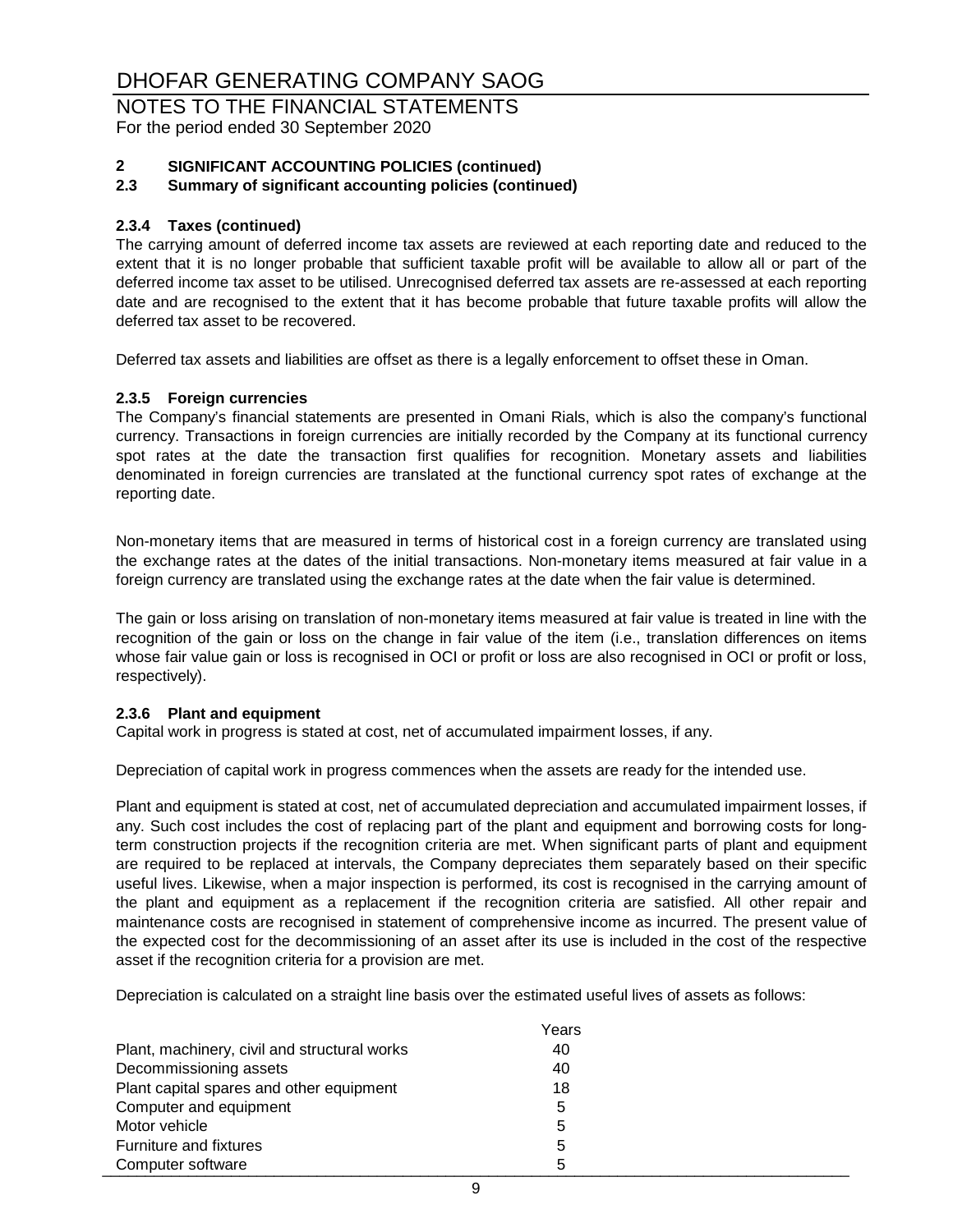#### NOTES TO THE FINANCIAL STATEMENTS For the period ended 30 September 2020

#### **2 SIGNIFICANT ACCOUNTING POLICIES (continued)**

#### **2.3 Summary of significant accounting policies (continued)**

#### **2.3.6 Plant and equipment (continued)**

The carrying values of equipment are reviewed for impairment when events or changes in circumstances indicate the carrying value may not be recoverable. If any such indication exists and where the carrying values exceed the estimated recoverable amount, the assets are written down to their recoverable amount, being the higher of their fair value less costs to sell and their value in use.

Expenditure incurred to replace a component of an item of property, equipment that is accounted for separately is capitalised and the carrying amount of the component that is replaced is written off. Other subsequent expenditure is capitalised only when it increases future economic benefits of the related item of property, equipment. All other expenditure is recognised in the statement of comprehensive income as the expense is incurred.

When each major inspection is performed, its cost is recognised in the carrying amount of the property, equipment as a replacement if the recognition criteria are satisfied.

An item of property, equipment is derecognised upon disposal or when no future economic benefits are expected from its use or disposal. Any gain or loss arising on derecognition of the asset (calculated as the difference between the net disposal proceeds and the carrying amount of the asset) is included in the statement or profit or loss in the year the asset is derecognised.

The assets' residual values, useful lives and methods are reviewed, and adjusted prospectively, if appropriate, at each financial year end.

The assets' residual values and useful lives are reviewed, and adjusted if appropriate, at each reporting date. Where the carrying amount of an item of property, plant and equipment is greater than the estimated recoverable amount, it is written down immediately to its recoverable amount.

Gains and losses on disposal of property, plant and equipment are determined by reference to their carrying amounts.

#### **2.3.7 Leases**

The Company assesses at contract inception whether a contract is, or contains, a lease. That is, if the contract conveys the right to control the use of an identified asset for a period of time in exchange for consideration.

#### *Company as a lessee*

The Company applies a single recognition and measurement approach for all leases, except for short-term leases and leases of low-value assets. The Company recognises lease liabilities to make lease payments and right-of-use assets representing the right to use the underlying assets.

#### *a. Right of use assets*

The Company recognises right-of-use assets at the commencement date of the lease (i.e., the date the underlying asset is available for use). Right of use assets are measured at cost, less any accumulated depreciation and impairment losses, and adjusted for any remeasurement of lease liabilities. The cost of right of use assets includes the amount of lease liabilities recognised, initial direct costs incurred, and lease payments made at or before the commencement date less any lease incentives received. Unless the Company is reasonably certain to obtain ownership of the leased asset at the end of the lease term, the recognised right of use assets are depreciated on a straight-line basis over the shorter of its estimated useful life and the lease term. Right of use assets are subject to impairment.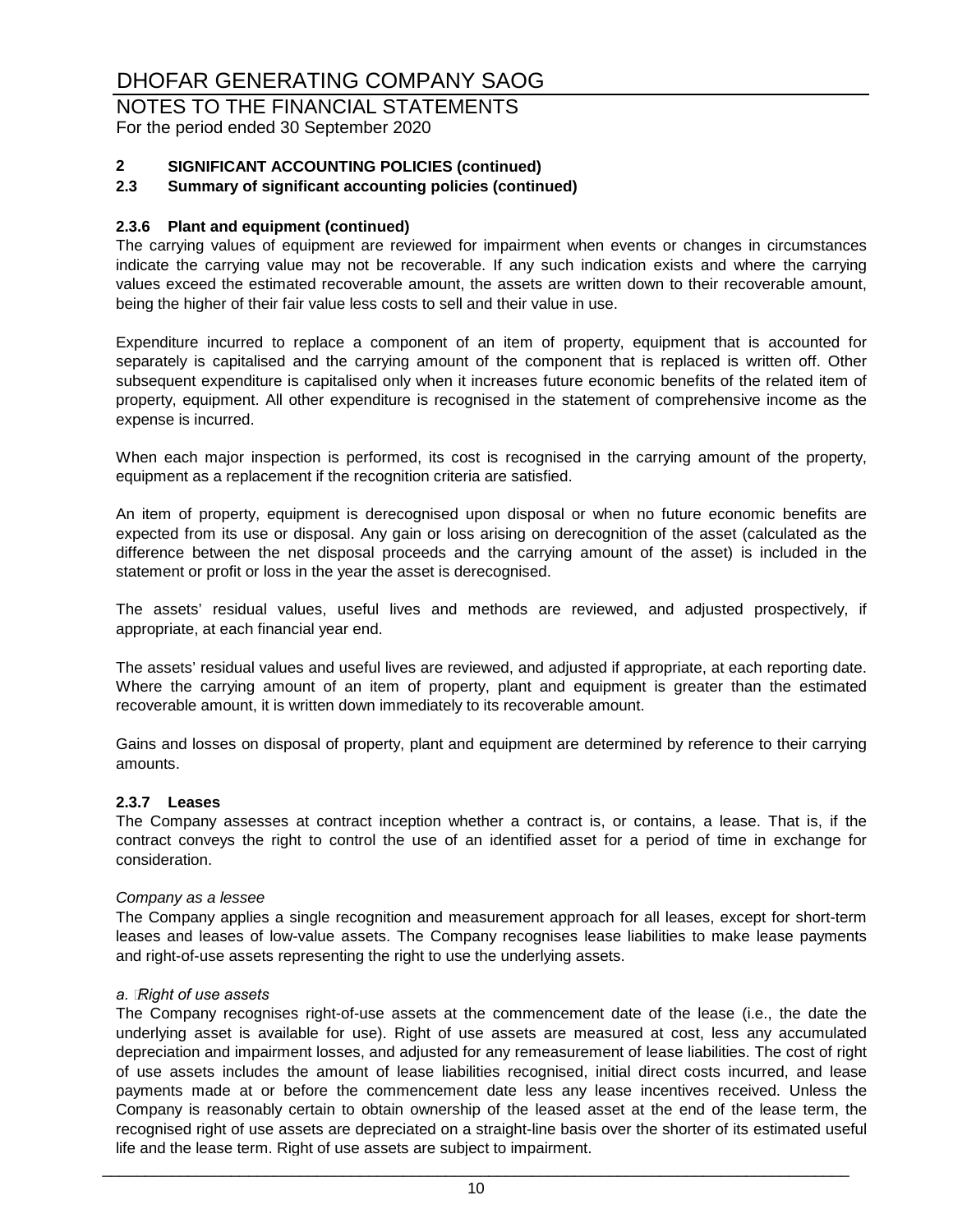NOTES TO THE FINANCIAL STATEMENTS For the period ended 30 September 2020

# **2 SIGNIFICANT ACCOUNTING POLICIES (continued)**

#### **2.3 Summary of significant accounting policies (continued)**

#### **2.3.7 Leases (continued)**

#### *b. Lease liabilities*

At the commencement date of the lease, the Company recognises lease liabilities measured at the present value of lease payments to be made over the lease term. The lease payments include fixed payments (including in- substance fixed payments) less any lease incentives receivable, variable lease payments that depend on an index or a rate, and amounts expected to be paid under residual value guarantees. The lease payments also include the exercise price of a purchase option reasonably certain to be exercised by the Company and payments of penalties for terminating a lease, if the lease term reflects the Company exercising the option to terminate. The variable lease payments that do not depend on an index or a rate are recognised as expense in the period on which the event or condition that triggers the payment occurs.

In calculating the present value of lease payments, the Company uses the incremental borrowing rate at the lease commencement date if the interest rate implicit in the lease is not readily determinable. After the commencement date, the amount of lease liabilities is increased to reflect the accretion of interest and reduced for the lease payments made. In addition, the carrying amount of lease liabilities is remeasured if there is a modification, a change in the lease term, a change in the lease payments (e.g., a changes in future payments resulting from a change in index or rate used to determine such lease payments) or a change in the assessment to purchase the underlying asset.

#### *c. Short-term leases and leases of low-value assets*

The Company applies the short-term lease recognition exemption to its short-term leases (i.e., those leases that have a lease term of 12 months or less from the commencement date and do not contain a purchase option). It also applies the lease of low-value assets recognition exemption to leases that are considered to be low value. Lease payments on short-term leases and leases of low-value assets are recognised as expense on a straight-line basis over the lease term.

#### *Company as a lessor*

Leases in which the Company does not transfer substantially all the risks and rewards incidental to ownership of an asset are classified as operating leases. Rental income arising is accounted for on a straight-line basis over the lease terms and is included in revenue in the statement of comprehensive income due to its operating nature. Initial direct costs incurred in negotiating and arranging an operating lease are added to the carrying amount of the leased asset and recognised over the lease term on the same basis as rental income. Contingent rents are recognised as revenue in the period in which they are earned.

#### **2.3.8 Financial assets**

#### Initial recognition and measurement

Financial assets are classified, at initial recognition, as subsequently measured at amortized cost, fair value through other comprehensive income (OCI), and fair value through profit or loss.

The classification of financial assets at initial recognition depends on the financial asset's contractual cash flow characteristics and the Company's business model for managing them. With the exception of trade receivables that do not contain a significant financing component or for which the Company has applied the practical expedient, the Company initially measures a financial asset at its fair value plus, in the case of a financial asset not at fair value through profit or loss, transaction costs. Trade receivables that do not contain a significant financing component or for which the Company has applied the practical expedient are measured at the transaction price determined under IFRS 15.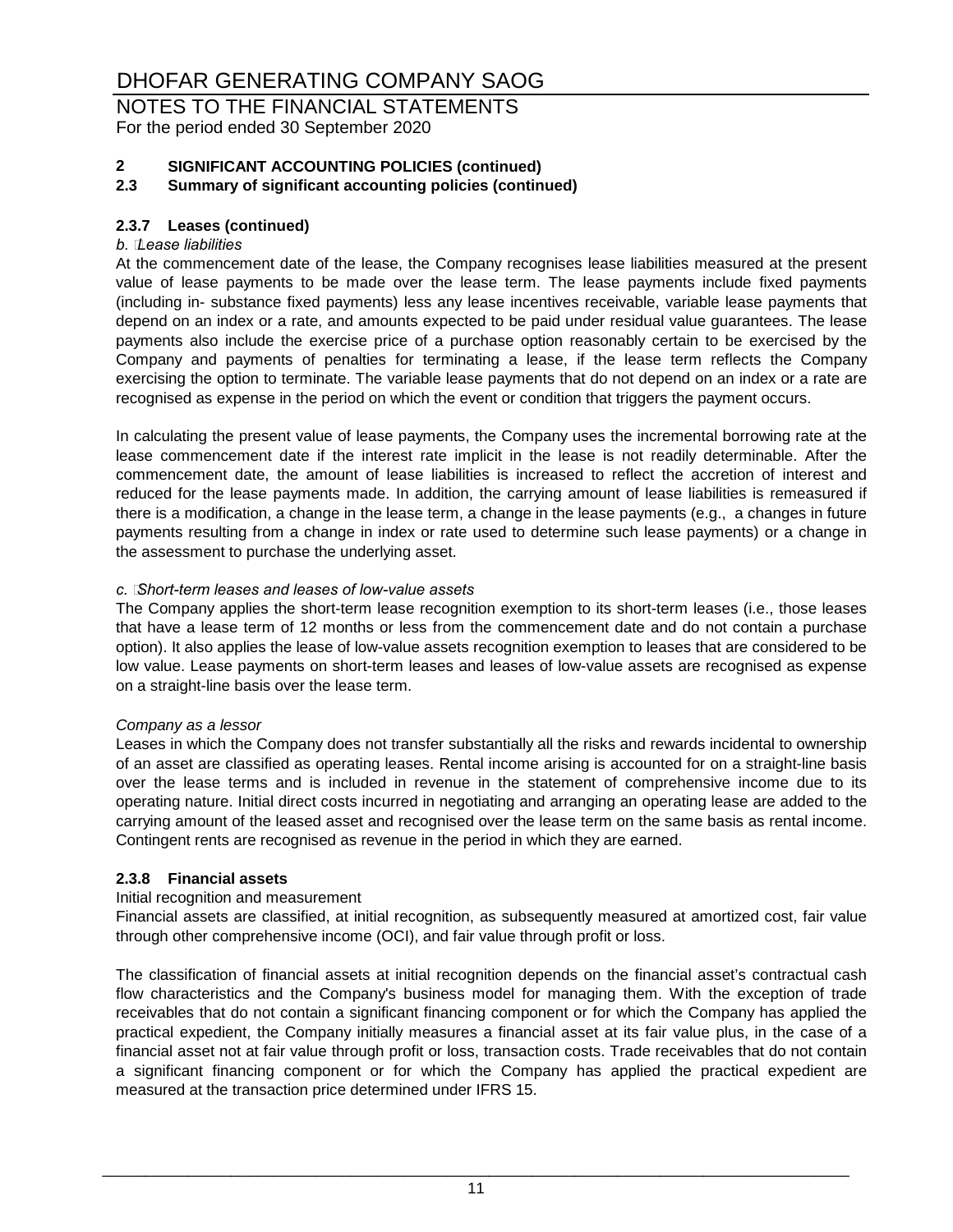#### NOTES TO THE FINANCIAL STATEMENTS For the period ended 30 September 2020

# **2 SIGNIFICANT ACCOUNTING POLICIES (continued)**

#### **2.3 Summary of significant accounting policies (continued)**

#### **2.3.8 Financial assets (continued)**

In order for a financial asset to be classified and measured at amortized cost or fair value through OCI, it needs to give rise to cash flows that are 'solely payments of principal and interest (SPPI)' on the principal amount outstanding. This assessment is referred to as the SPPI test and is performed at an instrument level. Financial asset with cash flow that are not SPPI are classified and measured at fair value through profit & loss irrespective of business model.

The Company's business model for managing financial assets refers to how it manages its financial assets in order to generate cash flows. The business model determines whether cash flows will result from collecting contractual cash flows, selling the financial assets, or both. The Company does not have any financial instrument that are measured either of FVOCI or FVPL except for the derivative instrument that are used as hedge instrument.

Purchases or sales of financial assets that require delivery of assets within a time frame established by regulation or convention in the market place (regular way trades) are recognised on the trade date, i.e., the date that the Company commits to purchase or sell the asset.

#### *Subsequent measurement*

For purposes of subsequent measurement, financial assets are classified in four categories:

- Financial assets at amortized cost (debt instruments)
- Financial assets at fair value through OCI with recycling of cumulative gains and losses (debt
- Financial assets designated at fair value through OCI with no recycling of cumulative gains and losses upon derecognition (equity instruments)
- Financial assets at fair value through profit or loss

#### *Financial assets at amortized cost (debt instruments)*

This category is the most relevant to the Company. The Company measures financial assets at amortized cost if both of the following conditions are met:

- Financial assets designated at fair value through OCI with no recycling of cumulative gains and losses upon derecognition (equity instruments), and
- The contractual terms of the financial asset give rise on specified dates to cash flows that are solely payments of principal and interest on the principal amount outstanding.

Financial assets at amortized cost are subsequently measured using the effective interest (EIR) method and are subject to impairment. Gains and losses are recognised in statement of comprehensive income when the asset is derecognised, modified or impaired.

The Company's financial assets at amortized cost includes trade receivables and finance lease receivable.

#### **Derecognition**

A financial asset (or, where applicable, a part of a financial asset or part of a company of similar financial assets) is primarily derecognised (i.e., removed from the Company's statement of financial position) when:

- The rights to receive cash flows from the asset have expired, or
- The Company has transferred its rights to receive cash flows from the asset or has assumed an obligation to pay the received cash flows in full without material delay to a third party under a 'passthrough' arrangement; and either (a) the Company has transferred substantially all the risks and rewards of the asset, or (b) the Company has neither transferred nor retained substantially all the risks and rewards of the asset, but has transferred control of the asset.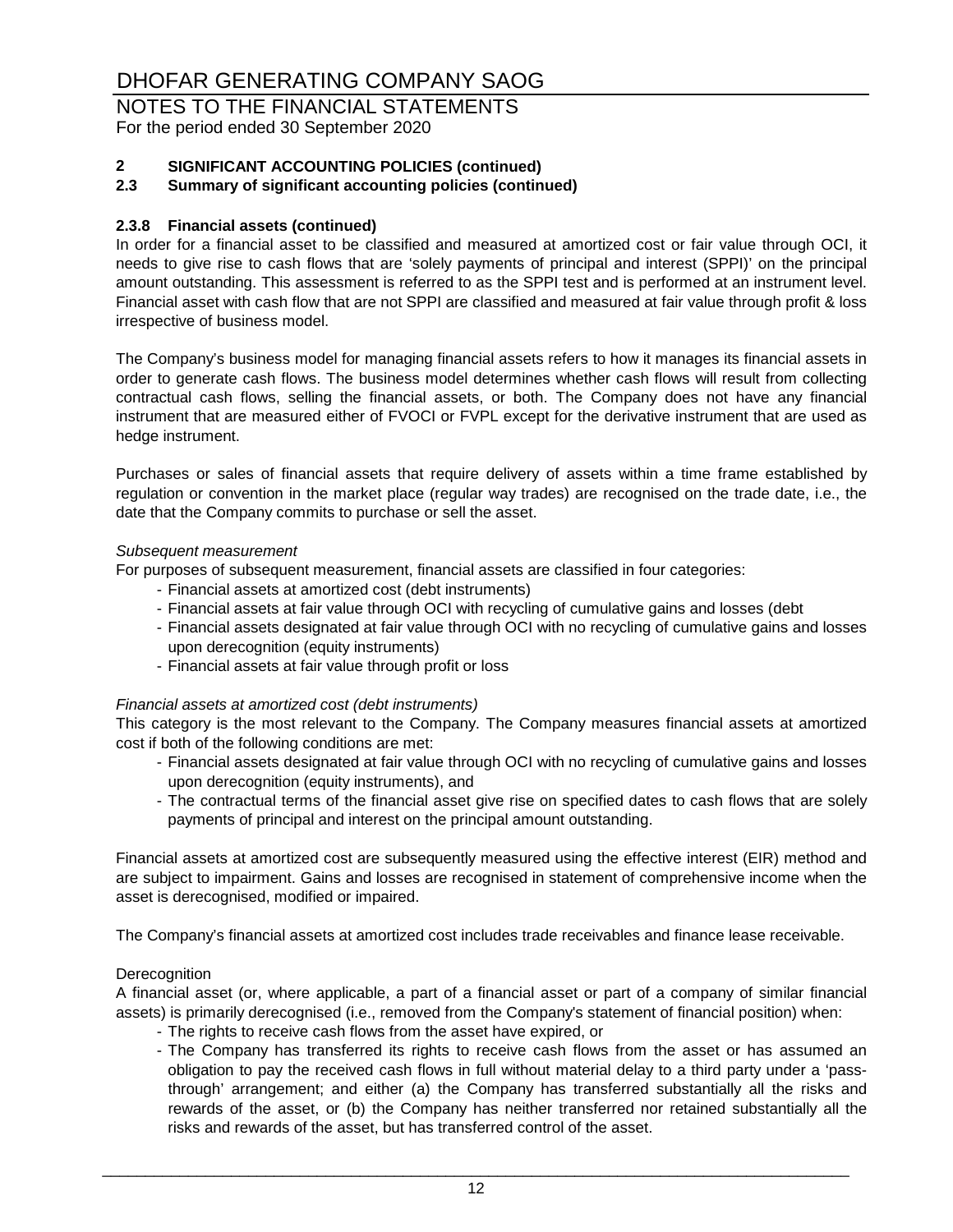NOTES TO THE FINANCIAL STATEMENTS For the period ended 30 September 2020

# **2 SIGNIFICANT ACCOUNTING POLICIES (continued)**

#### **2.3 Summary of significant accounting policies (continued)**

#### **2.3.8 Financial assets (continued)**

When the Company has transferred its rights to receive cash flows from an asset or has entered into a passthrough arrangement, it evaluates if, and to what extent, it has retained the risks and rewards of ownership. When it has neither transferred nor retained substantially all of the risks and rewards of the asset, nor transferred control of the asset, the Company continues to recognise the transferred asset to the extent of its continuing involvement. In that case, the Company also recognises an associated liability. The transferred asset and the associated liability are measured on a basis that reflects the rights and obligations that the Company has retained.

Continuing involvement that takes the form of a guarantee over the transferred asset is measured at the lower of the original carrying amount of the asset and the maximum amount of consideration that the Company could be required to repay.

#### Impairment of financial assets

The Company recognises an allowance for Expected Credit Losses (ECLs) for all debt instruments not held at fair value through profit or loss. ECLs are based on the difference between the contractual cash flows due in accordance with the contract and all the cash flows that the Company expects to receive, discounted at an approximation of the original effective interest rate. The expected cash flows will include cash flows from the sale of collateral held or other credit enhancements that are integral to the contractual terms.

ECLs are recognised in two stages. For credit exposures for which there has not been a significant increase in credit risk since initial recognition, ECLs are provided for credit losses that result from default events that are possible within the next 12-months (a 12-month ECL). For those credit exposures for which there has been a significant increase in credit risk since initial recognition, a loss allowance is required for credit losses expected over the remaining life of the exposure, irrespective of the timing of the default (a lifetime ECL).

For trade receivables covering user IFRS 15, the Company applies a simplified approach in calculating ECLs. Therefore, the Company does not track changes in credit risk, but instead recognises a loss allowance based on lifetime ECLs at each reporting date. The Company has established a provision matrix that is based on its historical credit loss experience, adjusted for forward-looking factors specific to the debtors and the economic environment. For finance lease receivable , the company applies general approach in calculating the ECL and is determined by using the probability of default ( PD), exposure at default ( EAD) and loss given default ( LGD).

#### **2.3.9 Financial liabilities**

#### Initial recognition and measurement

Financial liabilities are classified, at initial recognition, as financial liabilities at fair value through profit or loss, loans and borrowings, payables, or as derivatives designated as hedging instruments in an effective hedge, as appropriate.

All financial liabilities are recognised initially at fair value and, in the case of loans and borrowings and payables, net of directly attributable transaction costs.

The Company's financial liabilities include trade and other payables, bank borrowings and derivative financial instruments.

#### Subsequent measurement

The measurement of financial liabilities depends on their classification, as described below: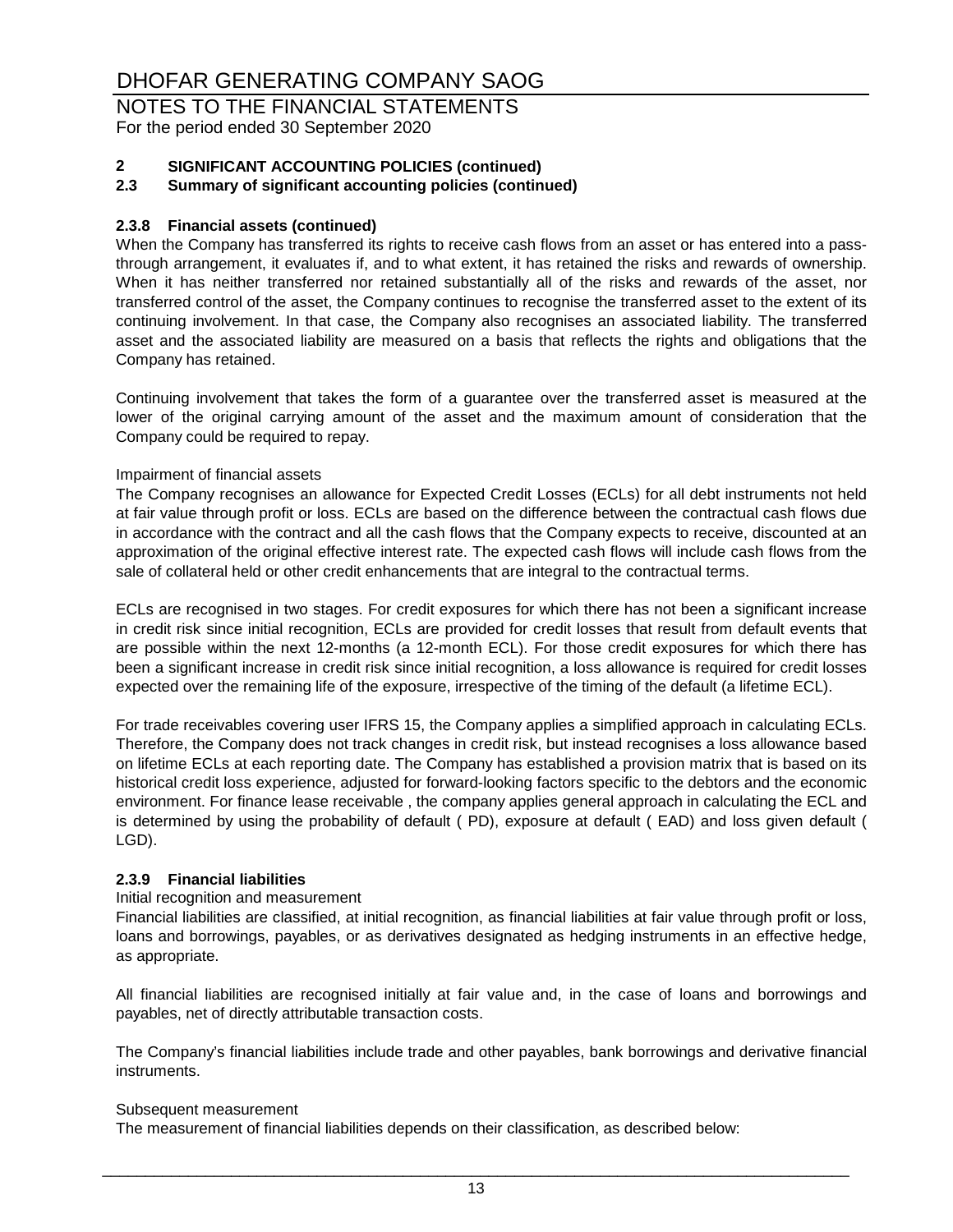#### NOTES TO THE FINANCIAL STATEMENTS For the period ended 30 September 2020

# **2 SIGNIFICANT ACCOUNTING POLICIES (continued)**

#### **2.3 Summary of significant accounting policies (continued)**

#### **2.3.9 Financial liabilities (continued)**

#### *Financial liabilities at fair value through profit or loss*

Financial liabilities at fair value through profit or loss include financial liabilities held for trading and financial liabilities designated upon initial recognition as at fair value through profit or loss.

Financial liabilities are classified as held for trading if they are incurred for the purpose of repurchasing in the near term. This category also includes derivative financial instruments entered into by the Company that are not designated as hedging instruments in hedge relationships as defined by IFRS 9. Separated embedded derivatives are also classified as held for trading unless they are designated as effective hedging instruments.

Gains or losses on liabilities held for trading are recognised in the statement of comprehensive income.

Financial liabilities designated upon initial recognition at fair value through profit or loss are designated at the initial date of recognition, and only if the criteria in IFRS 9 are satisfied. The Company has not designated any financial liability as at fair value through profit or loss.

#### *Financial liabilities at amortized cost (loans and borrowings)*

This is the category most relevant to the Company. After initial recognition, interest-bearing loans and borrowings are subsequently measured at amortized cost using the EIR method. Gains and losses are recognised in statement of comprehensive income when the liabilities are derecognised as well as through the EIR amortization process.

Amortized cost is calculated by taking into account any discount or premium on acquisition and fees or costs that are an integral part of the EIR. The EIR amortization is included as finance costs in the statement of comprehensive income.

#### *Derecognition*

A financial liability is derecognised when the obligation under the liability is discharged or cancelled or expires. When an existing financial liability is replaced by another from the same lender on substantially different terms, or the terms of an existing liability are substantially modified, such an exchange or modification is treated as the derecognition of the original liability and the recognition of a new liability. The difference in the respective carrying amounts is recognised in the statement of comprehensive income.

#### **2.3.10 Derivative financial instruments and hedge accounting**

#### *Initial recognition and subsequent measurement*

The Company uses derivative financial instruments, such as interest rate swaps to hedge interest rate risks. Such derivative financial instruments are initially recognised at fair value on the date on which a derivative contract is entered into and are subsequently remeasured at fair value. Derivatives are carried as financial assets when the fair value is positive and as financial liabilities when the fair value is negative.

For the purpose of hedge accounting, hedges are classified as:

- Fair value hedges when hedging the exposure to changes in the fair value of a recognised asset or liability or an unrecognised firm commitment
- Cash flow hedges when hedging the exposure to variability in cash flows that is either attributable to a particular risk associated with a recognised asset or liability or a highly probable forecast transaction or the foreign currency risk in an unrecognised firm commitment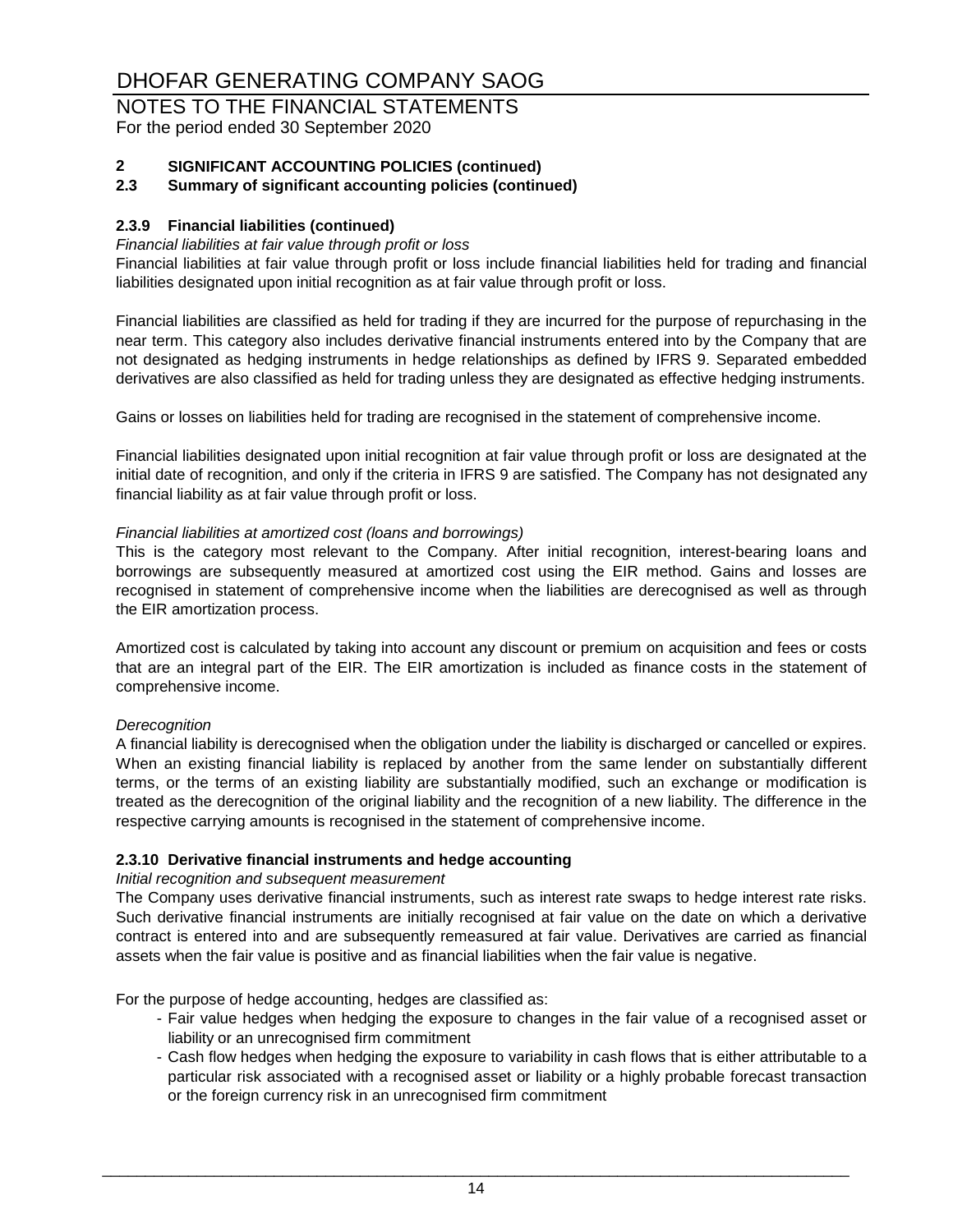# NOTES TO THE FINANCIAL STATEMENTS

For the period ended 30 September 2020

### **2 SIGNIFICANT ACCOUNTING POLICIES (continued)**

#### **2.3 Summary of significant accounting policies (continued)**

#### **2.3.10 Derivative financial instruments and hedge accounting (continued)**

At the inception of a hedge relationship, the Company formally designates and documents the hedge relationship to which it wishes to apply hedge accounting and the risk management objective and strategy for undertaking the hedge.

The documentation includes identification of the hedging instrument, the hedged item, the nature of the risk being hedged and how the Company will assess whether the hedging relationship meets the hedge effectiveness requirements (including the analysis of sources of hedge ineffectiveness and how the hedge ratio is determined). A hedging relationship qualifies for hedge accounting if it meets all of the following effectiveness requirements:

- There is 'an economic relationship' between the hedged item and the hedging instrument.
- The effect of credit risk does not 'dominate the value changes' that result from that economic relationship.
- The hedge ratio of the hedging relationship is the same as that resulting from the quantity of the hedged item that the Company actually hedges and the quantity of the hedging instrument that the Company actually uses to hedge that quantity of hedged item.

Hedges that meet all the qualifying criteria for hedge accounting are accounted for, as described below:

#### *Cash flow hedges*

The effective portion of the gain or loss on the hedging instrument is recognised in OCI in the cash flow hedge reserve, while any ineffective portion is recognised immediately in the statement of comprehensive income. The cash flow hedge reserve is adjusted to the lower of the cumulative gain or loss on the hedging instrument and the cumulative change in fair value of the hedged item.

The amounts accumulated in OCI are accounted for, depending on the nature of the underlying hedged transaction. If the hedged transaction subsequently results in the recognition of a non-financial item, the amount accumulated in equity is removed from the separate component of equity and included in the initial cost or other carrying amount of the hedged asset or liability. This is not a reclassification adjustment and will not be recognised in OCI for the year. This also applies where the hedged forecast transaction of a nonfinancial asset or non-financial liability subsequently becomes a firm commitment for which fair value hedge accounting is applied.

If cash flow hedge accounting is discontinued, the amount that has been accumulated in OCI must remain in accumulated OCI if the hedged future cash flows are still expected to occur. Otherwise, the amount will be immediately reclassified to statement of comprehensive income as a reclassification adjustment.

After discontinuation, once the hedged cash flow occurs, any amount remaining in accumulated OCI must be accounted for depending on the nature of the underlying transaction as described above.

#### **2.3.11 Inventories**

Inventories are stated at the lower of cost and net realizable value. Costs are those expenses incurred in bringing each product to its present location and condition. Cost is calculated using the weighted average method. Net realizable value represents the estimated selling price for inventories less all estimated costs of completion and costs necessary to make the sale.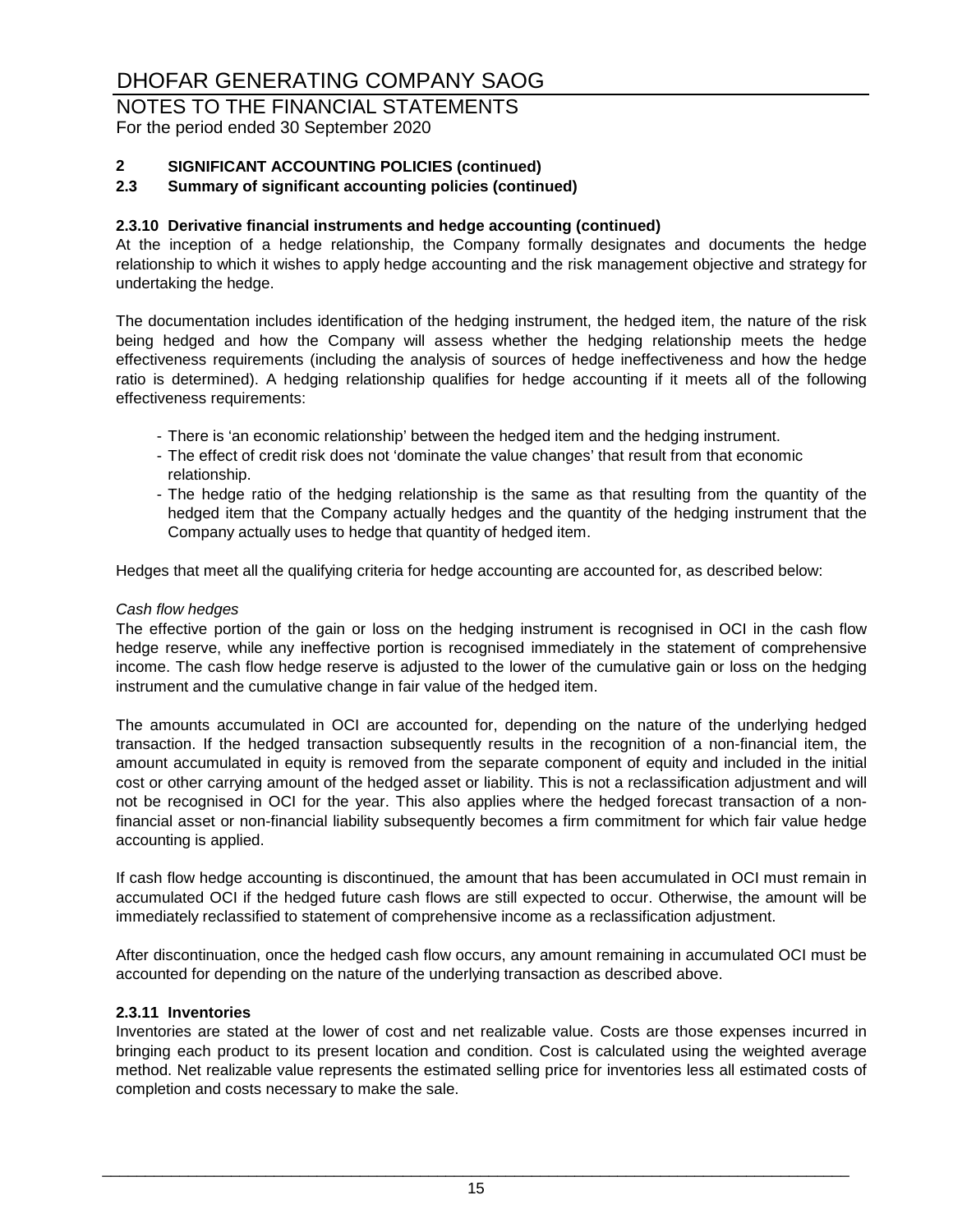NOTES TO THE FINANCIAL STATEMENTS For the period ended 30 September 2020

# **2 SIGNIFICANT ACCOUNTING POLICIES (continued)**

**2.3 Summary of significant accounting policies (continued)**

#### **2.3.12 Provisions**

#### *General*

Provisions are recognised when the Company has a present obligation (legal or constructive) as a result of a past event, it is probable that an outflow of resources embodying economic benefits will be required to settle the obligation and a reliable estimate can be made of the amount of the obligation. When the Company expects some or all of a provision to be reimbursed, for example, under an insurance contract, the reimbursement is recognised as a separate asset, but only when the reimbursement is virtually certain. The expense relating to a provision is presented in the statement of profit or loss net of any reimbursement.

If the effect of the time value of money is material, provisions are discounted using a current pre-tax rate that reflects, when appropriate, the risks specific to the liability. When discounting is used, the increase in the provision due to the passage of time is recognised as a finance cost.

#### *Decommissioning liability*

The Company records a provision for decommissioning costs as there is a present obligation as a result of activities undertaken pursuant to the Usufruct and PPA. Decommissioning costs are provided for at the present value of expected costs to settle the obligation using estimated cash flows and are recognised as part of the cost of the relevant asset. The cash flows are discounted at a current pre-tax rate that reflects the risks specific to the decommissioning liability. The unwinding of the discount is expensed as incurred and recognised in the statement of comprehensive income as a finance cost. The estimated future costs of decommissioning are reviewed annually and adjusted as appropriate. Changes in the estimated future costs, or in the discount rate applied, are added to or deducted from the cost of the asset except for the asset given on finance lease.

#### *Major maintenance*

Provision for major maintenance is created to meet the contractual obligations under the PPA. This expenditure is expected to be incurred over the PPA term and would enable the Company to fulfill its obligations under the PPA. In order to be able to honor its contractual obligations towards the off-taker over the non-cancelable term of the PPA, the Company had the unavoidable contractual obligation to carry major maintenance activities.

#### **2.3.13 Employee benefits**

End of service benefits are accrued in accordance with the terms of employment of the Company's employees at the reporting date, having regard to the requirements of the Oman Labor Law 2003 and its amendment and IAS-19 'Employee benefits' as amended. Employee entitlements to annual leave and Air passage are recognised when they accrue to employees and an accrual is made for the estimated liability arising as a result of services rendered by employees up to the reporting date. These accruals are included in current liabilities, while that relating to end of service benefits is disclosed as a non-current liability. Contributions to a defined contribution retirement plan and occupational hazard insurance for Omani employees in accordance with the Omani Social Insurances Law of 1991 are recognised as an expense in the statement of comprehensive income as incurred.

#### **2.3.14 Trade receivable**

A receivable is recognised if an amount of consideration that is unconditional as due from the customer (i.e. only the passage of time is recognised balance payment of the consideration is due).

#### **2.3.15 Cash and cash equivalents**

For the purpose of the statement of cash flows, the Company considers all bank and cash balances that are free of lien. \_\_\_\_\_\_\_\_\_\_\_\_\_\_\_\_\_\_\_\_\_\_\_\_\_\_\_\_\_\_\_\_\_\_\_\_\_\_\_\_\_\_\_\_\_\_\_\_\_\_\_\_\_\_\_\_\_\_\_\_\_\_\_\_\_\_\_\_\_\_\_\_\_\_\_\_\_\_\_\_\_\_\_\_\_\_\_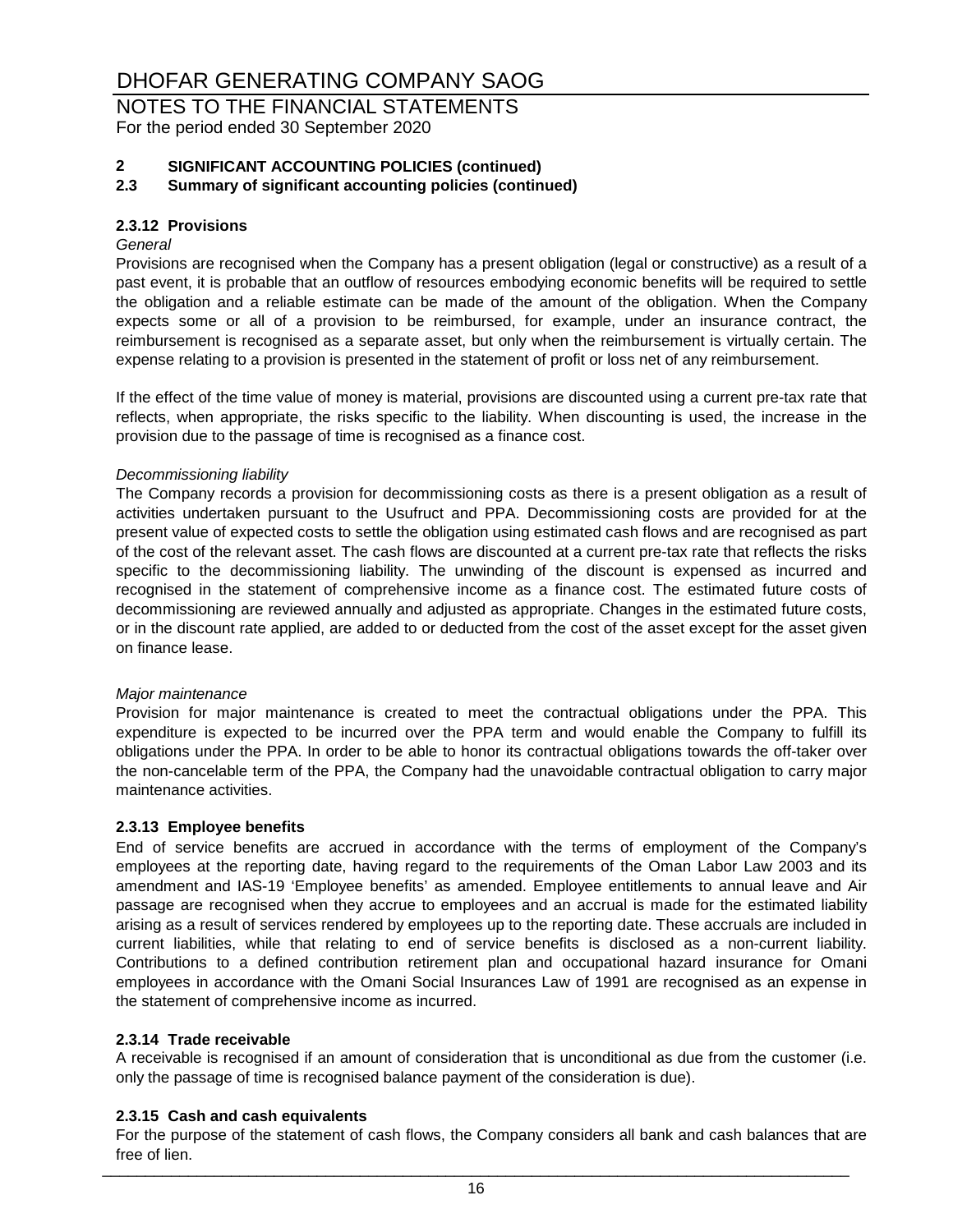# NOTES TO THE FINANCIAL STATEMENTS

For the period ended 30 September 2020

### **2 SIGNIFICANT ACCOUNTING POLICIES (continued)**

#### **2.3 Summary of significant accounting policies (continued)**

#### **2.3.16 Trade and other payable**

Liabilities are recognised for the amount to be paid for goods and services rendered, whether or not billed to the company.

#### **2.3.17 Borrowing costs**

Borrowing costs directly attributable to the acquisition, construction or production of an asset that necessarily takes a substantial period of time to get ready for its intended use or sale are capitalised as part of the cost of the asset. All other borrowing costs are expensed in the period in which they occur. Borrowing costs consist of interest and other costs that an entity incurs in connection with the borrowing of funds.

#### **2.3.18 Share capital**

Share capital is recorded at the proceeds received.

#### **2.3.19 Dividend on ordinary shares**

Dividends on ordinary shares are recognised as a liability and deducted from equity when they are approved by the Company's shareholders.

#### **2.3.20 Directors' remuneration**

The Directors' remuneration is governed by the Memorandum of Association of the company and the Commercial Companies Law.

The Annual General Meeting shall determine and approve the remuneration and the sitting fees for the Board of Directors and its sub-committees and the distribution of dividends to the shareholders.

#### **3 CRITICAL ACCOUNTING ESTIMATES AND JUDGEMENTS**

The preparation of the financial statements requires management to make estimates and assumptions that affect the reported amount of financial assets and liabilities at the date of the financial statements and the resultant provisions and changes in fair value for the year. Such estimates are necessarily based on assumptions about several factors involving varying, and possibly significant, degrees of judgment and uncertainty and actual results may differ from management's estimates resulting in future changes in estimated assets and liabilities.

The following are the significant estimates used in the preparation of the financial statements:

#### **3.1 Determining the lease term of contracts with renewal and termination options-Company as lessee**

The Company has one lease contract that includes extension and termination options. The Company applies judgement in evaluating whether it is reasonably certain whether or not to exercise the option to renew or terminate the lease. That is, it considers all relevant factors that create an economic incentive for it to exercise either the renewal or termination. After the commencement date, the Company reassesses the lease term if there is a significant event or change in circumstances that is within its control and affects its ability to exercise or not to exercise the option to renew or to terminate.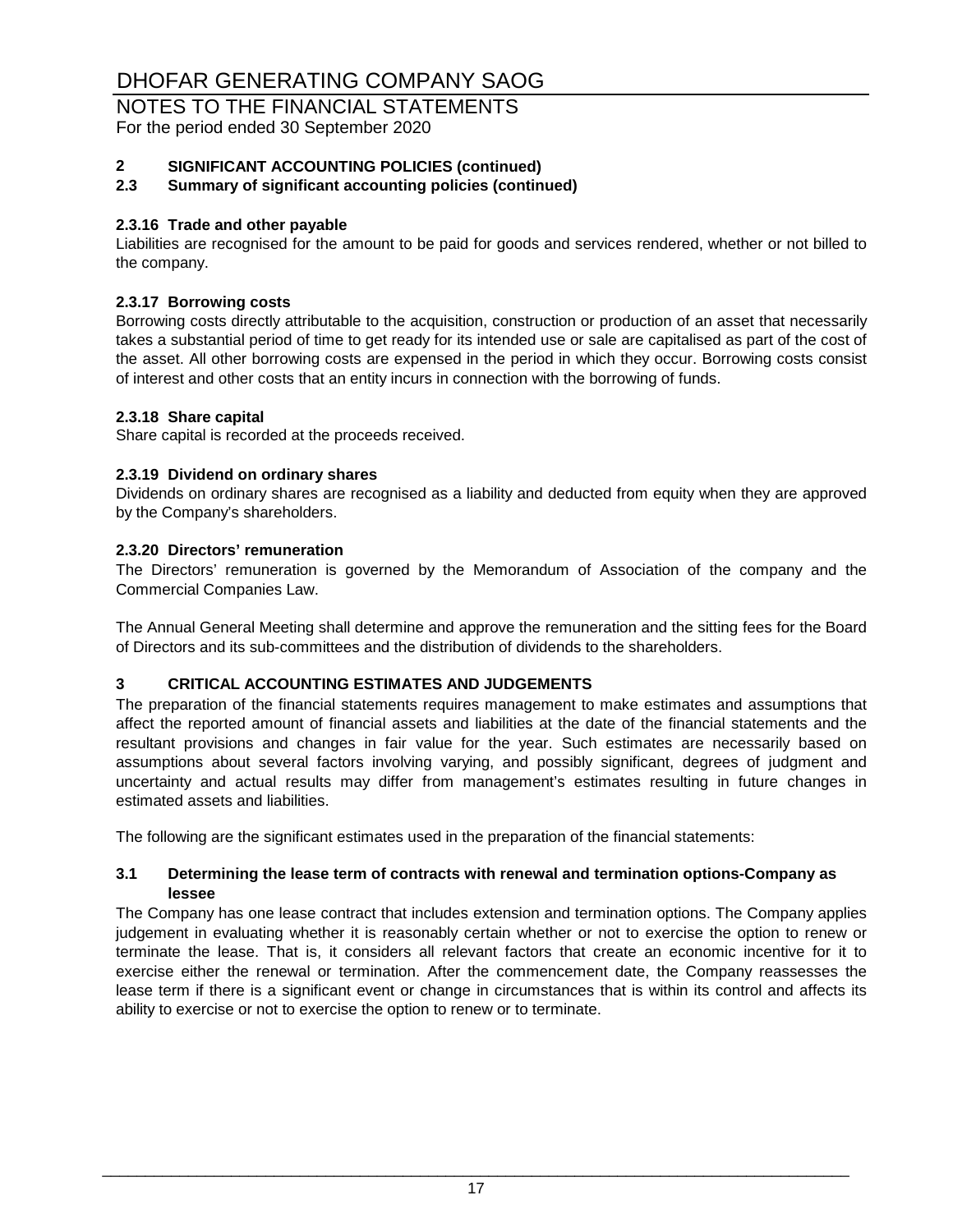NOTES TO THE FINANCIAL STATEMENTS For the period ended 30 September 2020

### **2 SIGNIFICANT ACCOUNTING POLICIES (continued)**

#### **3 CRITICAL ACCOUNTING ESTIMATES AND JUDGEMENTS (continued)**

#### **3.2 Leases - Estimating the incremental borrowing rate**

Company cannot readily determine the interest rate implicit in the lease, therefore, it uses its incremental borrowing rate (IBR) to measure lease liabilities. The IBR is the rate of interest that the Company would have to pay to borrow over a similar term, and with a similar security, the funds necessary to obtain an asset of a similar value to the right-of-use asset in a similar economic environment. The IBR therefore reflects what the Company 'would have to pay', which requires estimation when no observable rates are available or when they need to be adjusted to reflect the terms and conditions of the lease. The Company estimates the IBR using observable inputs (such as market interest rates) when available and is required to make certain entityspecific estimates.

#### **3.3 Leases - Identification of lease and lease classification**

The Company has entered into the PPA with OPWP to generate electricity and make available the power capacity from its Plant. The PPA covers both the plants i.e 273 MW power plant and 445 MW power plant. Management considers the requirements of IFRS 16 which sets out guidelines to determine when an arrangement might contain a lease.

The determination of whether an arrangement is, or contains, a lease is based on the substance of the arrangement at inception date whether fulfilment of the arrangement is dependent on the use of a specific asset or assets and the arrangement conveys a right to use the asset.

Once a determination is reached that an arrangement contains a lease, the lease arrangement is classified as either financing or operating according to the principles in IFRS 16. A lease that conveys the majority of the risks and rewards of operation is a finance lease. A lease other than a finance lease is an operating lease.

#### **(I) Finance lease**

Based on management's evaluation, the PPA with OPWP with respect to 273 MW power plant has been classified as a finance lease under IFRS 16, since significant risks and rewards associated with the ownership of the plant are transferred to OPWP. As per the terms of PPA, the power generation is dependent on the Company's plant and OPWP, being the sole procurer of power generation in Oman, obtains significant amount of the power generated by the Company's plant. accordingly, management has concluded that the PPA satisfies the requirements of IFRS 16. Further management has assessed the lease classification as per the requirements of IFRS 16 and has concluded that the arrangement is a finance lease, as the term of PPA is for the major part of the remaining economic life of the Company's plant. Accordingly, a finance lease receivable has been recognised in the financial statements.

The primary basis for this conclusion being that the PPA is for substantial portion of the life of the plant and the present value of minimum lease payments substantially equates the fair value of the plant at the inception of the lease.

#### **(II) Operating lease**

Based on management's evaluation, the PPA with OPWP with respect to 445 MW power plant has been classified as a operating lease under IFRS 16 since significant risks and rewards associated with the ownership of the plant lies with the Company. The primary basis for this conclusion is that the PPA is for a term of 15 years while the economic life of the power plant is estimated to be forty years. The present value of minimum lease payments under the PPA does not substantially recover the fair value of the plant at the inception of the lease. Further, the residual risk is borne by the Company.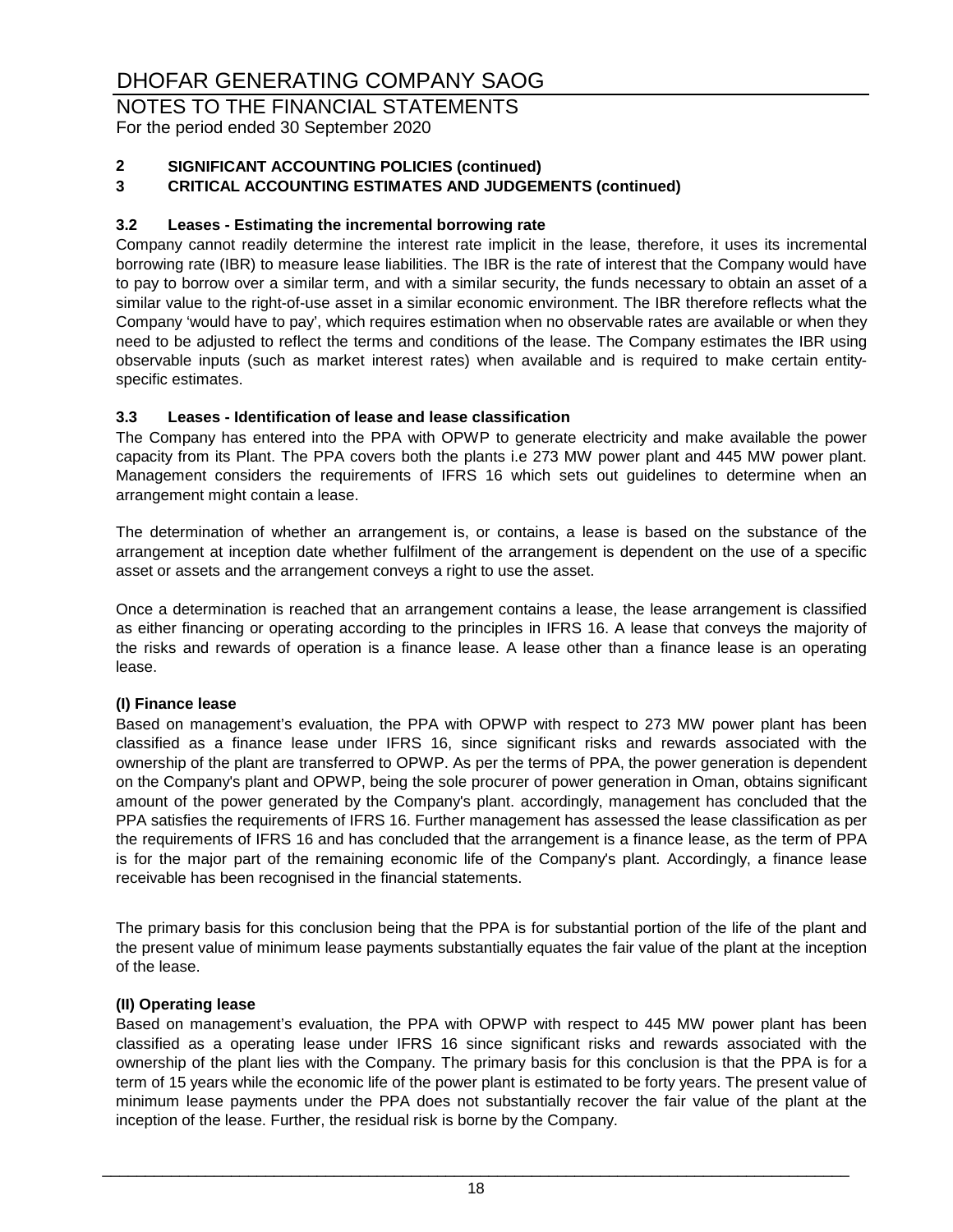NOTES TO THE FINANCIAL STATEMENTS For the period ended 30 September 2020

# **2 SIGNIFICANT ACCOUNTING POLICIES (continued)**

#### **3 CRITICAL ACCOUNTING ESTIMATES AND JUDGEMENTS (continued)**

#### **3.4 Provision for decommissioning obligation**

Upon expiry of their respective Usufruct and PPA, the Company will have an obligation to remove the facilities and restore the affected area. The estimated cost, discount rate and risk rate used in the provision for decommissioning costs calculation is based on management's best estimates.

#### **3.5 Provision for major maintenance**

With respect to 273 MW power plant, the company has an unavoidable contractual obligation of plant is being available to generate the electricity over the term of the PPA which requires performance of certain activities. Accordingly, it is considered appropriate to create a provision for major maintenance as the unavoidable costs of mid-life revision based on best estimates.

#### **3.6 Useful lives and residual value of equipment**

Depreciation is charged so as to write off the cost of assets, less their residual value, over their estimated useful lives. The calculation of useful lives is based on management's assessment of various factors such as the operating cycles, the maintenance programs, and normal wear and tear using its best estimates. The calculation of the residual value is based on the management best estimates.

#### **3.7 Going concern**

The Company's management has made an assessment of the Company's ability to continue as a going concern and is satisfied that the Company has the resources to continue in business for the foreseeable future. Furthermore, the management is not aware of any material uncertainties that may cast significant doubt upon the Company's ability to continue as a going concern. Therefore, the financial statements continue to be prepared on the going concern basis.

#### **3.8 Taxes**

Uncertainties exist with respect to the interpretation of tax regulations and the amount and timing of future taxable income. Given the wide range of business relationships and nature of existing contractual agreements, differences arising between the actual results and the assumptions made, or future changes to such assumptions, could necessitate future adjustments to tax income and expense already recorded.

The Company establishes provisions, based on reasonable estimates, for possible consequences of finalization of tax assessments of the company. The amount of such provisions is based on various factors, such as experience of previous tax assessments and differing interpretations of tax regulations by the taxable entity and the responsible tax authority.

#### **3.9 Impairment of finance lease receivables**

The Company assesses on a forward looking basis the expected credit losses associated with its finance lease receivable, carried at amortized cost. The impairment provisions for financial lease receivable was assessed based on the ECL model, using assumptions about risk of default and expected loss rates. The Company uses judgement in making these assumptions and selecting the inputs to the impairment calculation, based on the past history, existing market conditions as well as forward looking estimates at the end of each reporting year. As at the reporting date, the impairment impact is considered to be immaterial.

#### **3.10 Impairment of non-financial assets**

Impairment exists when the carrying value of an asset or cash generating unit exceeds its recoverable amount, which is the higher of its fair value less costs of disposal and its value in use. The fair value less costs of disposal calculation is based on available data from binding sales transactions, conducted at arm's length, for similar assets or observable market prices less incremental costs of disposing of the asset.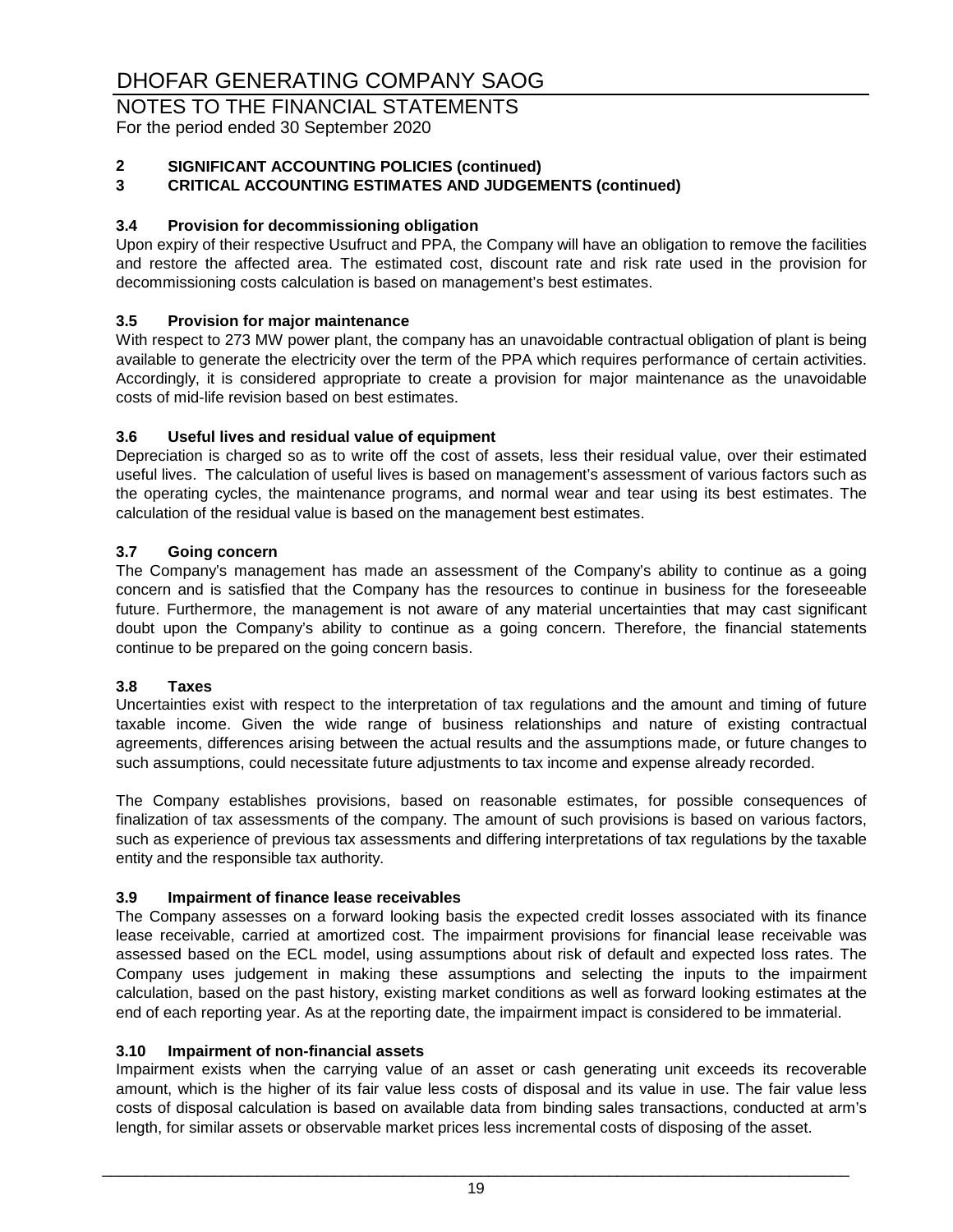NOTES TO THE FINANCIAL STATEMENTS For the period ended 30 September 2020

# **2 SIGNIFICANT ACCOUNTING POLICIES (continued)**

### **3 CRITICAL ACCOUNTING ESTIMATES AND JUDGEMENTS (continued)**

#### **3.10 Impairment of non-financial assets (continued)**

The value in use calculation is based on a DCF model. The cash flows are derived from the budget for the next five years and do not include restructuring activities that the Company is not yet committed to or significant future investments that will enhance the performance of the assets of the CGU being tested. The recoverable amount is sensitive to the discount rate used for the DCF model as well as the expected future cash-inflows and the growth rate used for extrapolation purposes. These estimates are most relevant to right of use and property , plant and equipment recognised by the Company.

#### **3.11 Provision for expected credit losses of trade receivables and contract assets**

The Company uses a provision matrix to calculate ECLs for trade receivables and contract assets. The provision rates are based on the Company's historical observed default rates.

The provision matrix is initially based on the Company's historical observed default rates. The Company will calibrate the matrix to adjust the historical credit loss experience with forward-looking information. For instance, if forecast economic conditions (i.e., gross domestic product) are expected to deteriorate over the next year, the historical default rates are adjusted. At every reporting date, the historical observed default rates are updated and changes in the forward-looking estimates are analyzed.

Company uses a provision matrix to calculate ECLs for trade receivables and contract assets. The provision rates are based on days past due for groupings of various customer segments that have similar loss patterns (i.e., by geography, product type, customer type and rating, and coverage by letters of credit and other forms of credit insurance). The assessment of the correlation between historical observed default rates, forecast economic conditions and ECLs is a significant estimate. The amount of ECLs is sensitive to changes in circumstances and of forecast economic conditions. The Company's historical credit loss experience and forecast of economic conditions may also not be representative of customer's actual default in the future.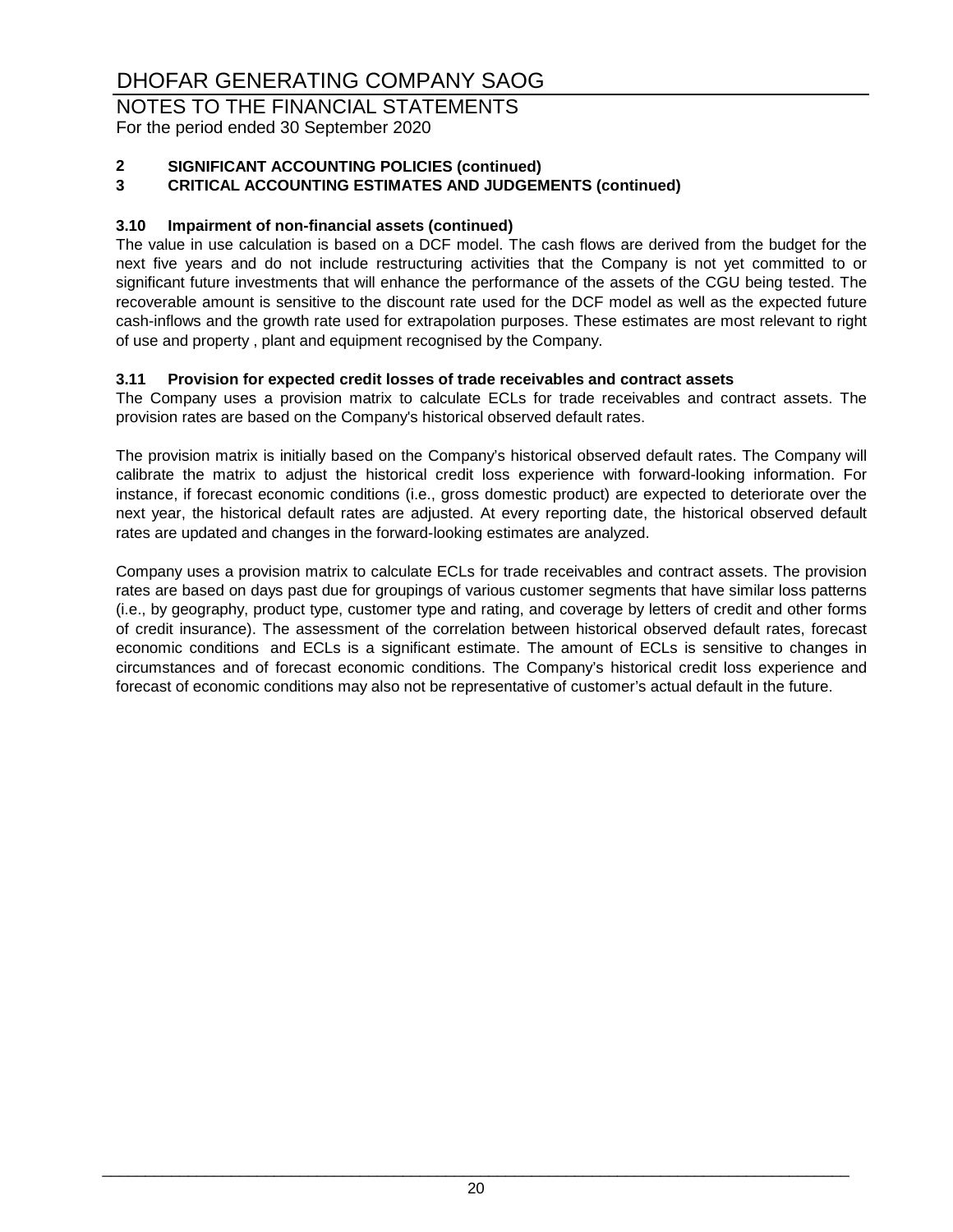NOTES TO THE FINANCIAL STATEMENTS

For the period ended 30 September 2020

#### **4 PLANT, EQUIPMENT AND CAPITAL WORK IN PROGRESS**

|                                                                   | Plant                  | <b>Plant capital</b><br>spares and<br>other<br>equipment | Decommissio-<br>ning asset | <b>Computers and</b><br>equipment | Computer<br>software | <b>Motor Vehicles</b> | <b>Furniture and</b><br>fixture |                        | Sub total Capital work-in-<br>progress | Total                  |
|-------------------------------------------------------------------|------------------------|----------------------------------------------------------|----------------------------|-----------------------------------|----------------------|-----------------------|---------------------------------|------------------------|----------------------------------------|------------------------|
|                                                                   | RO                     | RO                                                       | <b>RO</b>                  | <b>RO</b>                         | <b>RO</b>            | RO                    | <b>RO</b>                       | RO                     | RO                                     | <b>RO</b>              |
| Cost:<br>At 1 January 2020<br>Additions                           | 158.926.392            | 1,480,899                                                | 928,519                    | 265,758                           | 102,254              | 19,750                | 57,880                          | 161,781,452            | 8,165<br>36,645                        | 161,789,617<br>36,645  |
| At 30 September 2020                                              | 158,926,392            | 1,480,899                                                | 928,519                    | 265,758                           | 102,254              | 19,750                | 57,880                          | 161,781,452            | 44,810                                 | 161,826,262            |
| Depreciation:<br>At 1 January 2020<br>Depreciation for the period | 7,585,062<br>2,844,122 | 458,647<br>61,704                                        | 46,426<br>17,410           | 109,614<br>27,294                 | 84,520<br>7,942      | 13,271<br>2,963       | 37,539<br>8,565                 | 8,335,079<br>2,970,000 |                                        | 8,335,079<br>2,970,000 |
| At 30 September 2020                                              | 10,429,184             | 520,351                                                  | 63,836                     | 136,908                           | 92,462               | 16,234                | 46,104                          | 11,305,079             |                                        | 11,305,079             |
| Net book value:<br>At 30 September 2020                           | 148,497,208            | 960,548                                                  | 864,683                    | 128,850                           | 9,792                | 3,516                 | 11,776                          | 150,476,373            | 44,810                                 | 150,521,183            |
| Cost:<br>At 1 January 2019<br>Additions                           | 158,926,392            | 1,374,461<br>106,438                                     | 928,519                    | 107,350<br>158,408                | 102,254              | 19,750                | 57,880                          | 161,516,606<br>264,846 | 8,165                                  | 161,516,606<br>273,011 |
| At 31 December 2019                                               | 158,926,392            | ,480,899                                                 | 928,519                    | 265,758                           | 102,254              | 19,750                | 57,880                          | 161,781,452            | 8,165                                  | 161,789,617            |
| Depreciation:                                                     |                        |                                                          |                            |                                   |                      |                       |                                 |                        |                                        |                        |
| At 1 January 2019<br>Depreciation for the year                    | 3,792,899<br>3,792,163 | 381,795<br>76,852                                        | 23,213<br>23,213           | 78,688<br>30,926                  | 64,219<br>20,301     | 9,321<br>3,950        | 25,964<br>11,575                | 4,376,099<br>3,958,980 | ٠                                      | 4,376,099<br>3,958,980 |
| At 31 December 2019                                               | 7,585,062              | 458,647                                                  | 46,426                     | 109,614                           | 84,520               | 13,271                | 37,539                          | 8,335,079              | ۰                                      | 8,335,079              |
| Net book value:<br>At 31 December 2019                            | 151,341,330            | 1,022,252                                                | 882,093                    | 156,144                           | 17,734               | 6,479                 | 20,341                          | 153,446,373            | 8,165                                  | 153,454,538            |

(i) All plant and equipment are mortgaged with banks against the term loan (note 16)

(ii) The depreciation charge has been allocated in the statement of comprehensive income as follows:

|                                               | 30-Sep-20 | 30-Jun-19 |
|-----------------------------------------------|-----------|-----------|
|                                               | RO        | RO.       |
| Operating costs (note 21)                     | 2.946.997 | 2.924.081 |
| General and administrative expenses (note 22) | 23,003    | 43.192    |
|                                               | 2,970,000 | 2,967,273 |

(iii) Plant is constructed on a land which is a taken on a long-term lease contract from Ministry of Housing.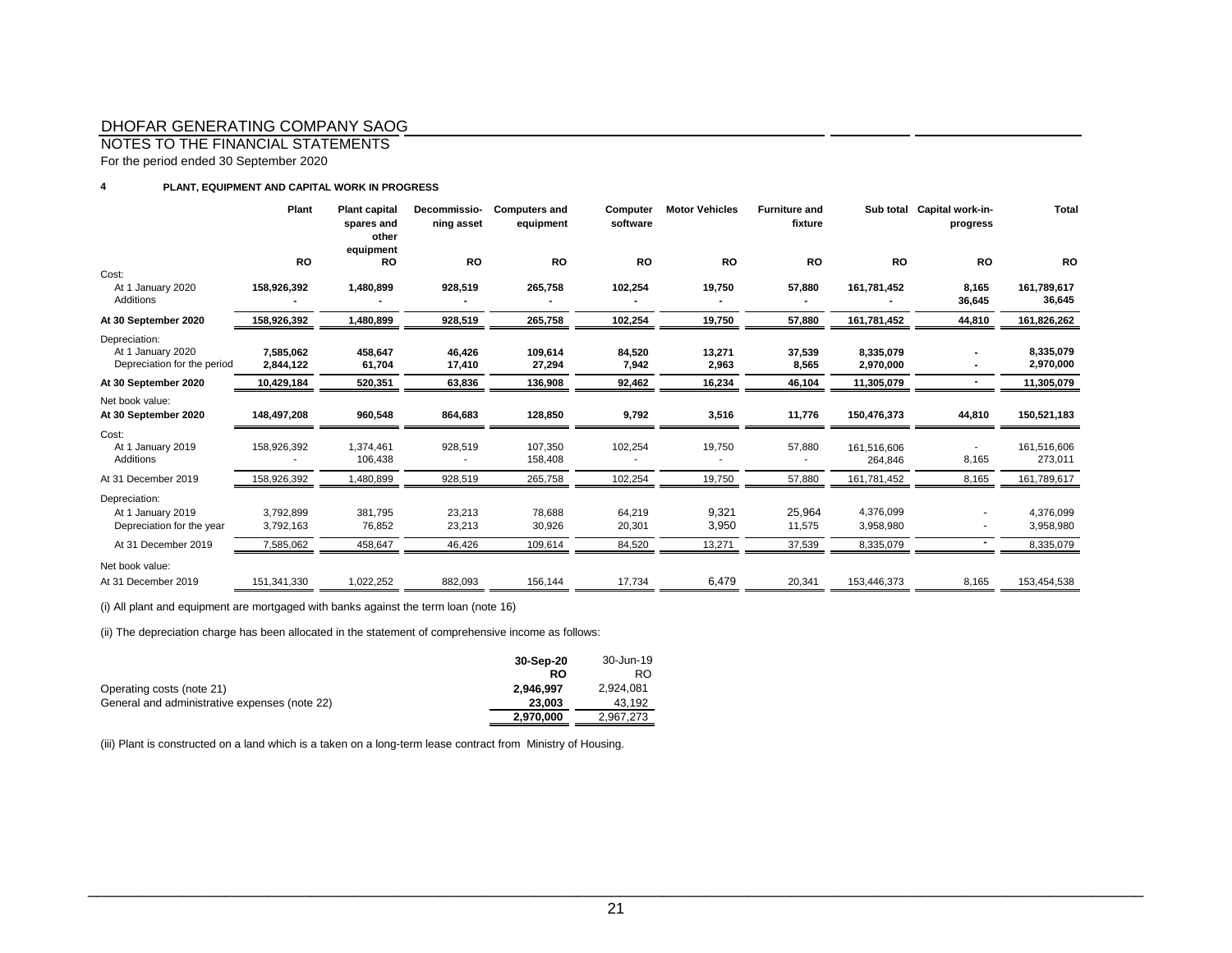# NOTES TO THE FINANCIAL STATEMENTS

For the period ended 30 September 2020

#### **5 FINANCE LEASE RECEIVABLE**

As mentioned in note 3.3 , the arrangement for 273 MW power plant is a finance lease. Accordingly, a finance lease receivable has been recognised for the 273 MW power plant in the financial statements.

|                        | 30-Sep-20<br><b>RO</b>  | 31-Dec-19<br>RO.        |
|------------------------|-------------------------|-------------------------|
| Non-current<br>Current | 50,077,488<br>2,612,388 | 52,056,576<br>2,457,689 |
|                        | 52,689,876              | 54.514.265              |

The following table shows the maturity analysis of finance lease receivables:

|                                                         | Less than<br>1 year<br><b>RO</b> | <b>Between</b><br>1 and 2 years<br>RO | <b>Between</b><br>2 and 5 years<br><b>RO</b> | More than<br>5 years<br><b>RO</b> | <b>Total</b><br><b>RO</b> |
|---------------------------------------------------------|----------------------------------|---------------------------------------|----------------------------------------------|-----------------------------------|---------------------------|
| 30 September 2020<br>Gross finance lease<br>receivables | 6,819,111                        | 6,819,111                             | 20,457,334                                   | 49,438,559                        | 83,534,115                |
| Less: unearned finance                                  |                                  |                                       |                                              |                                   |                           |
| income                                                  | (4,206,723)                      | (3,985,205)                           | (10, 430, 571)                               | (12, 221, 740)                    | (30, 844, 239)            |
|                                                         | 2,612,388                        | 2,833,906                             | 10,026,763                                   | 37,216,819                        | 52,689,876                |
| 31 December 2019<br>Gross finance lease<br>receivables  | 6,819,111                        | 6,819,111                             | 20.457.334                                   | 56,257,670                        | 90,353,226                |
| Less: unearned finance<br>income                        | (4,361,422)                      | (4,206,723)                           | (11, 214, 333)                               | (16,056,483)                      | (35,838,961)              |
|                                                         | 2,457,689                        | 2,612,388                             | 9,243,001                                    | 40,201,187                        | 54,514,265                |

#### **6 INVENTORIES**

|                                                                | 30-Sep-20<br><b>RO</b> | 31-Dec-19<br>RO. |
|----------------------------------------------------------------|------------------------|------------------|
| Spares and consumables                                         | 2,777,692              | 2,920,249        |
| Fuel                                                           | 2,841,663              | 2,822,452        |
|                                                                | 5,619,355              | 5,742,701        |
| $\overline{\phantom{a}}$<br><b>TRADE AND OTHER RECEIVABLES</b> |                        |                  |
|                                                                | 30-Sep-20              | 31-Dec-19        |
|                                                                | <b>RO</b>              | RO.              |
| Trade receivables from OPWP                                    | 25,590,428             | 11,120,284       |
| Less: allowance for expected credit losses                     | (206,666)              | (89,901)         |
|                                                                | 25,383,762             | 11,030,383       |
| Amount due from related parties (note 26)                      | 33,466                 |                  |
| Other receivables                                              | 82,675                 | 138,409          |
|                                                                | 25,499,903             | 11,168,792       |
| Allowance for expected credit losses                           |                        |                  |
| At the beginning                                               | 89,901                 |                  |
| Provision made during the period / year                        | 116,765                | 89,901           |
|                                                                | 206,666                | 89,901           |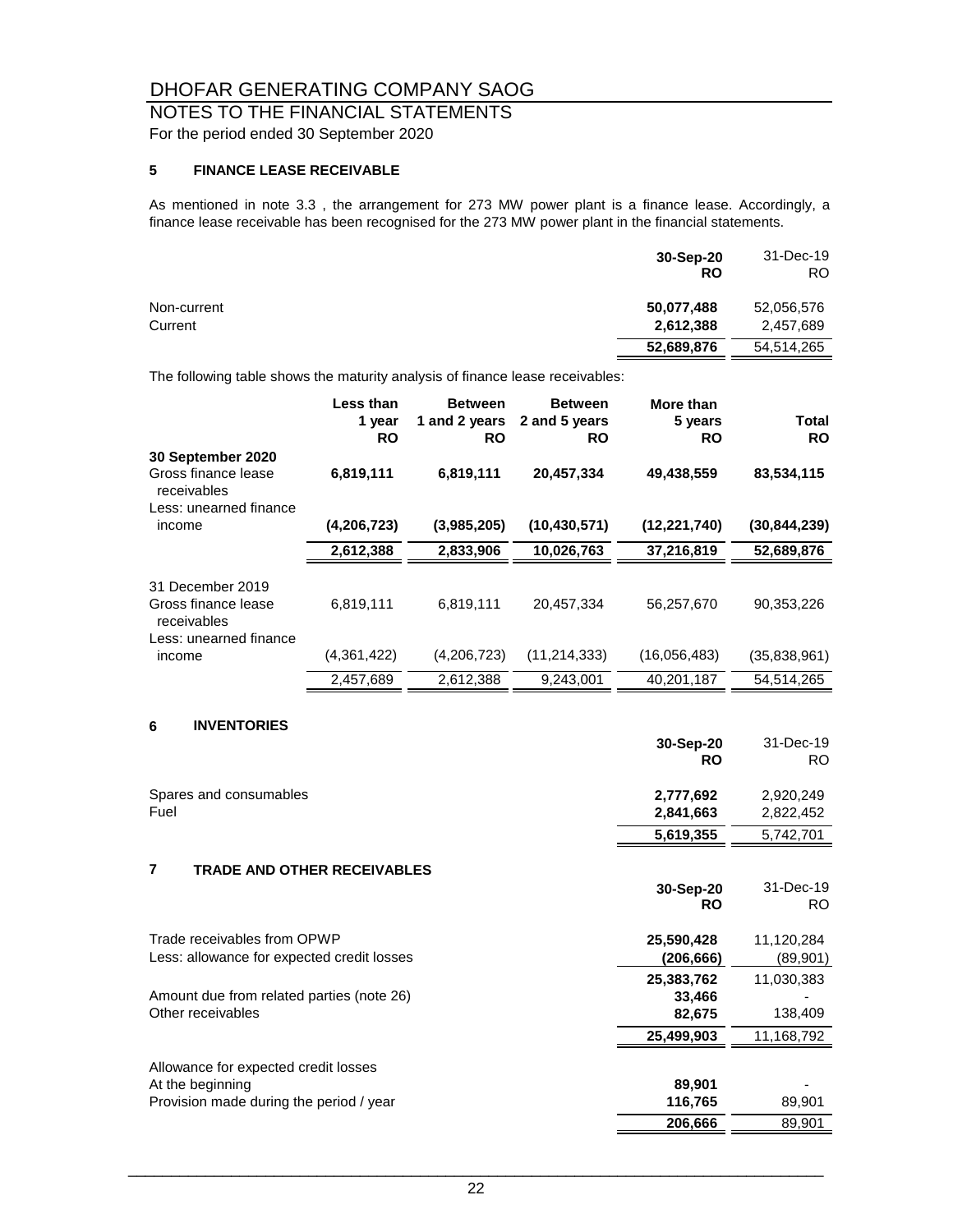# NOTES TO THE FINANCIAL STATEMENTS

For the period ended 30 September 2020

#### **7 TRADE AND OTHER RECEIVABLES (continued)**

(i) The aging of unimpaired trade receivables at the reporting date was:

| 4,339,135  | 2,726,561  |
|------------|------------|
| 4,722,269  | 3.976.738  |
| 12.112.039 | 4.327.084  |
| 4.416.985  |            |
| 25,590,428 | 11.030.383 |
|            |            |

(ii) Trade receivables are non-interest bearing and are on terms of 25 days.

(iii) The Company calculated the ECL for trade receivables and recognised a provision in the statement of comprehensive income for the period ending 30 September 2020.

(iv) Trade receivable includes OMR 21,133,107 outstanding from OPWP against the fuel cost allowance which is overdue as on reporting date.

#### **8 ADVANCES AND PREPAYMENTS**

|                                       | 30-Sep-20 | 31-Dec-19 |
|---------------------------------------|-----------|-----------|
|                                       | <b>RO</b> | RO.       |
| Advances and others                   | 1,863     | 4,328     |
| Prepaid expenses                      | 210,710   | 265,272   |
|                                       | 212,573   | 269,600   |
| 9<br><b>CASH AND CASH EQUIVALENTS</b> |           |           |
|                                       | 30-Sep-20 | 31-Dec-19 |
|                                       | <b>RO</b> | RO.       |
| Cash at bank                          | 1,925,870 | 6,279,047 |
| Cash in hand                          | 1,424     | 365       |
|                                       | 1,927,294 | 6,279,412 |

Cash at bank balances are with commercial banks in Oman and are denominated in Omani Rial. Bank balances are placed with reputed financial institutions. The management believes that the ECL is immaterial at the financial statement as a whole and hence not recognised in these financial statements.

#### **10 SHARE CAPITAL**

The authorised share capital of the Company as at 30 September 2020 is RO 120,000,000 (31 December 2019 : RO 120,000,000). Issued and paid up capital as at 30 September 2020 is RO 22,224,000 (31 December 2019 : RO 22,224,000). The Company has one class of ordinary shares which carry no right to fixed income.

Shareholders who own 10% or more of the Company's share capital at the reporting date are:

|                                              | 30 September 2020 |               | 31 December 2019 |               |
|----------------------------------------------|-------------------|---------------|------------------|---------------|
|                                              | Percentage        | No. of shares | Percentage       | No. of shares |
|                                              | shareholding      |               | shareholding     |               |
| MAP Power Holding Company Limited            | 27%               | 60.004.800    | 27%              | 60,004,800    |
| Mitsui & Co. Middle East and Africa Projects |                   |               |                  |               |
| Investment & Development Limited             | 27%               | 60,004,800    | 27%              | 60,004,800    |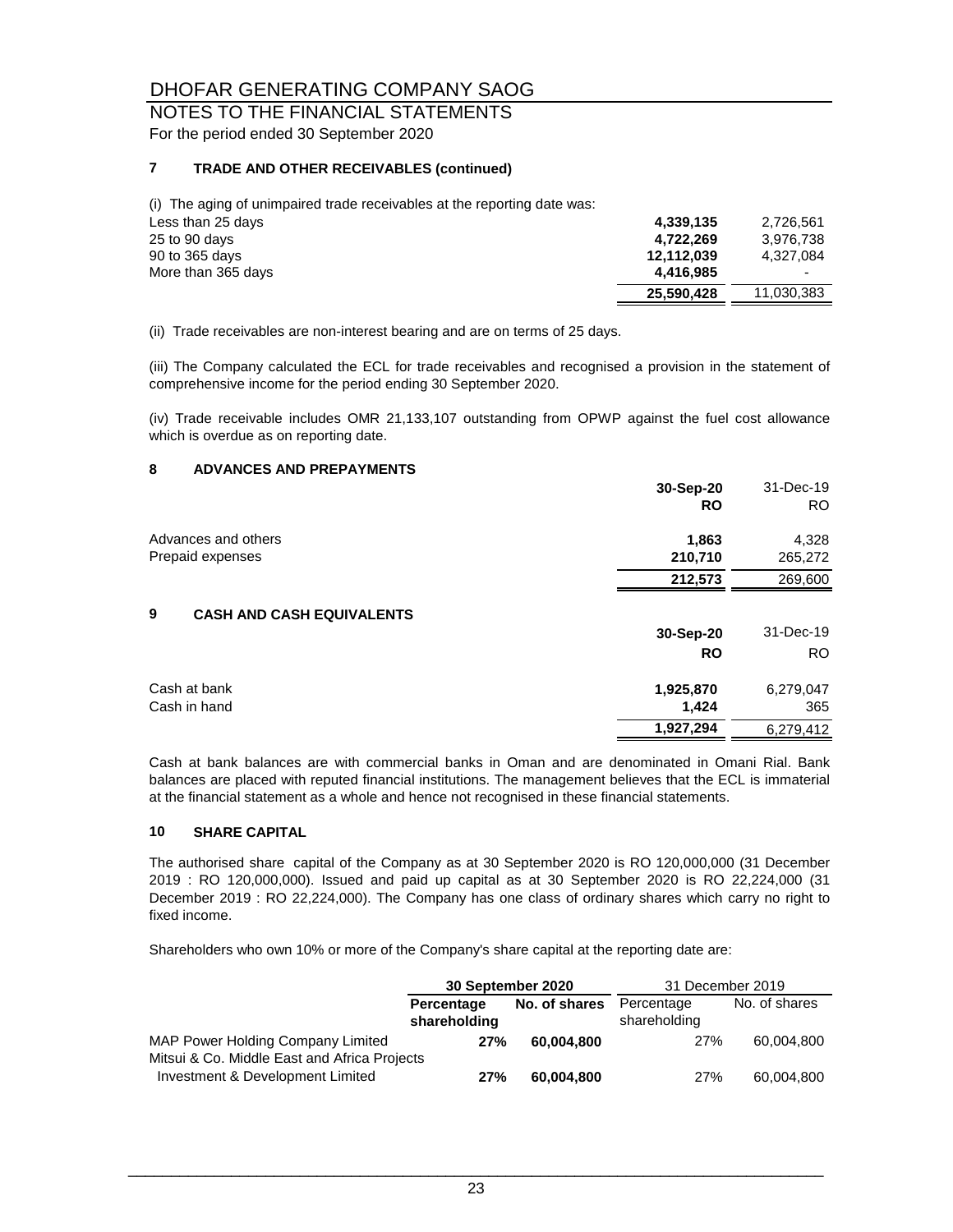## NOTES TO THE FINANCIAL STATEMENTS

For the period ended 30 September 2020

#### **11 LEGAL RESERVE**

In accordance with the article 132 of the Commercial Companies Law applicable to companies registered in the Sultanate of Oman, 10% of a company's net profits after the deduction of taxes will be transferred to a non-distributable statutory reserve each year until the amount of such legal reserve has reached a minimum of one third of that Company's issued share capital. This reserve is not available for distribution to shareholders as dividends.

#### **12 CASH FLOW HEDGE RESERVE**

The USD long term facilities of the Company bear interest at US LIBOR plus applicable margins. The Company has fixed the rate of interest through Interest Rate Swap agreements ("IRS") entered into with various international banks for the facilities.

|                                                              | 30-Sep-20<br>RO | 31-Dec-19<br>RO. |
|--------------------------------------------------------------|-----------------|------------------|
| At the beginning (A)                                         | (5,374,064)     | (1,222,955)      |
| Change in fair value during the year                         | (6,067,850)     | (4,883,657)      |
| Less: related deferred tax asset (note 19)                   | 910,177         | 732,548          |
| Change in fair value of hedge during the year (B)            | (5, 157, 673)   | (4, 151, 109)    |
| Change in fair value of hedge - net of tax $(C) = (A) + (B)$ | (10, 531, 737)  | (5,374,064)      |

All the interest rate swaps are designated and effective as cash flow hedges and the fair value thereof has been recognised directly in other comprehensive income and presented in statement of changes in equity, net of related deferred tax.

#### **13 DERIVATIVE FINANCIAL INSTRUMENTS**

The Company's main interest rate risk arises from long-term borrowings with variable rates, which expose the Company to cash flow interest rate risk. The Company has entered into five interest rate swap agreements with five international banks at fixed interest rates ranging from 2.1% - 2.4% per annum. During the current period, the Company's borrowings at variable rate were entirely denominated in US Dollars.

The Company manages its cash flow interest rate risk by using floating-to-fixed interest rate swaps. Under these swaps, the Company agrees with other parties to exchange, at specified intervals (quarterly), the difference between fixed contract rates and floating rate interest amounts calculated by reference to the agreed notional principal amounts.

|                     |               |                 |           | Notional amount by term to maturity |            |
|---------------------|---------------|-----------------|-----------|-------------------------------------|------------|
|                     | Negative fair | <b>Notional</b> | $1 - 12$  | More than 1                         | Over 5     |
|                     | value         | amount total    | months    | upto 5 years                        | vears      |
|                     | <b>RO</b>     | <b>RO</b>       | <b>RO</b> | <b>RO</b>                           | <b>RO</b>  |
| 30 September 2020   |               |                 |           |                                     |            |
| Interest rate swaps | 12,390,277    | 80,571,392      | 4,024,295 | 16,869,306                          | 59,677,791 |
|                     |               |                 |           |                                     |            |
| 31 December 2019    |               |                 |           |                                     |            |
| Interest rate swaps | 6,322,427     | 84,610,321      | 4,038,929 | 16,666,743                          | 63,904,649 |
|                     |               |                 |           |                                     |            |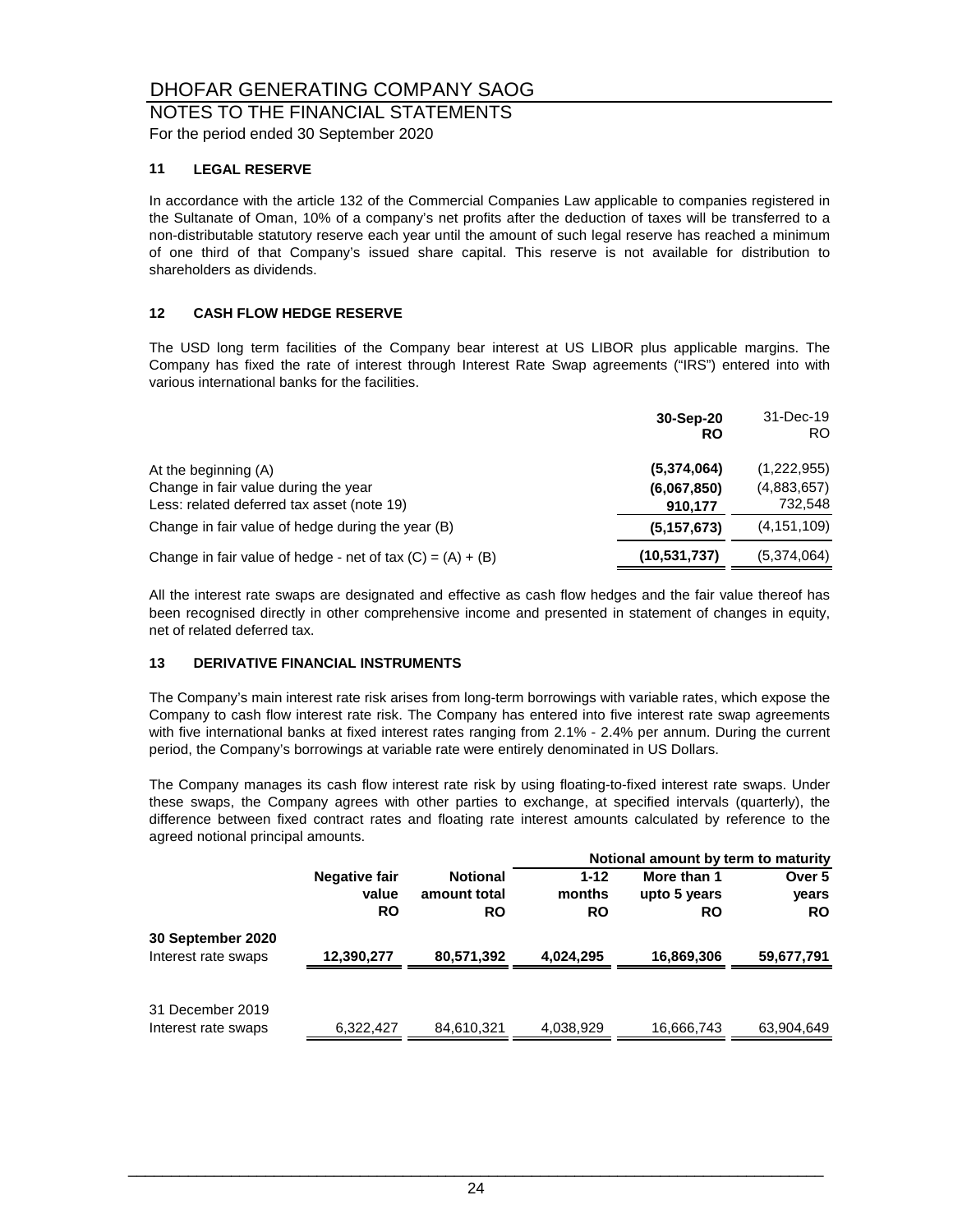## NOTES TO THE FINANCIAL STATEMENTS

For the period ended 30 September 2020

#### **13 DERIVATIVE FINANCIAL INSTRUMENTS (continued)**

Current and non-current classifications as at the reporting date as follows;

|                                                                   | 30-Sep-20<br><b>RO</b> | 31-Dec-19<br>RO. |
|-------------------------------------------------------------------|------------------------|------------------|
| Non-current                                                       | 10,283,930             | 5,675,397        |
| Current                                                           | 2,106,347              | 647,030          |
|                                                                   | 12,390,277             | 6,322,427        |
| 14<br><b>PROVISION FOR DECOMMISSIONING COSTS</b>                  |                        |                  |
|                                                                   | 30-Sep-20              | 31-Dec-19        |
|                                                                   | <b>RO</b>              | RO.              |
| At the beginning                                                  | 4,211,502              | 4,067,655        |
| Unwinding of discount on decommissioning cost provision (note 24) | 112,293                | 143,847          |
|                                                                   | 4,323,795              | 4.211.502        |

The Company is committed under the lease agreement to decommissioning the site as a result of construction of the power plant. Decommissioning costs represents the present value of management's best estimate of the future outflow of the economic benefits that will be required to remove the facilities and restore the affected area at the Company's rented sites. The cost estimate has been discounted to present value using the pre tax rate that reflects the risk specific to the decommissioning liability.

#### **15 PROVISION FOR MAJOR MAINTENANCE**

To meet the obligations under the PPA, major maintenance and upgradation will have to be performed on the power generation assets. This expenditure is expected to be incurred over the PPA term and would enable the Company to fulfil its obligations under the PPA. A provision has been created based on the present value of future cash outflows that will be required for major maintenance and upgradation activities.

|                                                                                                                    | 30-Sep-20<br><b>RO</b>            | 31-Dec-19<br>RO.                  |
|--------------------------------------------------------------------------------------------------------------------|-----------------------------------|-----------------------------------|
| At the beginning<br>Unwinding of discount on major maintenance (note 24)<br>Payments made during the period / year | 3,713,809<br>99,903<br>(265, 310) | 3,917,732<br>116,881<br>(320,804) |
|                                                                                                                    | 3,548,402                         | 3,713,809                         |
| 16<br><b>LONG TERM LOAN</b>                                                                                        |                                   |                                   |
|                                                                                                                    | 30-Sep-20<br><b>RO</b>            | 31-Dec-19<br>RO.                  |
| At the beginning                                                                                                   | 154,242,763                       | 161,332,749                       |
| Paid during the period / year                                                                                      | (7,348,457)                       | (7,089,986)                       |
| Gross Ioan amount                                                                                                  | 146,894,306                       | 154,242,763                       |
| Less: unamortised arrangement fee                                                                                  | (1,403,215)                       | (1,539,050)                       |
|                                                                                                                    | 145,491,091                       | 152,703,713                       |
| Current and non-current classification of the team is as follows;                                                  |                                   |                                   |
| Non-current portion                                                                                                | 138,578,204                       | 145,446,509                       |
| Current portion                                                                                                    | 6,912,887                         | 7,257,204                         |
|                                                                                                                    | 145,491,091                       | 152,703,713                       |
|                                                                                                                    |                                   |                                   |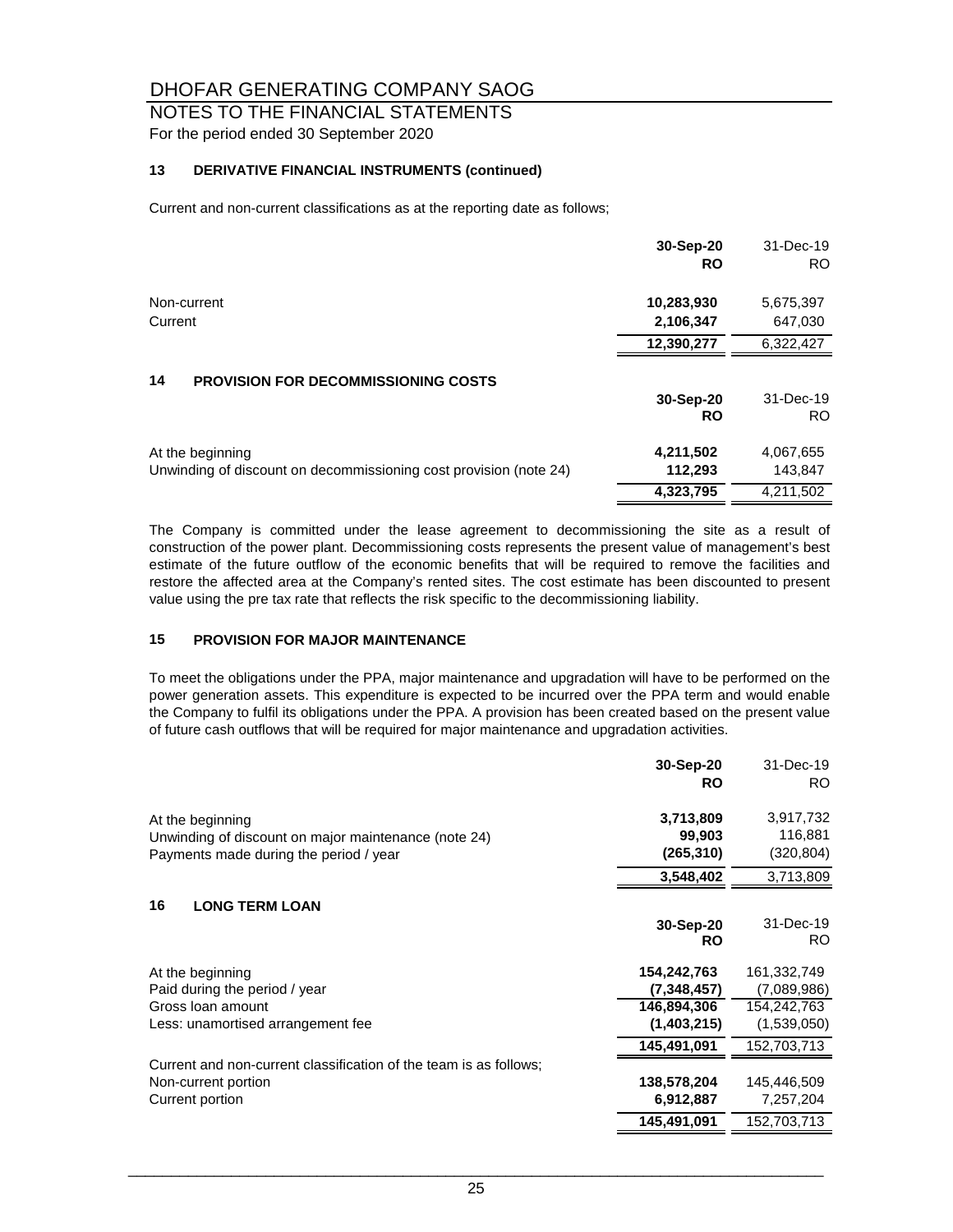#### NOTES TO THE FINANCIAL STATEMENTS For the period ended 30 September 2020

#### **16 LONG TERM LOAN (continued)**

The loan facility of RO 168,609,121 (USD 437,832,047) was provided by a consortium of local and international banks in pursuance with the PPA to finance the project cost. This loan is repayable in 31 semiannual instalments starting from 31 July 2018.

According to Common Term Agreement the term loan facility comprises of:

| <b>Currency</b> | <b>Total facility</b> | Interest rates            | Final repayment date |
|-----------------|-----------------------|---------------------------|----------------------|
| 1 RO            | 72.999.959            | 5.0% per annum            | 31 December 2032     |
| 2 USD           | 248.271.000           | $LIBOR + 1.4\%$ per annum | 31 December 2032     |

The repayment schedule of gross term loan is as follows:

|                               | 30-Sep-20<br>RO | 31-Dec-19<br>RO. |
|-------------------------------|-----------------|------------------|
| Payable within one year       | 7,057,928       | 7,363,186        |
| Payable between 1 and 2 years | 7,575,124       | 7,305,234        |
| Payable between 2 and 5 years | 23,645,976      | 23,076,393       |
| Payable after 5 years         | 108,615,278     | 116.497.950      |
|                               | 146,894,306     | 154.242.763      |

The Company hedges USD portion of the loan for interest rate risk via an interest rate swap arrangement as explained in note 12 and 13.

The loan is secured by a charge on all project assets, assignment of insurance / reinsurances, agreement for security over promoters' shares and charge over the Company's project accounts. The weighted average effective interest rate on the bank loans is 3.88% per annum (31 December 2019: 3.83%) for USD facility and 4.74% per annum (31 December 2019: 4.60%) for OMR Facility (overall effective rate 4.21% per annum) (31 December 2019: 4.13%) . The loan is subject to certain covenants relating to maintenance of Debt Service Coverage Ratio.

Also as of 30 September 2020, the Company has undrawn working capital facility amounting to RO 7,700,000 (31 December 2019 - RO 7,700,000) with the interest rate of 3.75% per annum (31 December

#### **17 TRADE AND OTHER PAYABLES**

|                                         | 30-Sep-20<br>RO | 31-Dec-19<br>RO. |
|-----------------------------------------|-----------------|------------------|
| Trade payables                          | 22,370,432      | 9.463.583        |
| Accrued expenses                        | 3,019,615       | 2,449,649        |
| Amount due to related parties (note 26) | 531.594         | 542.549          |
| Other payables                          | ۰               | 1.200            |
|                                         | 25,921,641      | 12,456,981       |

Trade payables includes OMR 19,524,322 payable to Ministry of Oil and Gas against the Fuel Cost which is overdue as on the reporting date.

#### **18 LEASES**

#### *Company as a lessee*

The Company adopted IFRS 16 using retrospective method of adoption with the date of initial application on 1 January 2019. The following contracts are covered under IFRS 16;

- The Usufruct agreement with 40 years lease term.
- The Electrical Connection agreement with 20 years lease term.
- Two Electrical connection agreements with a lease term of 15 years each
- The office rent agreement with 3 years lease term.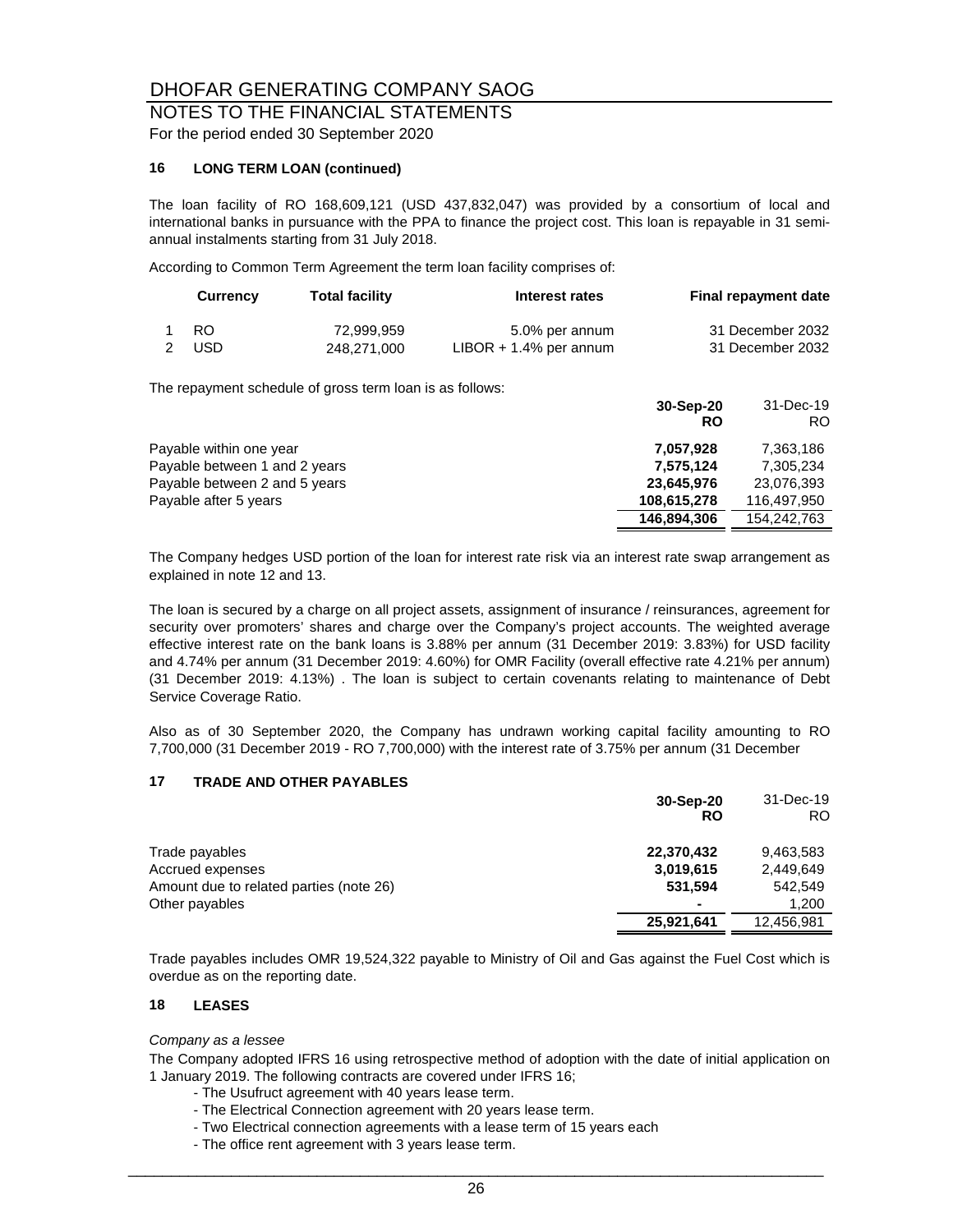## NOTES TO THE FINANCIAL STATEMENTS

For the period ended 30 September 2020

#### **18 LEASES (continued)**

The movement of Right-of-use assets as of the reporting date as follows;

|                                                                                      | 30-Sep-20<br><b>RO</b>                      | 31-Dec-19<br>RO                             |
|--------------------------------------------------------------------------------------|---------------------------------------------|---------------------------------------------|
| At the beginning<br>Depreciation during the period / year (note 21)                  | 3,894,724<br>(184, 815)                     | 4,141,145<br>(246, 421)                     |
|                                                                                      | 3,709,909                                   | 3,894,724                                   |
|                                                                                      | 30-Sep-20<br><b>RO</b>                      | 31-Dec-19<br>RO.                            |
| Movement of ease liability recognised as of the reporting date is as follows;        |                                             |                                             |
| At the beginning<br>Accrual of interest<br>Payments during the period / year         | 4,337,159<br>183,765<br>(296, 546)          | 4,431,119<br>254,790<br>(348, 750)          |
|                                                                                      | 4,224,378                                   | 4,337,159                                   |
| Current and non-current classification as of the reporting date is as follows;       |                                             |                                             |
| Non-current lease liabilities<br><b>Current lease liabilities</b>                    | 3,864,107<br>360,271<br>4,224,378           | 3,912,485<br>424,674<br>4,337,159           |
| The following are the amounts recognised in the profit or loss;                      | 9 Months<br>ended<br>30-Sep-20<br><b>RO</b> | 9 Months<br>ended<br>30-Sep-19<br><b>RO</b> |
| Depreciation of right-of-use assets (note 21)<br>Interest on finance lease (note 24) | 184,815<br>183,765<br>368,580               | 221,922<br>122,254<br>344,176               |
| For leases where the Company is lessor, please refer note 5.                         |                                             |                                             |
| 19<br><b>TAXATION</b>                                                                |                                             |                                             |
|                                                                                      | 9 Months<br>ended<br>30-Sep-20<br><b>RO</b> | 9 Months<br>ended<br>30-Sep-19<br><b>RO</b> |
| <b>Statement of profit or loss</b><br>Deferred tax charge                            | 1,328,154                                   | 1,644,833                                   |
| Income tax charge/(reversal)                                                         | (342,030)                                   |                                             |
|                                                                                      | 986,124                                     | 1,644,833                                   |
|                                                                                      | 30-Sep-20<br><b>RO</b>                      | 31-Dec-19<br>RO.                            |
| <b>Statement of financial position</b><br>Non-current liability:                     |                                             |                                             |
| Deferred tax-net                                                                     | 7,865,327                                   | 7,447,350                                   |
| <b>Current tax liability</b><br>Current year                                         |                                             | 383,438                                     |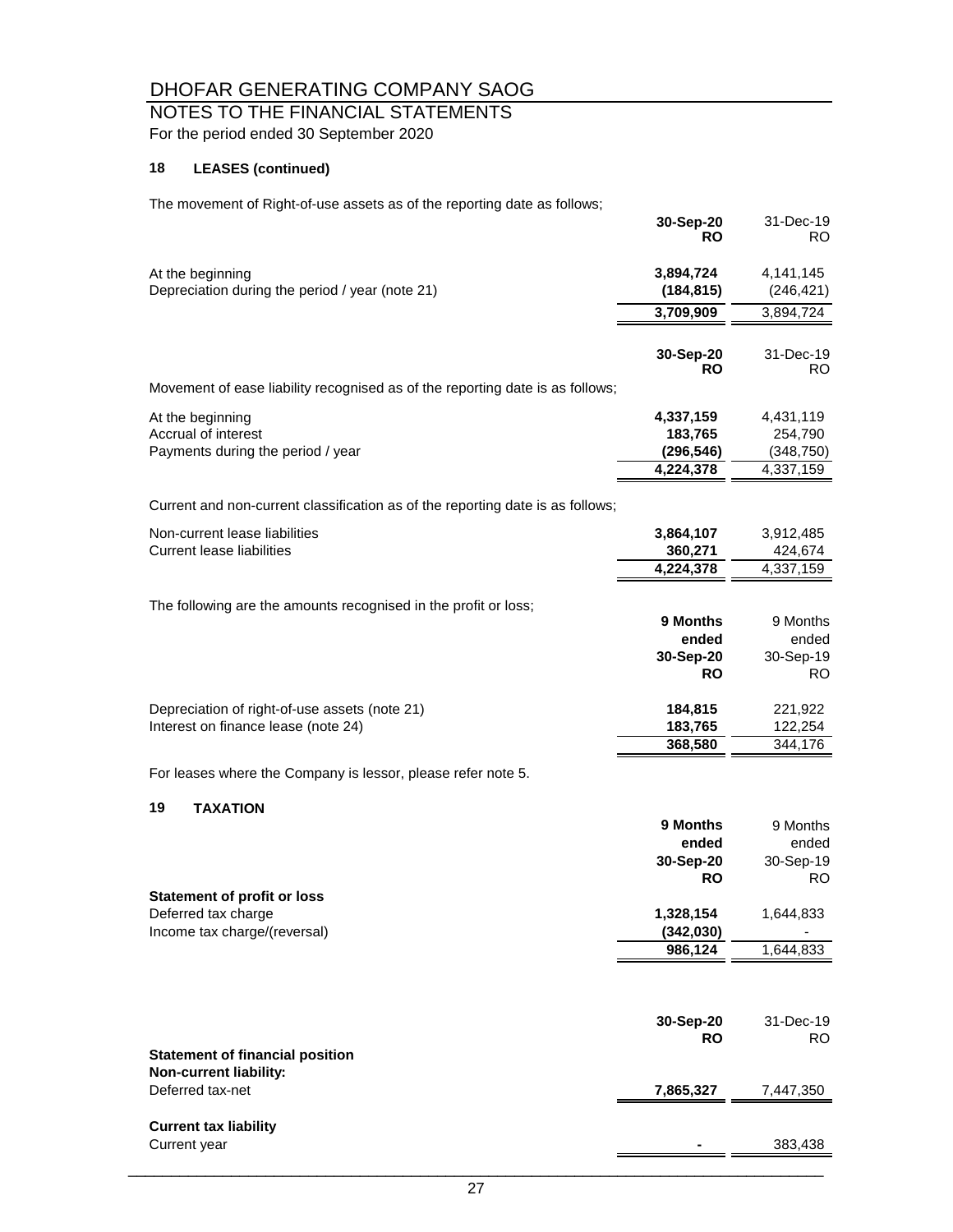# NOTES TO THE FINANCIAL STATEMENTS

For the period ended 30 September 2020

#### **19 TAXATION (continued)**

|                                     | 9 Months<br>ended | 31-Dec-19 |
|-------------------------------------|-------------------|-----------|
|                                     | 30-Sep-20         | 30-Sep-19 |
|                                     | <b>RO</b>         | RO.       |
| Movement for current tax liability: |                   |           |
| At the beginning                    | 383,438           |           |
| Charge for the period / year        | (342,030)         | 383,438   |
| Payments during the period / year   | (1,018)           |           |
|                                     | 40,390            | 383,438   |

The total income tax for the period can be reconciled to the accounting profits as follows;

|                                                              | 9 Months<br>ended<br>30-Sep-20<br><b>RO</b> | 9 Months<br>ended<br>30-Sep-19<br>RO. |
|--------------------------------------------------------------|---------------------------------------------|---------------------------------------|
| Accounting profit before tax for the period                  | 2,756,899                                   | 3,025,829                             |
| Tax at the rate of 15%<br>Add tax effect of:                 | 413,535                                     | 453.874                               |
| Deferred tax not recognised on tax losses                    | 913.854                                     | 1.223.620                             |
| Expenses not allowed in tax                                  | 765                                         | 659                                   |
| (Reveral)/provision of prior period tax                      | (342,030)                                   |                                       |
| Deferred tax impact on equity on lease liability recognition |                                             | (33, 320)                             |
| Tax expense for the period                                   | 986.124                                     | 1.644.833                             |

Tax assessments of tax years 2013 and 2014 have been completed during 2019. These assessments resulted in additional tax of OMR 383,438 which was fully provided in the 2019 financial statements. The Company has filed an Objection under the Income Tax law with the Tax Authority relating to the tax assessments of 2013 and 2014.

In September 2020, the Tax Authority informed the Company that the objection filed by the Company against the tax assessments for 2013 and 2014 have been decided in Company's favour and expense disallowed under the respective assessments have been now fully allowed for 2013 and 2014 tax years. Accordingly, the final tax liability for 2013 and 2014 are nil and OMR 40,390 respectively.

Management considers that the amount of additional taxes, if any, that may become payable on finalization of the open tax years would not be material to the Company's financial position as of the reporting date.

The provision for the current and deferred tax have been recorded based on the finance lease model. Further, in respect of the unrealised gain of RO 22,989,752 (the difference between the fair value of plant and finance lease receivable) management has taken a view that this gain will be realised as a part of tariff received over the life of the PPA and only realised gain should be subjected to tax as per the Income Tax Law.

The management believes that future taxable profit will not be sufficient to offset the carried forward tax losses, hence, no deferred tax asset has been recognised on carried forward tax losses.

#### **Deferred tax**

Deferred taxes are calculated on all temporary differences under the liability method using a principal tax rate of 15%. The net deferred tax liability and deferred tax charge in the statement of comprehensive income are attributable to the following items;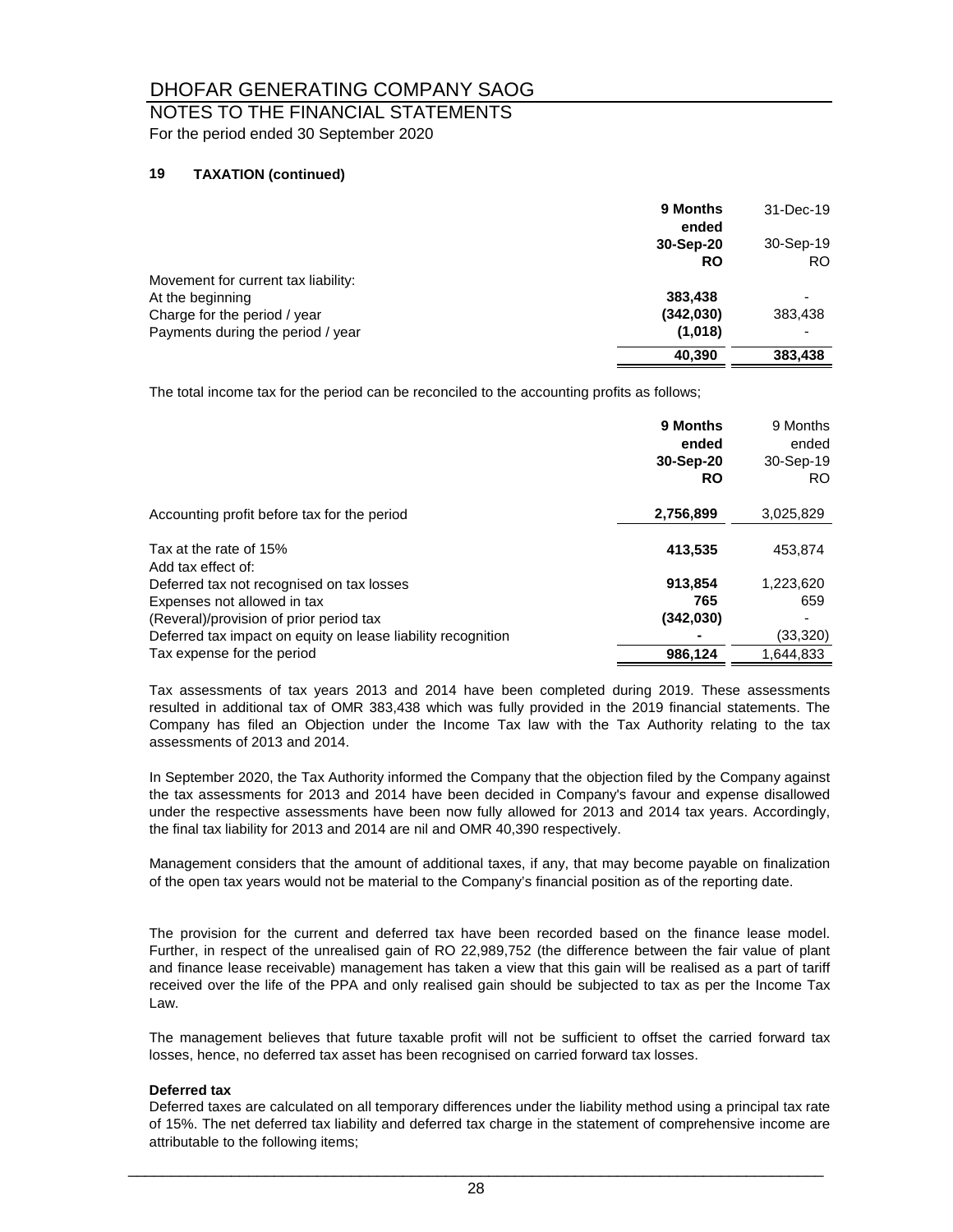## NOTES TO THE FINANCIAL STATEMENTS

For the period ended 30 September 2020

#### **19 TAXATION (continued)**

|                                             | Deferred tax recognised in |                            |           |                |
|---------------------------------------------|----------------------------|----------------------------|-----------|----------------|
|                                             | At 1 January               | <b>Profit or loss</b>      | OCI       | At 30          |
|                                             |                            |                            |           | September      |
| 2020                                        | <b>RO</b>                  | <b>RO</b>                  | <b>RO</b> | <b>RO</b>      |
| Deferred tax asset                          |                            |                            |           |                |
| Provision for major maintenance cost        | 557,071                    | (24, 811)                  |           | 532,260        |
| Provision for decommissioning cost          | 631,725                    | 16,845                     |           | 648,570        |
| Allowance for ECL                           | 13,485                     | 17,515                     |           | 31,000         |
| Lease liabilities and right-of-use assets   | 66,366                     | 10,805                     |           | 77,171         |
| Cash flow hedge reserve                     | 948,364                    |                            | 910,177   | 1,858,541      |
|                                             | 2,217,011                  | 20,354                     | 910,177   | 3,147,542      |
| Deferred tax liability                      |                            |                            |           |                |
| Accelerated tax depreciation                | (5,546,648)                | (1,510,801)                |           | (7,057,449)    |
| Unrealised gain on                          |                            |                            |           |                |
| recognition of finance lease                | (2,924,017)                | 81,481                     |           | (2,842,536)    |
| Finance lease receivable for                |                            |                            |           |                |
| decommissioning asset                       | (256, 524)                 | 19,800                     |           | (236, 724)     |
| Finance lease receivable for                |                            |                            |           |                |
| major maintenance                           | (804, 858)                 | 58,400                     |           | (746, 458)     |
| Decommissioning asset                       | (132, 314)                 | 2,612                      |           | (129, 702)     |
|                                             | (9,664,361)                | (1, 348, 508)              |           | (11, 012, 869) |
| Deferred tax liability - net                | (7, 447, 350)              | (1,328,154)                | 910,177   | (7,865,327)    |
|                                             |                            | Deferred tax recognised in |           |                |
|                                             | At 1 January               | Profit or loss             | OCI       | At 31          |
|                                             |                            |                            |           | December       |
|                                             | <b>RO</b>                  | <b>RO</b>                  | <b>RO</b> | <b>RO</b>      |
| 2019                                        |                            |                            |           |                |
| Deferred tax asset                          |                            |                            |           |                |
| Provision for major maintenance cost        | 587,660                    | (30, 589)                  |           | 557,071        |
| Provision for decommissioning cost          | 610,148                    | 21,577                     |           | 631,725        |
| Allowance for ECL                           |                            | 13,485                     |           | 13,485         |
| Lease liabilities and right-of-use assets * |                            | 22,870                     | 43,496    | 66,366         |
| Cash flow hedge reserve                     | 215,816                    |                            | 732,548   | 948,364        |

\* Deferred tax impact on retained earnings resulted from transition impact of IFRS 16, recognised directly in the equity (note 2.2.2).

1,413,624 27,343 776,044 2,217,011

|                              | Deferred tax recognised in |                |           |             |
|------------------------------|----------------------------|----------------|-----------|-------------|
|                              | At 1 January               | Profit or loss | OCI       | At 31       |
|                              | RO.                        | RO             | <b>RO</b> | <b>RO</b>   |
| Deferred tax liability       |                            |                |           |             |
| Accelerated tax depreciation | (3.069.922)                | (2,476,726)    |           | (5.546.648) |
| Unrealised gain on           |                            |                |           |             |
| recognition of finance lease | (3.021.546)                | 97,529         |           | (2,924,017) |
| Finance lease receivable for |                            |                |           |             |
| decommissioning asset        | (282, 724)                 | 26,200         |           | (256, 524)  |
| Finance lease receivable for |                            |                |           |             |
| major maintenance            | (881, 153)                 | 76,295         |           | (804, 858)  |
| Decommissioning asset        | (135, 796)                 | 3,482          |           | (132, 314)  |
|                              | (7, 391, 141)              | (2,273,220)    |           | (9,664,361) |
| Deferred tax liability - net | (5,977,517)                | (2, 245, 877)  | 776,044   | (7,447,350) |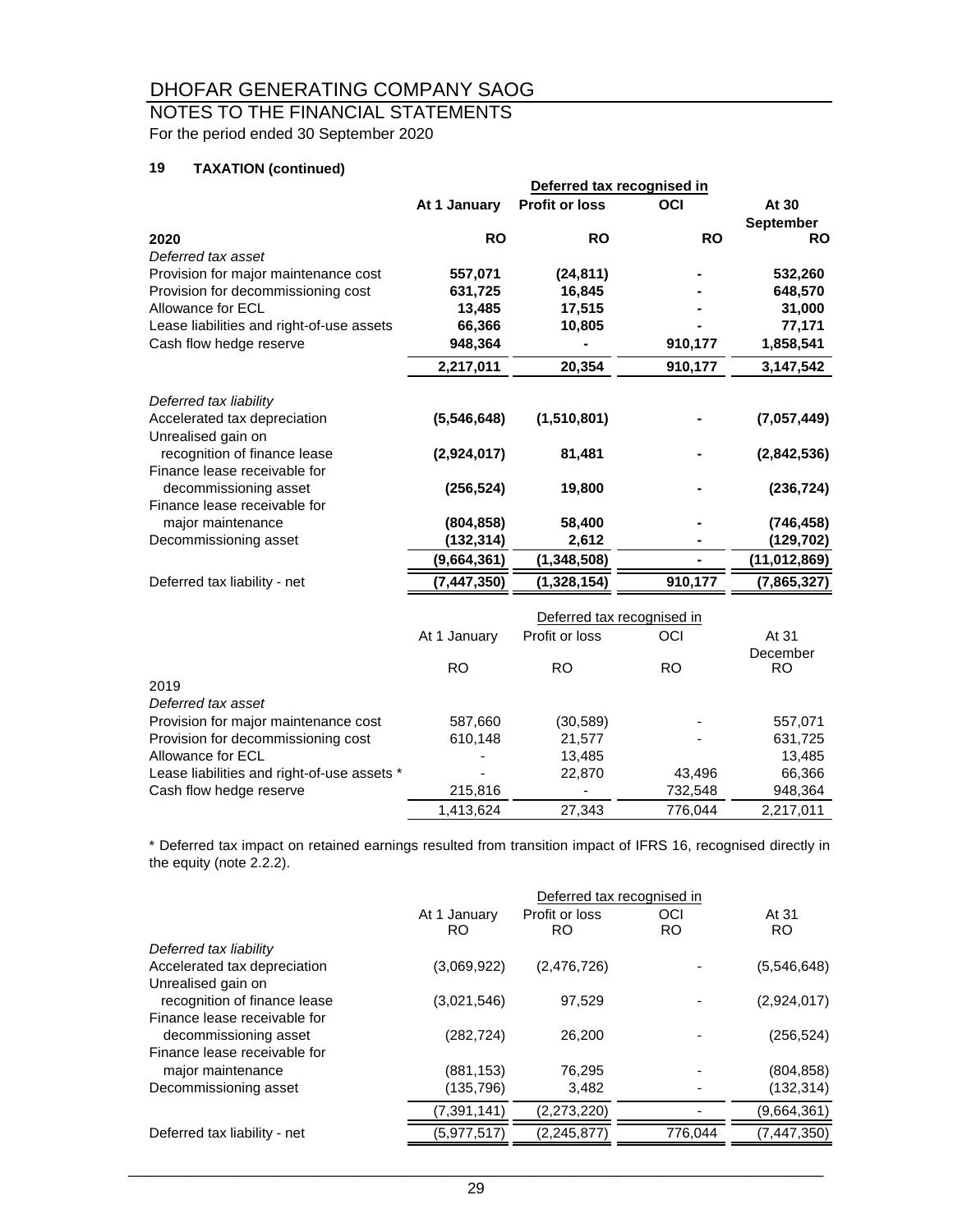### NOTES TO THE FINANCIAL STATEMENTS For the period ended 30 September 2020

#### **20 REVENUE**

|                                           | 9 Months   | 9 Months   |
|-------------------------------------------|------------|------------|
|                                           | ended      | ended      |
|                                           | 30-Sep-20  | 30-Sep-19  |
|                                           | <b>RO</b>  | RO.        |
| Revenue from a contract with a customer   |            |            |
| Fuel cost allowance                       | 13,115,584 | 11,865,282 |
| Fixed operation and maintenance allowance | 5,570,165  | 5,469,058  |
| Electrical energy allowance               | 82,211     | 86,269     |
|                                           | 18.767.960 | 17,420,609 |
| Revenue from lease contracts              |            |            |
| Interest income on finance lease          | 3,289,945  | 3,432,552  |
| Investment charge revenue                 | 9,694,959  | 9,647,027  |
|                                           | 12.984.904 | 13.079.579 |
|                                           | 31,752,864 | 30,500,188 |
|                                           |            |            |

#### **21 OPERATING COSTS**

|                                              | 9 Months   | 9 Months   |
|----------------------------------------------|------------|------------|
|                                              | ended      | ended      |
|                                              | 30-Sep-20  | 30-Sep-19  |
|                                              | <b>RO</b>  | RO.        |
| Fuel cost                                    | 12,974,410 | 11,995,016 |
| Operation and maintenance charges            | 5,585,198  | 5,329,577  |
| Depreciation (note 4)                        | 2,946,997  | 2,924,081  |
| Insurance                                    | 512.048    | 374.770    |
| Employee costs (note 23)                     | 452.434    | 433,821    |
| Depreciation of right of use asset (note 18) | 184.815    | 221,922    |
| Electricity import cost                      | 118,874    | 130,177    |
| Transmission connection charges              | 19,590     | 36,068     |
|                                              | 22.794.366 | 21.445.432 |

#### **22 GENERAL AND ADMINISTRATIVE EXPENSES**

|                                                                  | 9 Months<br>ended<br>30-Sep-20<br><b>RO</b> | 9 Months<br>ended<br>30-Sep-19<br>RO. |
|------------------------------------------------------------------|---------------------------------------------|---------------------------------------|
| Legal and professional charges                                   | 205,277                                     | 146,536                               |
| Allowance for ECL (note 7)                                       | 116,765                                     |                                       |
| Information technology and software related expenses             | 109,244                                     | 112,382                               |
| Travelling expenses                                              | 49,256                                      | 30,625                                |
| Director sitting, remuneration and travelling expenses (note 26) | 30,269                                      | 30,949                                |
| License fees to regulator                                        | 48,532                                      | 44,805                                |
| Depreciation (note 4)                                            | 23,003                                      | 43,192                                |
| Communication expenses                                           | 23,868                                      | 8,423                                 |
| Entertainment                                                    | 19,876                                      | 12,318                                |
| Office rent                                                      | 14,684                                      | 22,232                                |
| Training expenses                                                | 11,250                                      | 11,250                                |
| Corporate social responsibility expense                          | 11,250                                      | 11,250                                |
| Miscellaneous expenses                                           | 80,288                                      | 59,111                                |
|                                                                  | 743,562                                     | 533,073                               |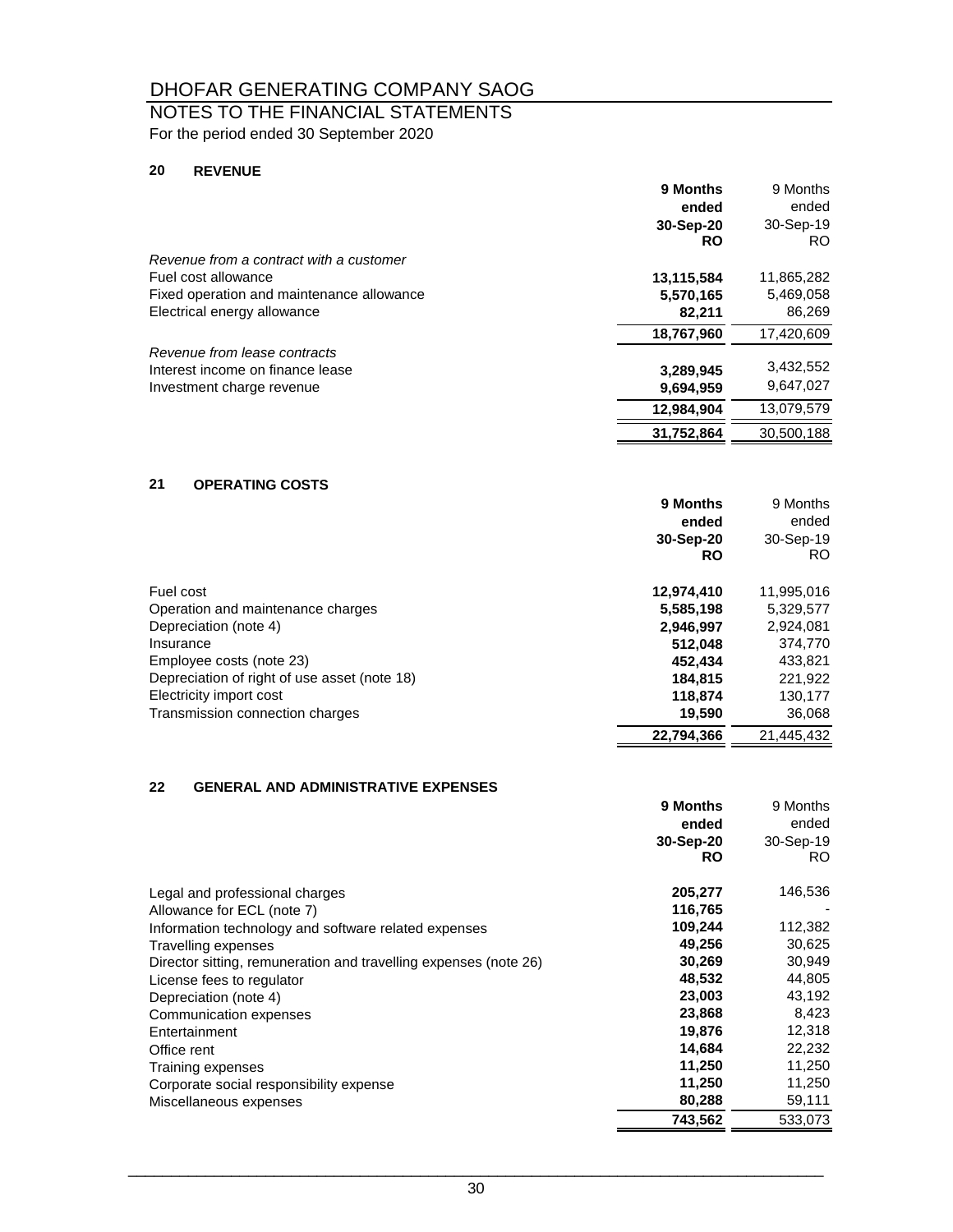# NOTES TO THE FINANCIAL STATEMENTS

For the period ended 30 September 2020

#### **23 EMPLOYEE COSTS**

Salaries and the related costs included under operating costs consist of the following:

|                                                                   | 9 Months    | 9 Months    |
|-------------------------------------------------------------------|-------------|-------------|
|                                                                   | ended       | ended       |
|                                                                   | 30-Sep-20   | 30-Sep-19   |
|                                                                   | <b>RO</b>   | RO.         |
| Salaries, wages and other benefits                                | 427,065     | 414,050     |
| Contributions to a defined contribution retirement plan           | 11,012      | 6,974       |
| Charge for employee end of service benefits                       | 14,357      | 12,797      |
|                                                                   | 452,434     | 433,821     |
| 24<br><b>FINANCE COSTS</b>                                        |             |             |
|                                                                   | 9 Months    | 9 Months    |
|                                                                   | ended       | ended       |
|                                                                   | 30-Sep-20   | 30-Sep-19   |
|                                                                   | <b>RO</b>   | RO.         |
| Interest on long term loan                                        | 4,815,081   | 4,938,740   |
| Interest on finance lease (note 18)                               | 183,765     | 122,254     |
| Amortisation of deferred financing cost                           | 135.835     | 142,108     |
| Unwinding of discount on decommissioning cost provision (note 14) | 112,293     | 107,886     |
| Unwinding of discount on major maintenance (note 15)              | 99,903      | 87,468      |
| LC commission                                                     | 93,437      | 97,398      |
| Interest on working capital loan                                  | 17,723      |             |
|                                                                   | 5,458,037   | 5,495,854   |
| 25<br><b>EARNINGS PER SHARE</b>                                   |             |             |
|                                                                   | 9 Months    | 9 Months    |
|                                                                   | ended       | ended       |
|                                                                   | 30-Sep-20   | 30-Sep-19   |
|                                                                   | <b>RO</b>   | RO.         |
| Profit for the year                                               | 1,770,775   | 1,380,996   |
| Weighted average number of ordinary shares                        | 222,240,000 | 222,240,000 |
|                                                                   | 0.008       | 0.006       |

Diluted earnings per share is same as the earnings per share as the Company has not issued any instruments during the period which would have an impact on earnings per share when exercised.

#### **26 RELATED PARTY TRANSACTIONS**

Related parties comprise the shareholders, directors, key management personnel and business entities in which they have the ability to control or exercise significant influence in financial and operating decisions.

The Company maintains balances with these related parties which arise in the normal course of business from the commercial transactions, and are entered into at terms and conditions which are approved by the management.

Significant related party balances and transactions as of the reporting date as follows: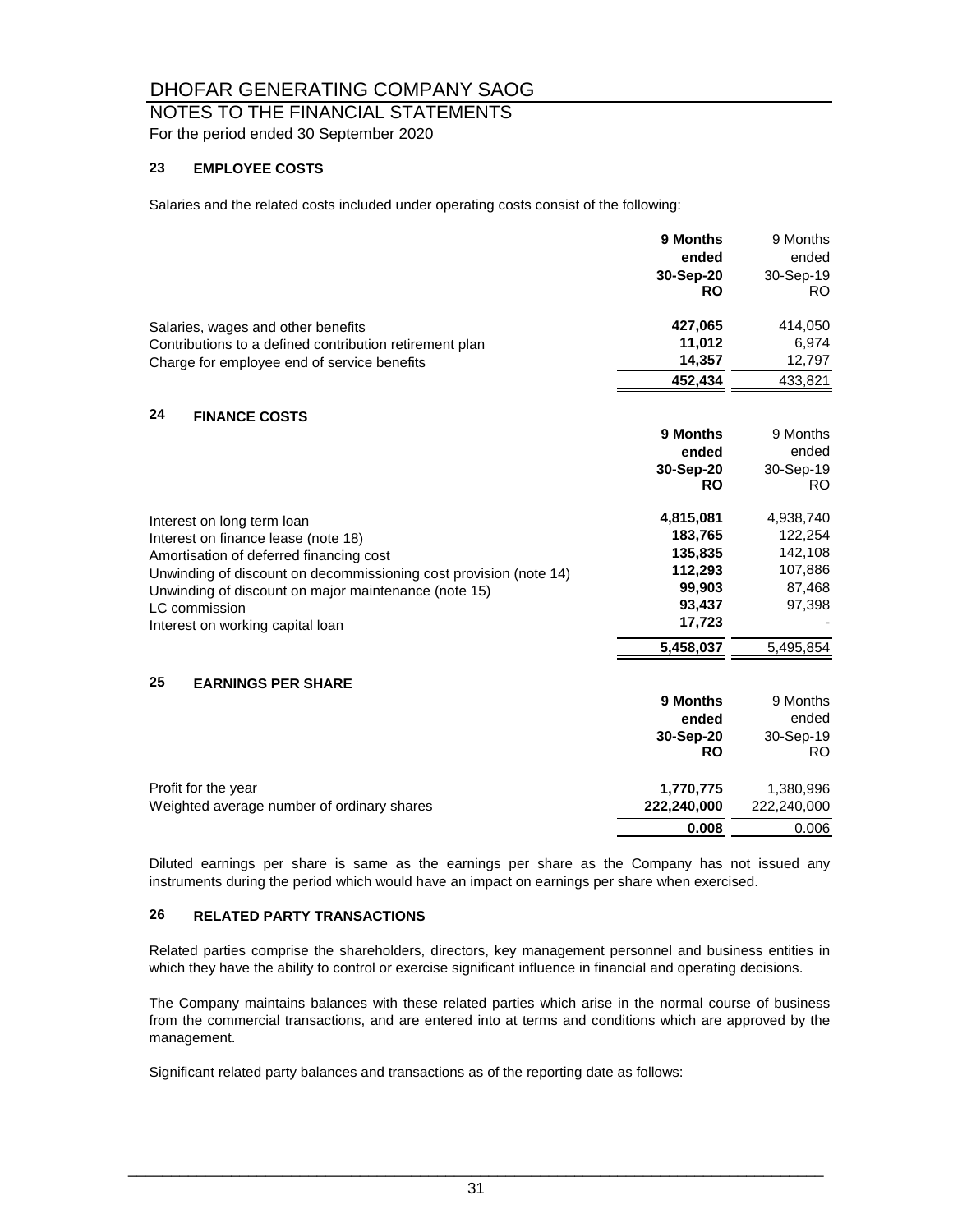# NOTES TO THE FINANCIAL STATEMENTS

For the period ended 30 September 2020

#### **26 RELATED PARTY TRANSACTIONS (continued)**

#### **Balances at the reporting date (Note 19)**

|                                                                                                                          | 30-Sep-20<br><b>RO</b> | 31-Dec-19<br>RO. |
|--------------------------------------------------------------------------------------------------------------------------|------------------------|------------------|
| Due from related parties                                                                                                 |                        |                  |
| First National Company for Operation and Maintenance - Oman                                                              | 10,898                 |                  |
| Dhofar Desalination Company SAOC                                                                                         | 22,568                 |                  |
|                                                                                                                          | 33,466                 |                  |
| Due to related parties                                                                                                   |                        |                  |
| Dhofar O&M LLC                                                                                                           | 505,385                | 503,179          |
| International Company for Water and Power Projects - KSA                                                                 | 25,136                 | 20,006           |
| <b>ACWA Power Global Services LLC</b>                                                                                    | 1,073                  | 1,956            |
| First National Company for Operation and Maintenance - Oman<br>Mitsui & Co. Middle East and Africa Projects investment & |                        | 16,608           |
| Development Limited                                                                                                      |                        | 800              |
|                                                                                                                          | 531,594                | 542,549          |
|                                                                                                                          |                        |                  |
|                                                                                                                          | 9 Months               | 9 Months         |
|                                                                                                                          | ended                  | ended            |
|                                                                                                                          | 30-Sep-20              | 30-Sep-19        |
|                                                                                                                          | <b>RO</b>              | RO.              |
| <b>Transactions during the period</b>                                                                                    |                        |                  |
| O&M Fee and related charges                                                                                              | 5,585,440              | 5,757,621        |
| Secondment charges and expense reimbursement                                                                             | 274,265                | 315,849          |
| Director sitting, remuneration and travelling expenses (note 22)                                                         | 30,269                 | 30,949           |
| Goods and services received                                                                                              | 5,889,974              | 6,104,419        |
| Goods and services rendered                                                                                              | 179,653                | 77,001           |

#### *Key management personnel compensation*

Key management personnel are those persons having authority and responsibility for planning, directing and controlling the activities of the Company, directly or indirectly, including any director (whether executive or otherwise). The compensation for key managerial personnel during the period are as follows:

|                                                                                                                            | <b>9 Months</b><br>ended<br>30-Sep-20<br>RO | 9 Months<br>ended<br>30-Sep-19<br>RO. |
|----------------------------------------------------------------------------------------------------------------------------|---------------------------------------------|---------------------------------------|
| Short-term employee benefits<br>Long-term employee benefits<br>Director sitting fees, remuneration and travelling expenses | 128,503<br>5,830<br>30,269                  | 97,847<br>5,270<br>30,949             |
|                                                                                                                            | 164,601                                     | 134,066                               |

Amounts due from/to related parties are interest free, unsecured and receivable on demand. Amount due from related parties are subject to the impairment requirement of IFRS 9, and were assessed as such and management believes the identified impairment loss was immaterial.

#### **27 FINANCIAL RISK MANAGEMENT**

The Company's principal financial liabilities, other than derivatives, comprise loans, and trade and other payables. The main purpose of these financial liabilities is to finance the Company's operations. The Company's principal financial assets include finance lease receivable, trade receivables, and cash that derive directly from its operations.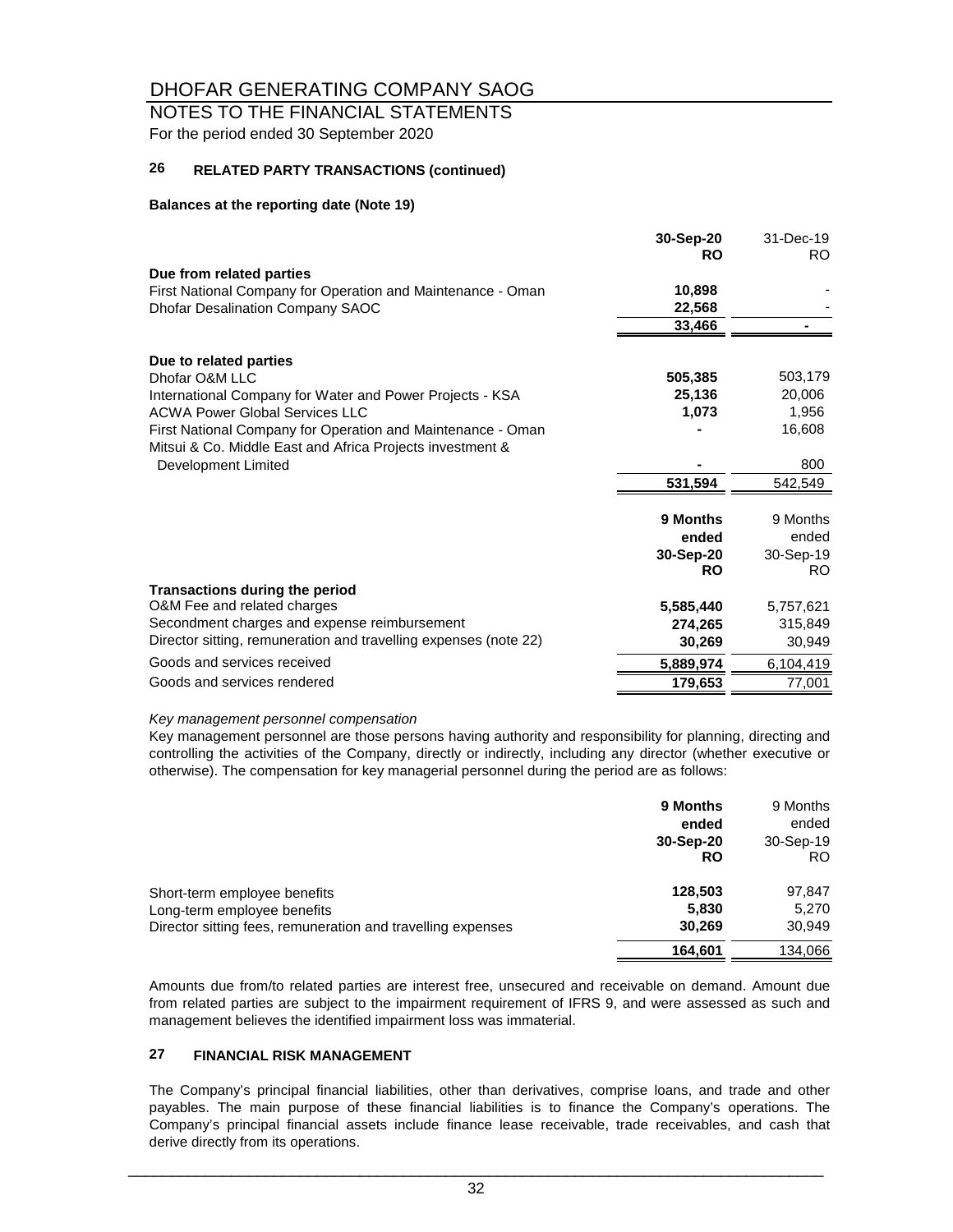#### NOTES TO THE FINANCIAL STATEMENTS For the period ended 30 September 2020

#### **27 FINANCIAL RISK MANAGEMENT (continued)**

#### **Market risk**

Market risk is the risk that changes in market prices, such as foreign exchange rates, interest rates affect the Company's income or the value of its holdings of financial instruments. The objective of market risk management is to manage and control market risk exposures within acceptable parameters, while optimizing the return on risk.

The sensitivity analyses in the following sections relate to the position as at the reporting date.

The sensitivity analyses have been prepared on the basis that the amount of net debt, the ratio of fixed to floating interest rates of the debt and derivatives at the reporting date.

The following assumptions have been made in calculating the sensitivity analyses:

- The sensitivity of the relevant statement of comprehensive item is the effect of the assumed changes in respective market risks. This is based on the financial assets and financial liabilities held at the reporting date including the effect of hedge accounting.
- The sensitivity of equity is calculated by considering the effect of any associated cash flow hedges for the effects of the assumed changes of the underlying risk.

#### **Interest rate risk**

Interest rate risk is the risk that the fair value or future cash flows of a financial instrument will fluctuate because of changes in market interest rates. The Company's exposure to the risk of changes in market interest rates relates primarily to the Company's long-term debt obligations with floating interest rates. The Company manages its interest rate risk by having a balanced portfolio of fixed and variable rate loans and borrowings.

To manage this, the Company enters into interest rate swaps, in which it agrees to exchange, at specified intervals, the difference between fixed and variable rate interest amounts calculated by reference to an agreed-upon notional principal amount.

At 30 September 2020, after taking into account the effect of interest rate swaps, 42% of the Company's borrowings are at a fixed rate of interest (31 December 2019: 42%).

At the reporting date the interest rate risk profile of the Company's interest bearing financial instruments is as follows:

| 30-Sep-20  | 31-Dec-19  |
|------------|------------|
| <b>RO</b>  | RO.        |
| 62,081,331 | 65,178,049 |
| 84,812,975 | 89,064,714 |
|            |            |

#### **Interest rate sensitivity**

The Company does not account for any fixed rate financial assets or financial liabilities at fair value through profit or loss. Therefore, a change in interest rates at the reporting date would not affect profit or loss.

A reasonably possible change of 100 basis points in interest rates at the reporting date would have increased (decreased) equity and profit or loss by the amounts shown below. This analysis assumes that all other variables, in particular foreign currency exchange rates, remain constant.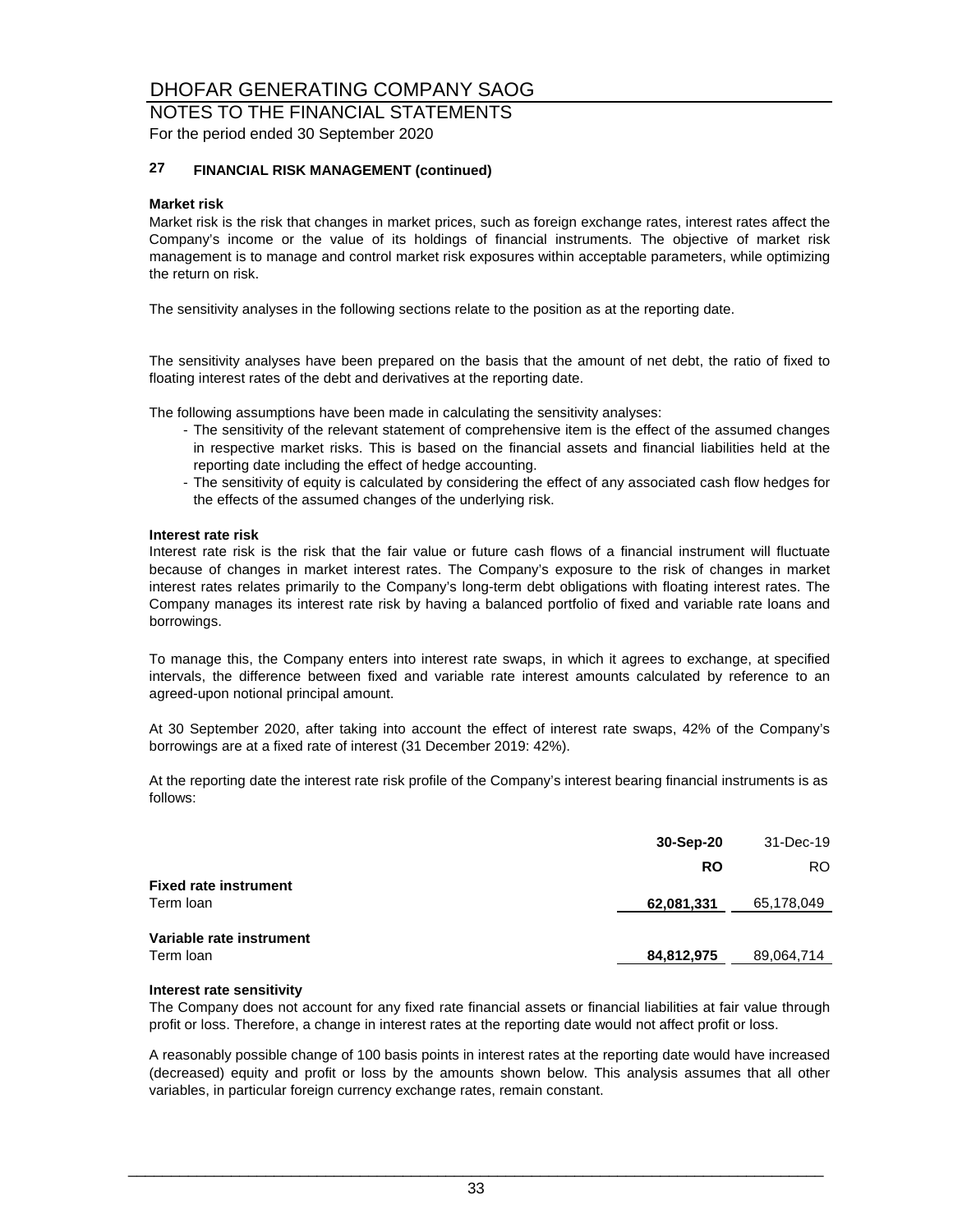# NOTES TO THE FINANCIAL STATEMENTS

For the period ended 30 September 2020

#### **27 FINANCIAL RISK MANAGEMENT (continued)**

|                                     | <b>Profit or loss</b> |           | <b>Equity</b> |           |
|-------------------------------------|-----------------------|-----------|---------------|-----------|
|                                     | $100$ bps             | $100$ bps | $100$ bps     | $100$ bps |
| 30 September 2020                   |                       |           |               |           |
| Variable rate financial liabilities | (107,415)             | 107,415   | (91, 303)     | 91,303    |
| Interest rate swaps                 | 102,044               | (102,044) | 86,737        | (86, 737) |
| Net sensitivity                     | (5,371)               | 5,371     | (4,566)       | 4,566     |
|                                     | <b>Profit or loss</b> |           | <b>Equity</b> |           |
|                                     | $100$ bps             | $100$ bps | $100$ bps     | $100$ bps |
| 31 December 2019                    |                       |           |               |           |
| Variable rate financial liabilities | (713,920)             | 713,920   | (606, 832)    | 606,832   |
| Interest rate swaps                 | 678,224               | (678,224) | 576,490       | (576,490) |
| Net sensitivity                     | (35,696)              | 35,696    | (30, 342)     | 30.342    |

#### **Foreign currency risk**

Foreign exchange risk arises when future commercial transactions or recognised assets or liabilities are denominated in a currency that is not the Company's functional currency. The Company is exposed to foreign exchange risk arising from currency exposures primarily with respect to the US Dollar. Most of the foreign currency transactions are in US Dollars or other currencies linked to the US Dollar. Since the Rial Omani is pegged to the US Dollar management believes that the foreign exchange rate fluctuations would not have significant impact on the pretax profit of the Company.

#### **Credit risk**

Credit risk is the risk that a counterparty will not meet its obligations under a financial instrument, leading to a financial loss. The Company is exposed to credit risk from its operating activities (primarily trade receivables and finance lease receivable).

#### *Trade receivables*

Customer credit risk is managed by each business unit subject to the Company's established policy, procedures and control relating to customer credit risk management. Credit quality of a customer is assessed based on an extensive credit rating scorecard and individual credit limits are defined in accordance with this assessment. Outstanding customer receivables is regularly monitored. Trade receivable balance represents receivables from OPWP, a Government customer in Oman.

This customer is transacting with the Company for number of years. Accordingly the balance due from this customer is assessed to have a strong high credit quality or limited credit risk. At 30 September 2020, the Company had one customer (31 December 2019: one customer).

The Company recognised an allowance for ECL in the financial statements for the period ending 30 September 2020. An impairment analysis is performed at each reporting date as per IFRS 9 expected credit loss method. The provision rates are based on days past due for the outstanding balance. The calculation reflects the probability-weighted outcome, the time value of money and reasonable and supportable information that is available at the reporting date about past events, current conditions and forecasts of future economic conditions.

The maximum exposure to credit risk at the reporting date is the carrying value of each class of financial assets and the amount is immaterial to the financial statements for the period ending 30 September 2020. The Company does not hold collateral as security. The Company evaluates the concentration of risk with respect to trade receivables as low, as its customer is located in Oman and it is a Government customer.

#### *Finance lease receivable*

Finance Lease receivable has been recorded in accordance with the terms of the PPA with OPWP, a Government customer in Oman and hence does not reflect any significant credit risk and the amount of ECL is not significant.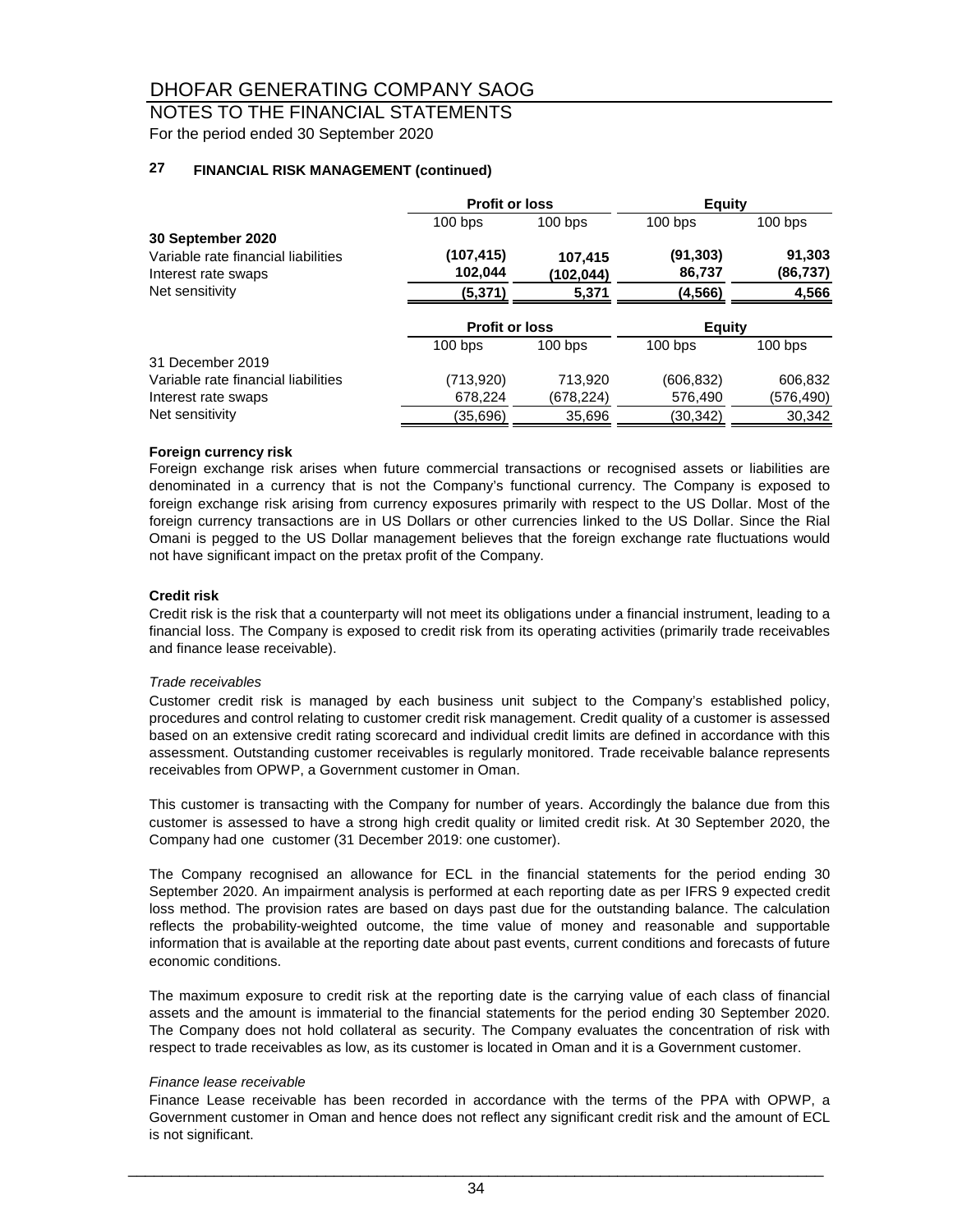#### NOTES TO THE FINANCIAL STATEMENTS For the period ended 30 September 2020

#### **27 FINANCIAL RISK MANAGEMENT (continued)**

#### *Cash at bank*

Credit risk on bank balances is limited as same are held with banks with sound credit ratings.

#### *Credit Concentration*

Except as disclosed, no significant concentrations of credit risk were identified by the management as at the statement of financial position date.

#### **Liquidity risk**

Liquidity risk is the risk that the Company will not be able to meet its financial obligations as they fall due. The Company's approach to managing liquidity is to ensure, as far as possible, that it will have sufficient liquidity to meet its liabilities when due, under both normal and stressed conditions, without incurring unacceptable losses or risking damage to the Company's reputation.

Typically the Company ensures that it has sufficient cash on demand to meet expected operational expenses including the servicing of financial obligations. This excludes the potential impact of extreme circumstances that cannot reasonably be predicted, such as natural disasters. In addition the Company has access to credit facilities.

The following are the remaining contractual maturities of financial liabilities at the reporting date. The amounts are gross and undiscounted and include contractual interest payments:

|                                         | Carrying<br><b>RO</b> | <b>Contractual</b><br><b>RO</b> | Less than 1<br><b>RO</b> | More than 1<br><b>RO</b> |
|-----------------------------------------|-----------------------|---------------------------------|--------------------------|--------------------------|
| 30 September 2020                       |                       |                                 |                          |                          |
| Non-derivative financial liabilities    |                       |                                 |                          |                          |
| Term loan                               | 145,491,091           | 206,075,053                     | 13,186,988               | 192,888,065              |
| Trade payables                          | 22,370,432            | 22,370,432                      | 18,114,031               | 4,256,401                |
| Lease liabilities                       | 4,224,378             | 8,105,211                       | 424,680                  | 7,680,531                |
| Accrued expenses                        | 3,019,615             | 3,019,615                       | 3,019,615                |                          |
| Due to related parties                  | 531,594               | 531,594                         | 531,594                  |                          |
| Income tax payable                      | 40,390                | 40,390                          | 40,390                   |                          |
|                                         | 175,677,500           | 240,142,295                     | 35,317,298               | 204,824,997              |
| <b>Derivative financial liabilities</b> |                       |                                 |                          |                          |
| Gross payable under IRS                 | 12,390,277            | 12,390,277                      | 2,106,347                | 10,283,930               |
|                                         | 188,067,777           | 252,532,572                     | 37,423,645               | 215,108,927              |
|                                         | Carrying              | <b>Contractual</b>              | Less than 1              | More than 1              |
|                                         | <b>RO</b>             | <b>RO</b>                       | <b>RO</b>                | <b>RO</b>                |
| 31 December 2019                        |                       |                                 |                          |                          |
| Non-derivative financial liabilities    |                       |                                 |                          |                          |
| Term loan                               | 152,703,713           | 210,936,192                     | 13,695,307               | 197,240,885              |
| Trade payables                          | 9,463,583             | 9,463,583                       | 9,463,583                |                          |
| Lease liabilities                       | 4,337,159             | 8,105,211                       | 424,680                  | 7,680,531                |
| Accrued expenses                        | 2,449,649             | 2,449,649                       | 2,449,649                |                          |
| Due to related parties                  | 542,549               | 542,549                         | 542,549                  |                          |
| Income tax payable                      | 383,438               | 383,438                         | 383,438                  |                          |
| <b>Other liabilities</b>                | 1,200                 | 1,200                           | 1,200                    |                          |
|                                         | 169,881,291           | 231,881,822                     | 26,960,406               | 204,921,416              |
| Derivative financial liabilities        |                       |                                 |                          |                          |
| Gross payable under IRS                 | 6,322,427             | 6,322,427                       | 647,030                  | 5,675,397                |
|                                         | 176,203,718           | 238,204,249                     | 27,607,436               | 210,596,813              |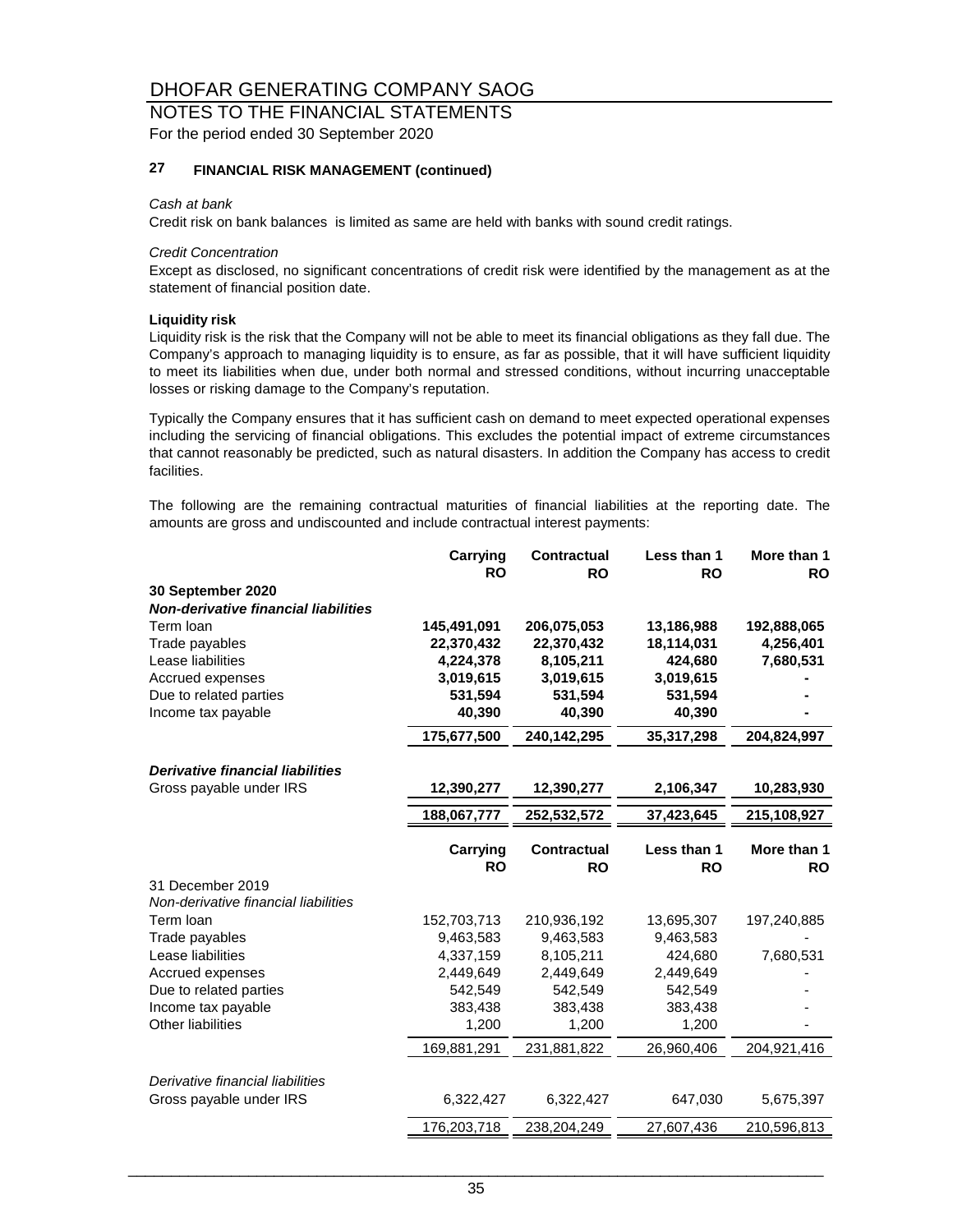## NOTES TO THE FINANCIAL STATEMENTS

For the period ended 30 September 2020

#### **28 FAIR VALUES**

Set out below is a comparison, by class, of the carrying amounts and fair values of the Company's financial instruments, other than those with carrying amounts that are reasonable approximations of fair values:

|                                       | 30-Sep-20       |                   | 31-Dec-19   |             |
|---------------------------------------|-----------------|-------------------|-------------|-------------|
|                                       | <b>Carrying</b> | <b>Fair value</b> | Carrying    | Fair value  |
|                                       | <b>RO</b>       | <b>RO</b>         | <b>RO</b>   | RO.         |
| <b>Financial assets</b>               |                 |                   |             |             |
| Trade receivable (note 7)             | 25,383,762      | 25,383,762        | 11,030,383  | 11,030,383  |
| Other receivables (note 7)            | 82,675          | 82,675            | 138,409     | 138,409     |
|                                       | 25,466,437      | 25,466,437        | 11,168,792  | 11,168,792  |
|                                       | 30-Sep-20       |                   | 31-Dec-19   |             |
|                                       | Carrying        | <b>Fair value</b> | Carrying    | Fair value  |
|                                       | <b>RO</b>       | <b>RO</b>         | RO.         | RO.         |
| <b>Financial liabilities</b>          |                 |                   |             |             |
| Interest bearing loans and borrowings |                 |                   |             |             |
| - Floating rate borrowings            | 84,812,975      | 84,812,975        | 89,064,714  | 89,064,714  |
| - Fixed rate borrowings               | 62,081,331      | 61,568,582        | 65,178,049  | 65,058,943  |
| Trade payables                        | 22,370,432      | 22,370,432        | 9,463,583   | 9,463,583   |
| Lease liabilities                     | 4,224,378       | 4,224,378         | 4,337,159   | 4,337,159   |
| Accrued expenses                      | 3,019,615       | 3,019,615         | 2,449,649   | 2,449,649   |
| Due to related parties                | 531,594         | 531,594           | 542,549     | 542,549     |
| Income tax payable                    | 40,390          | 40,390            | 383,438     | 383,438     |
| Other liabilities                     |                 |                   | 1,200       | 1,200       |
| Derivative financial liabilities      | 12,390,277      | 12,390,277        | 6,322,427   | 6,322,427   |
|                                       | 189,470,992     | 188,958,243       | 177,742,768 | 177,623,662 |

#### **29 CAPITAL MANAGEMENT**

The Company's objectives when managing capital are to safeguard the Company's ability to continue as a going concern and benefit other stake holders. The management's policy is to maintain a strong capital base so as to maintain creditor and market confidence and to sustain future development of the business. Management is confident of maintaining the current level of profitability by enhancing top line growth and prudent cost management. The Company is not subject to externally imposed capital requirements.

The capital structure of the Company comprises of net debt (borrowings as detailed in notes 16 offset by cash and bank balances) and equity of the Company (comprising the share capital, reserves and retained earnings). The Company is not subject to externally imposed capital requirements other than the requirements of the Commercial Companies Law.

The Board regularly reviews the capital structure of the Company. As part of this review, the Board considers the cost of capital and the risks associated with each class of capital. The gearing ratio at 30 September 2020 of 399.03% (31 December 2019: 335.01%) (see below).

#### *Gearing ratio*

Gearing ratio at the reporting date as follows:

|                          | 30-Sep-20   | 31-Dec-19      |
|--------------------------|-------------|----------------|
|                          | <b>RO</b>   | R <sub>O</sub> |
| Debt (i)                 | 145,491,091 | 152,703,713    |
| Cash and bank balances   | (1,927,294) | (6,279,412)    |
| Net debt                 | 143,563,797 | 146,424,301    |
| Equity (ii)              | 36,320,071  | 43,707,289     |
| Net debt to equity ratio | 395.27%     | 335.01%        |
|                          |             |                |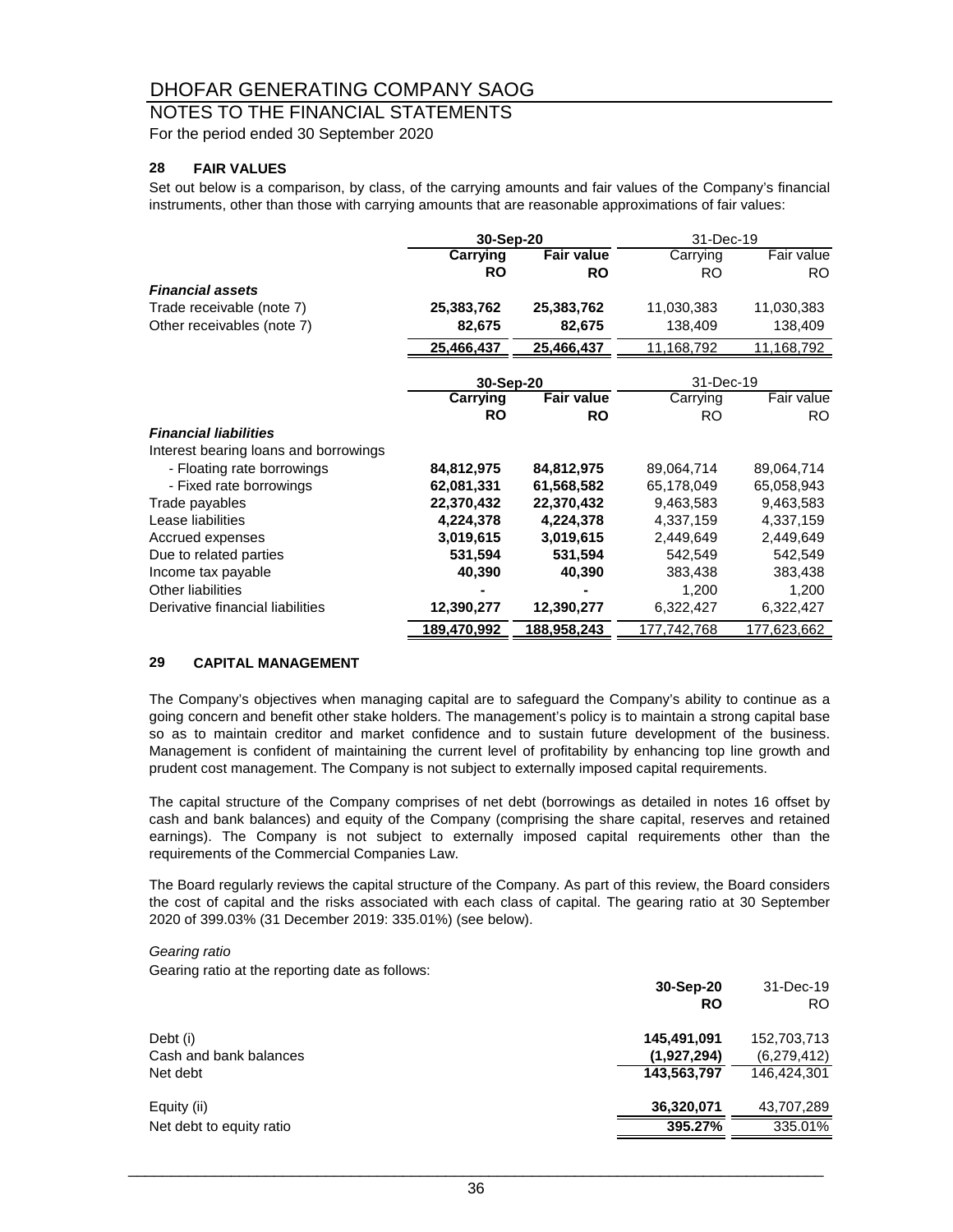### NOTES TO THE FINANCIAL STATEMENTS

For the period ended 30 September 2020

#### **29 CAPITAL MANAGEMENT (continued)**

(i) Debt is defined as long- and short-term borrowings (excluding derivatives) as described in note 16.

(ii) Equity includes all capital and reserves of the Company that are managed as capital.

#### **30 COMMITMENTS AND CONTINGENCIES**

At 30 September 2020, the Company had contingent liabilities in respect of Debt Service Reserve Account ('DSRA') letter of credit amounting to RO 2,609,818 and USD 9,082,298 (31 December 2019 : RO 2,693,164 and USD 8,728,972) in accordance with the requirement of the Common Terms Agreement ('CTA') given in the normal course of business on which no material liabilities are expected to arise.

#### **Sponsors' Fuel Reserve Account (FRA) Commitment**

Under the Common Terms Agreement (CTA) the project's sponsors are required to provide the Fuel Reserve Account (FRA) commitment to the offshore trustee. The FRA commitment can be provided in the form of cash, letter of credit (LC) or letter of guarantee (LG) . At 30 September 2020, Mitsui & Co., Ltd and ACWA Power provided their support through letter of guarantee and letter of credit respectively, whereas DIDIC deposited the cash of OMR 311,930 (31 December 2019 : OMR 311,930) in FRA bank account to comply with the CTA requirements. FRA bank balance and FRA support can only be utilized with lenders' and sponsors' consent, therefore DGC do not have any control on these amounts and the amount received from DIDIC is held in a fiduciary capacity and not accounted in these financial statements.

#### **31 CAPITAL COMMITMENT**

The Company has capital commitment of RO 275,494 as of 30 September 2020 (31 December 2019: RO 24,494) with contractors for construction and other activities.

#### **32 NET ASSETS PER SHARE**

Net assets per share is calculated by dividing the net assets attributable to the ordinary shareholders of the Company by the ordinary shares outstanding at the reporting date.

|                                 | 30-Sep-20   | 31-Dec-19   |
|---------------------------------|-------------|-------------|
|                                 | <b>RO</b>   | RO.         |
| Net assets – shareholder funds  | 36,320,071  | 43,707,289  |
| Total number of ordinary shares | 222,240,000 | 222,240,000 |
|                                 | 0.163       | 0.197       |
| 33<br><b>SEGMENT REPORTING</b>  |             |             |

#### An operating segment is a component of an entity that engages in business activities from which it may earn revenues and incur expenses including revenues and expenses relating to transactions with other components of the same entity; whose operating results are regularly reviewed by the entity's chief operating decision maker to make decisions about resources to be allocated to the segment and assess its

performance; and for which discrete financial information is available.

Information regarding the Company's operating segments is set out below in accordance with IFRS 8 - Operating segments. IFRS 8 requires operating segments to be identified on the basis of internal reports about components of the Company that are regularly reviewed by the chief operating decision maker in order to allocate resources to the segment and to assess its performance.

The Company operates in one business segment that of generation of power. All relevant information relating to this primary segment is disclosed in the statement of financial position, statement of comprehensive income and notes to the financial statements.

No geographical analysis has been disclosed as 100% of the Company's revenue is from one customer based in Oman.